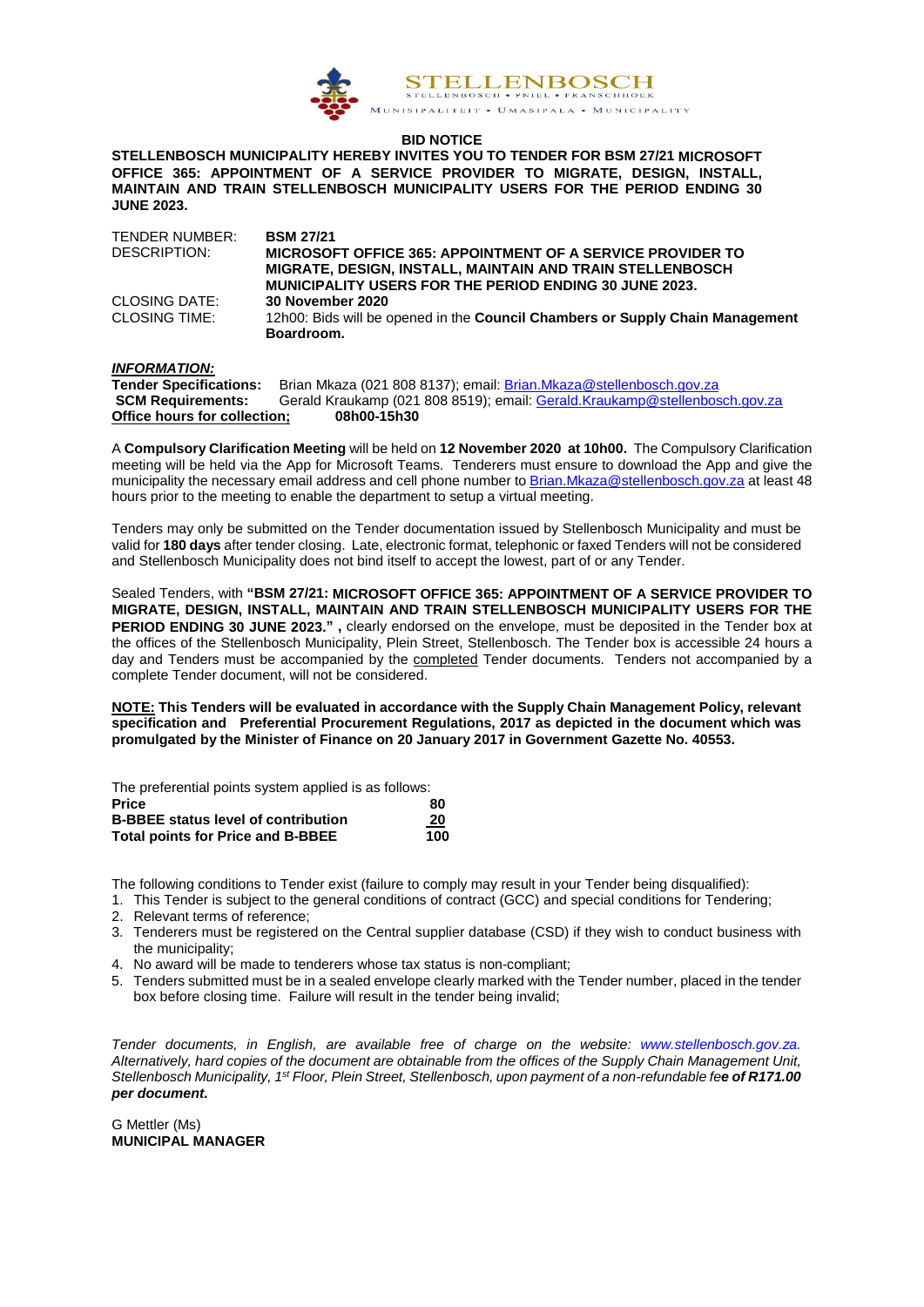

#### **TENDER KENNISGEWING**

**STELLENBOSCH NOOI U VIR DIE VOLGENDE TENDER: BSM 27/21: DIE AANSTELLING VAN N DIENSVERSKAFFER OM "MICROSOFT 365" TE MIGREER, ONTWERP, INSTALLEER, ONDERHOU EN OPLEIDING TE GEE VIR DIE STELLENBOSCH MUNISIPALITEIT SE GEBRUIKERS TOT 30 JUNIE 2023.**

| <b>TENDER NOMMER:</b>                        | <b>BSM 27/21</b>                                                                                                                                                                                 |  |  |
|----------------------------------------------|--------------------------------------------------------------------------------------------------------------------------------------------------------------------------------------------------|--|--|
| BESKRYWING: :                                | DIE AANSTELLING VAN N DIENSVERSKAFFER OM "MICROSOFT 365" TE<br>MIGREER, ONTWERP, INSTALLEER, ONDERHOU EN OPLEIDING TE GEE VIR<br>DIE STELLENBOSCH MUNISIPALITEIT SE GEBRUIKERS TOT 30 JUNIE 2023 |  |  |
| SLUITINGSDATUM:                              | 30 November 2020                                                                                                                                                                                 |  |  |
| TYD VAN SLUITING:                            | oopgemaak word in die Raadsaal<br><b>12h00.</b> Tenders sal<br>of<br>die<br>ın<br>Voorsieningskanaalbestuurs Komitee kamer                                                                       |  |  |
| <b>NAVRAE:</b>                               |                                                                                                                                                                                                  |  |  |
| Tender spesifikasies:                        | Brian Mkaza (021 808 8137); epos: Brian.Mkaza@stellenbosch.gov.za                                                                                                                                |  |  |
| <b>Vkb vereistes:</b><br><b>Kantoor Ure:</b> | Gerald Kraukamp (021 808 8519), epos: Gerald.Kraukamp@stellenbosch.gov.za<br>08h00-15h30                                                                                                         |  |  |

'n Verpligte inligtingsessie sal gehou word op **12 November 2020** om 10h00. Die verpligte inligtingsvergadering sal word via die App vir "Microsoft-Teams" gehou word. Tenderaars moet toesien dat hulle die App aflaai en die munisipaliteit, ten minste **48 uur voor** die vergadering hul nodige e-posadres en selfoonnommer gee aan [Brian.Mkaza@stellenbosch.gov.za](mailto:Brian.Mkaza@stellenbosch.gov.za) om die departement in staat te stel om 'n virtuele vergadering op te stel.

Tenders mag slegs ingedien word op die tenderdokumentasie verskaf deur Stellenbosch Munisipaliteit en moet geldig wees vir **180 dae** na die sluitingsdatum. Laat, elektroniese formaat of gefakse tenders sal nie aanvaar word nie en Stellenbosch Munisipaliteit is nie verplig om die laagste of enige tender wat ingedien word te aanvaar nie.

Verseëlde tenders duidelik gemerk: "**BSM27/21: DIE AANSTELLING VAN N DIENSVERSKAFFER OM "MICROSOFT 365" TE MIGREER, ONTWERP, INSTALLEER, ONDERHOU EN OPLEIDING TE GEE VIR DIE STELLENBOSCH MUNISIPALITEIT SE GEBRUIKERS TOT 30 JUNIE 2023."**op die koevert, moet geplaas word in die Tenderbus by die kantore van Stellenbosch Munisipaliteit, Pleinstraat, Stellenbosch. Die tenderbus is 24 uur per dag beskikbaar en tenders moet vergesel word met die voltooide stel tenderdokumente. Tenderaanbiedinge wat nie deur die volledige tenderdokument vergesel word nie, sal nie oorweeg word nie.

**LET WEL: Hierdie tender sal geëvalueer word** word in terme van**Voorsieningskanaal Bestuursbeleid,** relevante spesifikasies en die Voorkeurverkrygings Regulasies, 2017 soos op 20 Januarie 2017 **deur die Minister van Finansies in Staatskoerant No 40553 afgekondig is.**

Tenderaars mag voorkeurpunte eis in terme van hul B-BSEB status vlak van bydrae asvolg:

| <b>Prys</b>  | 80  |
|--------------|-----|
| <b>BBSEB</b> | 20  |
| Totale punte | 100 |

Die volgende voorwaardes vir Tender soos volg: (versuim om te voldoen, kan veroorsaak dat u Tender gediskwalifiseer word):

- 1. Hierdie tender is onderworpe aan die algemene kontrakvoorwaardes (GCC) en spesiale voorwaardes vir die tender;
- 2. Toepaslike opdrag
- 3. Tenderaars moet geregistreer wees op Sentrale verskaffersdatabasis (SVD) as hulle met die munisipaliteit sake wil doen
- 4. Geen toekenning sal gemaak word aan diensverskaffers wie se Belastingstatus ongeldig is.
- 5. Die tender wat ingedien moet word, moet in 'n verseëlde koevert wees wat duidelik gemerk is met die Tendernommer, wat in die tenderbus voor sluitingstyd geplaas word. Versuim sal tot gevolg hê dat die tender ongeldig is.

*Tenderdokumente, in Engels, is verkrygbaar by die kantoor van die Voorsieningskanaalbestuurseenheid, Stellenbosch Munisipaliteit, 1ste Vloer, Pleinstraat, Stellenbosch na betaling van 'n nie-terugbetaalde tenderdeelnamefooi van R 171.00 per dokument. Alternatiewelik mag die dokument gratis afgelaai word vanaf die webbla[d www.stellenbosch.gov.za.](http://www.stellenbosch.gov.za/)* 

G Mettler (Me) **MUNISIPALE BESTUURDER**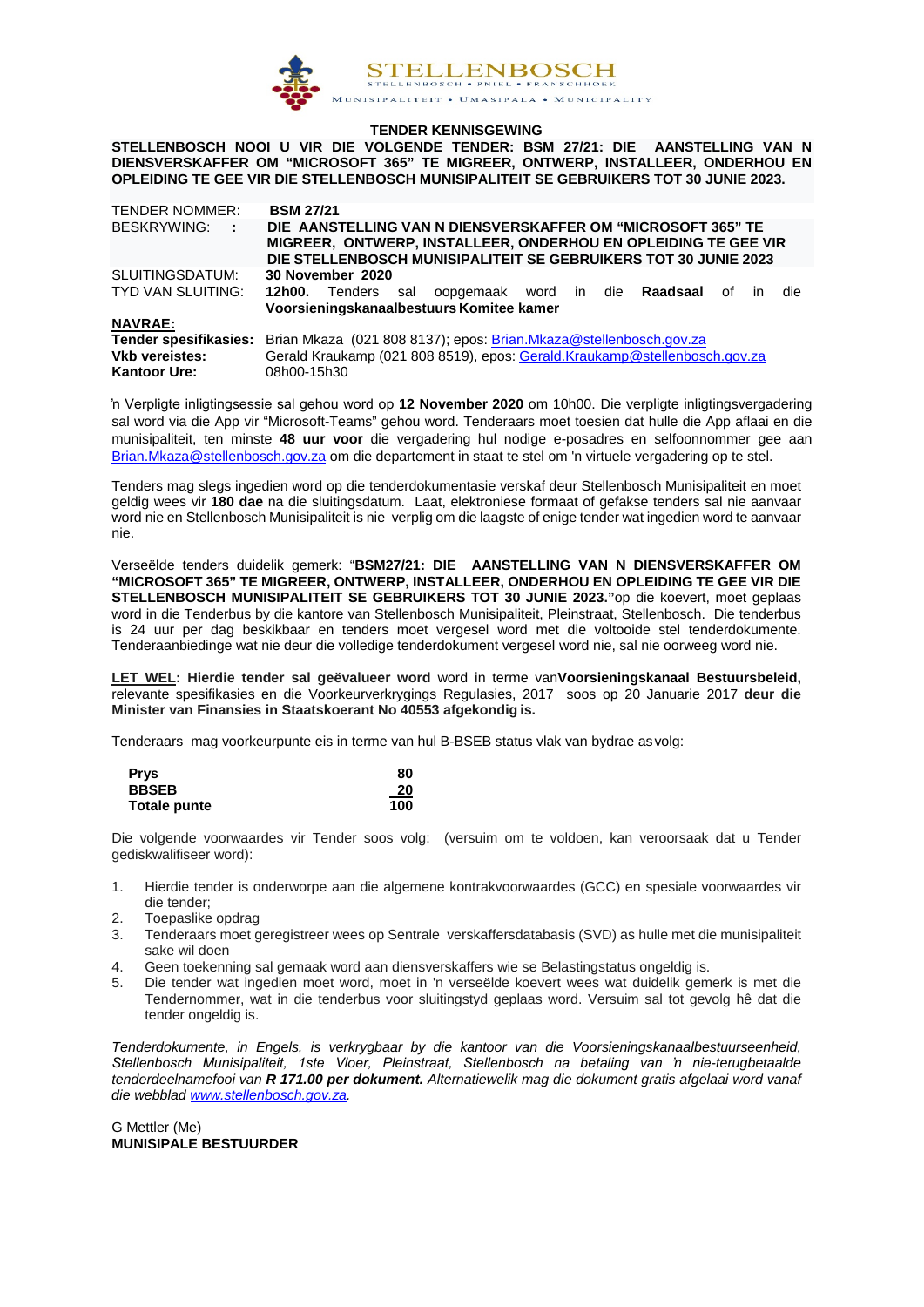

## **TENDER NO. B/SM 27/21**

# **MICROSOFT OFFICE 365: APPOINTMENT OF A SERVICE PROVIDER TO MIGRATE, DESIGN, INSTALL, MAINTAIN AND TRAIN STELLENBOSCH MUNICIPALITY USERS FOR THE PERIOD ENDING 30 JUNE 2023.**

## **PROCUREMENT DOCUMENT**

| <b>NAME OF TENDERER:</b>                                               |  |
|------------------------------------------------------------------------|--|
| <b>Total Bid Price</b><br>(Inclusive of VAT)<br>(refer to page 53-56): |  |
| <b>BBBEE LEVEL</b>                                                     |  |

**OCTOBER 2020**

#### **PREPARED AND ISSUED BY:**

Directorate: Finance: Supply Chain Management Unit Stellenbosch Municipality, PO Box 17, Stellenbosch, 7599

## **CONTACT FOR ENQUIRIES REGARDING SPECIFICATIONS:**  Brian Mkaza Senior Manager ICT Tel. Number: 021 808 8137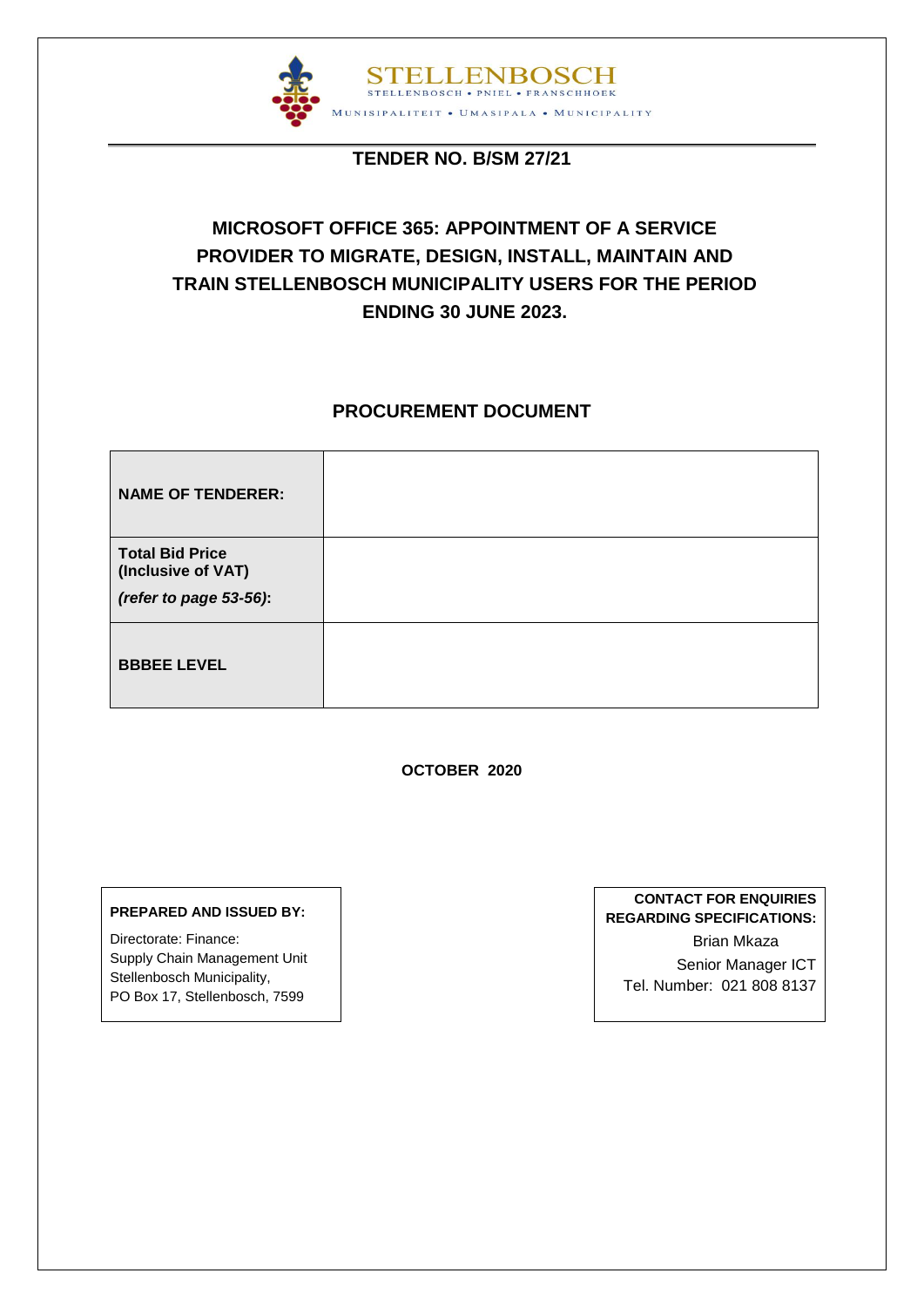

## **1. TENDER NOTICE & INVITATION TO TENDER**

<span id="page-3-0"></span>

| <b>BID NOTICE</b><br>STELLENBOSCH MUNICIPALITY HEREBY INVITES YOU TO TENDER FOR BSM 27/21<br>MICROSOFT OFFICE 365: APPOINTMENT OF A SERVICE PROVIDER TO MIGRATE, DESIGN,<br>INSTALL, MAINTAIN AND TRAIN STELLENBOSCH MUNICIPALITY USERS FOR THE PERIOD<br><b>ENDING 30 JUNE 2023.</b>                                                                                                                                                                                                                                                                                          |                                                                                                                                                                                                                                                                                                                                                                                                               |  |  |
|--------------------------------------------------------------------------------------------------------------------------------------------------------------------------------------------------------------------------------------------------------------------------------------------------------------------------------------------------------------------------------------------------------------------------------------------------------------------------------------------------------------------------------------------------------------------------------|---------------------------------------------------------------------------------------------------------------------------------------------------------------------------------------------------------------------------------------------------------------------------------------------------------------------------------------------------------------------------------------------------------------|--|--|
| TENDER NUMBER:<br>DESCRIPTION:                                                                                                                                                                                                                                                                                                                                                                                                                                                                                                                                                 | <b>BSM 27/21</b><br><b>MICROSOFT OFFICE 365: APPOINTMENT OF A SERVICE PROVIDER TO</b><br>MIGRATE, DESIGN, INSTALL, MAINTAIN AND TRAIN STELLENBOSCH<br>MUNICIPALITY USERS FOR THE PERIOD ENDING 30 JUNE 2023.                                                                                                                                                                                                  |  |  |
| <b>CLOSING DATE:</b><br><b>CLOSING TIME:</b>                                                                                                                                                                                                                                                                                                                                                                                                                                                                                                                                   | 30 November 2020<br>12h00: Bids will be opened in the Council Chambers or Supply Chain Management<br>Boardroom.                                                                                                                                                                                                                                                                                               |  |  |
| <b>INFORMATION:</b><br><b>Tender Specifications:</b><br><b>SCM Requirements:</b><br>Office hours for collection;                                                                                                                                                                                                                                                                                                                                                                                                                                                               | Brian Mkaza (021 808 8137); email: Brian.Mkaza@stellenbosch.gov.za<br>Gerald Kraukamp (021 808 8519); email: Gerald.Kraukamp@stellenbosch.gov.za<br>08h00-15h30                                                                                                                                                                                                                                               |  |  |
| virtual meeting.                                                                                                                                                                                                                                                                                                                                                                                                                                                                                                                                                               | A Compulsory Clarification Meeting will be held on 12 November 2020 at 10h00. The Compulsory<br>Clarification meeting will be held via the App for Microsoft Teams. Tenderers must ensure to download the App<br>and give the municipality the necessary email address and cell phone number to<br>Brian.Mkaza@stellenbosch.gov.za at least 48 hours prior to the meeting to enable the department to setup a |  |  |
|                                                                                                                                                                                                                                                                                                                                                                                                                                                                                                                                                                                | Tenders may only be submitted on the Tender documentation issued by Stellenbosch Municipality and must be<br>valid for 180 days after tender closing. Late, electronic format, telephonic or faxed Tenders will not be<br>considered and Stellenbosch Municipality does not bind itself to accept the lowest, part of or any Tender.                                                                          |  |  |
| Sealed Tenders, with "BSM 27/21: MICROSOFT OFFICE 365: APPOINTMENT OF A SERVICE PROVIDER TO<br>MIGRATE, DESIGN, INSTALL, MAINTAIN AND TRAIN STELLENBOSCH MUNICIPALITY USERS FOR THE<br>PERIOD ENDING 30 JUNE 2023.", clearly endorsed on the envelope, must be deposited in the Tender box at<br>the offices of the Stellenbosch Municipality, Plein Street, Stellenbosch. The Tender box is accessible 24 hours a<br>day and Tenders must be accompanied by the completed Tender documents. Tenders not accompanied by a<br>complete Tender document, will not be considered. |                                                                                                                                                                                                                                                                                                                                                                                                               |  |  |
| NOTE: This Tenders will be evaluated in accordance with the Supply Chain Management Policy, relevant<br>specification and Preferential Procurement Regulations, 2017 as depicted in the document which was<br>promulgated by the Minister of Finance on 20 January 2017 in Government Gazette No. 40553.                                                                                                                                                                                                                                                                       |                                                                                                                                                                                                                                                                                                                                                                                                               |  |  |
| Price<br><b>B-BBEE status level of contribution</b><br><b>Total points for Price and B-BBEE</b>                                                                                                                                                                                                                                                                                                                                                                                                                                                                                | The preferential points system applied is as follows:<br>80<br>20<br>100                                                                                                                                                                                                                                                                                                                                      |  |  |
| 2. Relevant terms of reference;                                                                                                                                                                                                                                                                                                                                                                                                                                                                                                                                                | The following conditions to Tender exist (failure to comply may result in your Tender being disqualified):<br>1. This Tender is subject to the general conditions of contract (GCC) and special conditions for Tendering;                                                                                                                                                                                     |  |  |
| the municipality;                                                                                                                                                                                                                                                                                                                                                                                                                                                                                                                                                              | 3. Tenderers must be registered on the Central supplier database (CSD) if they wish to conduct business with<br>4. No award will be made to tenderers whose tax status is non-compliant;<br>5. Tenders submitted must be in a sealed envelope clearly marked with the Tender number, placed in the<br>tender box before closing time. Failure will result in the tender being invalid;                        |  |  |
|                                                                                                                                                                                                                                                                                                                                                                                                                                                                                                                                                                                |                                                                                                                                                                                                                                                                                                                                                                                                               |  |  |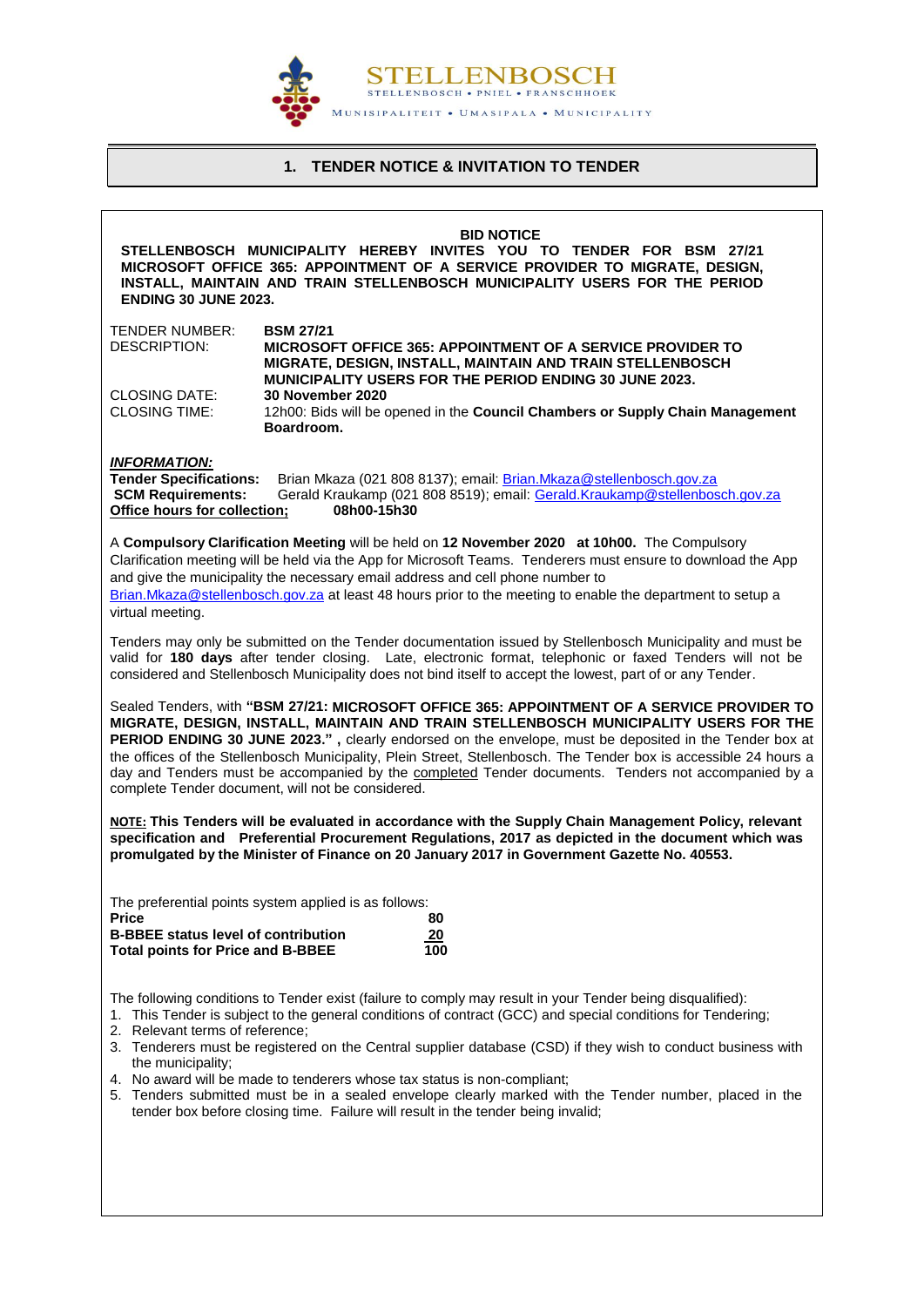

*Tender documents, in English, are available free of charge on the website: [www.stellenbosch.gov.za.](http://www.stellenbosch.gov.za/) Alternatively, hard copies of the document are obtainable from the offices of the Supply Chain Management Unit, Stellenbosch Municipality, 1st Floor, Plein Street, Stellenbosch, upon payment of a non-refundable fee of R171.00 per document.*

G Mettler (Ms) **MUNICIPAL MANAGER**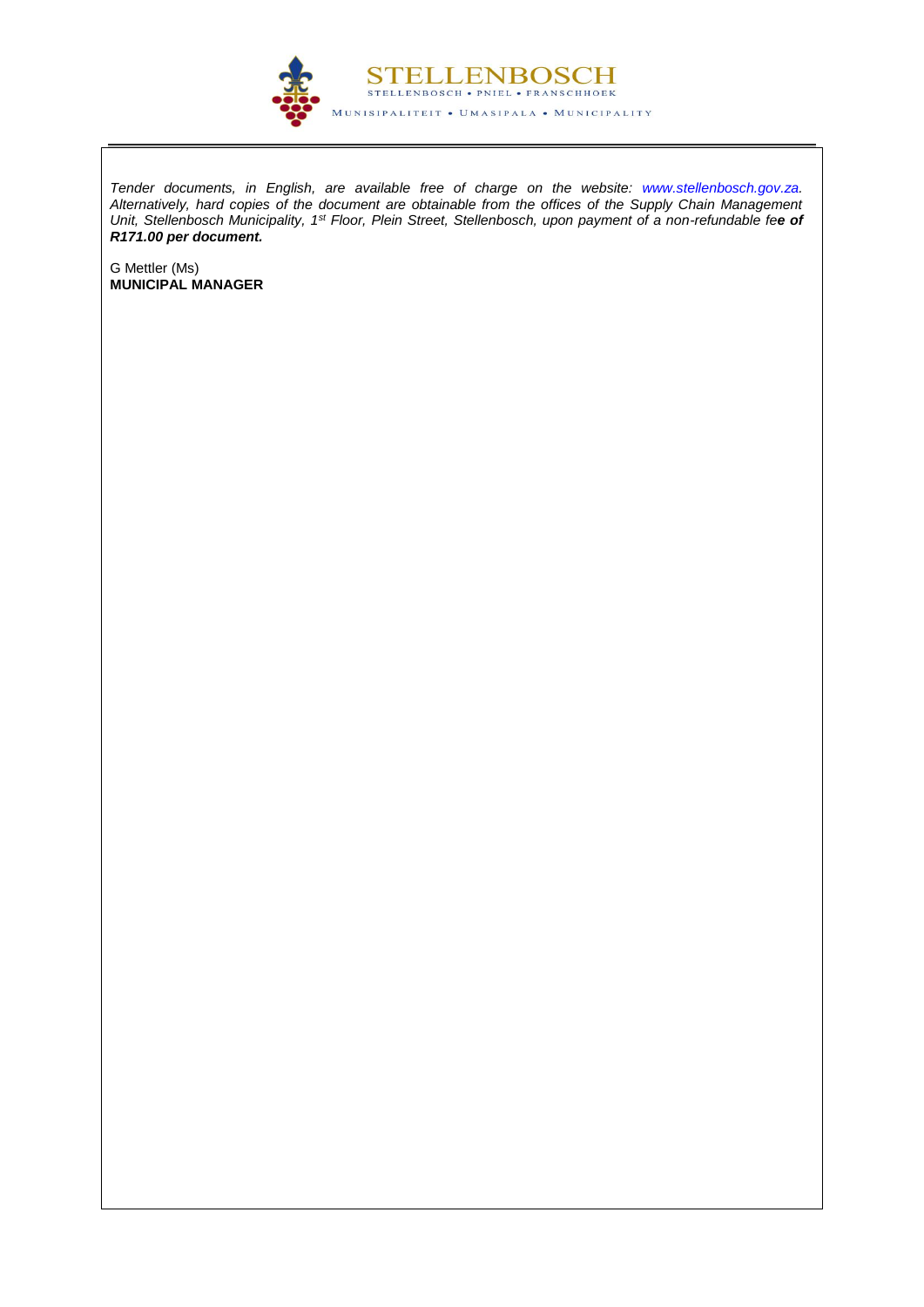

#### **TENDER KENNISGEWING**

<span id="page-5-0"></span>**STELLENBOSCH NOOI U VIR DIE VOLGENDE TENDER: BSM 27/21: DIE AANSTELLING VAN N DIENSVERSKAFFER OM "MICROSOFT 365" TE MIGREER, ONTWERP, INSTALLEER, ONDERHOU EN OPLEIDING TE GEE VIR DIE STELLENBOSCH MUNISIPALITEIT SE GEBRUIKERS TOT 30 JUNIE 2023.**

| <b>TENDER NOMMER:</b> | <b>BSM 27/21</b>                                                                                                                                                                                 |
|-----------------------|--------------------------------------------------------------------------------------------------------------------------------------------------------------------------------------------------|
| BESKRYWING: :         | DIE AANSTELLING VAN N DIENSVERSKAFFER OM "MICROSOFT 365" TE<br>MIGREER, ONTWERP, INSTALLEER, ONDERHOU EN OPLEIDING TE GEE VIR DIE<br>STELLENBOSCH MUNISIPALITEIT SE GEBRUIKERS TOT 30 JUNIE 2023 |
| SLUITINGSDATUM:       | 30 November 2020                                                                                                                                                                                 |
| TYD VAN SLUITING:     | 12h00. Tenders sal oopgemaak word in die Raadsaal of in die<br>Voorsieningskanaalbestuurs Komitee kamer                                                                                          |
| <b>NAVRAE:</b>        |                                                                                                                                                                                                  |
|                       | Tender spesifikasies: Brian Mkaza (021 808 8137); epos: Brian.Mkaza@stellenbosch.gov.za                                                                                                          |
| <b>Vkb vereistes:</b> | Gerald Kraukamp (021 808 8519), epos: Gerald.Kraukamp@stellenbosch.gov.za                                                                                                                        |
| <b>Kantoor Ure:</b>   | 08h00-15h30                                                                                                                                                                                      |

'n Verpligte inligtingsessie sal gehou word op **12 November 2020** om 10h00. Die verpligte inligtingsvergadering sal word via die App vir "Microsoft-Teams" gehou word. Tenderaars moet toesien dat hulle die App aflaai en die munisipaliteit, ten minste **48 uur voor** die vergadering hul nodige e-posadres en selfoonnommer gee aan [Brian.Mkaza@stellenbosch.gov.za](mailto:Brian.Mkaza@stellenbosch.gov.za) om die departement in staat te stel om 'n virtuele vergadering op te stel.

Tenders mag slegs ingedien word op die tenderdokumentasie verskaf deur Stellenbosch Munisipaliteit en moet geldig wees vir **180 dae** na die sluitingsdatum. Laat, elektroniese formaat of gefakse tenders sal nie aanvaar word nie en Stellenbosch Munisipaliteit is nie verplig om die laagste of enige tender wat ingedien word te aanvaar nie.

Verseëlde tenders duidelik gemerk: "**BSM27/21: DIE AANSTELLING VAN N DIENSVERSKAFFER OM "MICROSOFT 365" TE MIGREER, ONTWERP, INSTALLEER, ONDERHOU EN OPLEIDING TE GEE VIR DIE STELLENBOSCH MUNISIPALITEIT SE GEBRUIKERS TOT 30 JUNIE 2023."**op die koevert, moet geplaas word in die Tenderbus by die kantore van Stellenbosch Munisipaliteit, Pleinstraat, Stellenbosch. Die tenderbus is 24 uur per dag beskikbaar en tenders moet vergesel word met die voltooide stel tenderdokumente. Tenderaanbiedinge wat nie deur die volledige tenderdokument vergesel word nie, sal nie oorweeg word nie.

**LET WEL: Hierdie tender sal geëvalueer word** word in terme van die **Voorsieningskanaal Bestuursbeleid,** relevante spesifikasies en die Voorkeurverkrygings Regulasies, 2017 soos op 20 Januarie 2017 **deur die Minister van Finansies in Staatskoerant No 40553 afgekondig is.**

Tenderaars mag voorkeurpunte eis in terme van hul B-BSEB status vlak van bydrae as volg:

| <b>Prys</b>  | 80  |
|--------------|-----|
| <b>BBSEB</b> | 20  |
| Totale punte | 100 |

Die volgende voorwaardes vir Tender soos volg: (versuim om te voldoen, kan veroorsaak dat u Tender gediskwalifiseer word):

- 1. Hierdie tender is onderworpe aan die algemene kontrakvoorwaardes (GCC) en spesiale voorwaardes vir die tender;
- 2. Toepaslike opdrag
- 3. Tenderaars moet geregistreer wees op Sentrale verskaffersdatabasis (SVD) as hulle met die munisipaliteit sake wil doen
- 4. Geen toekenning sal gemaak word aan diensverskaffers wie se Belastingstatus ongeldig is.
- 5. Die tender wat ingedien moet word, moet in 'n verseëlde koevert wees wat duidelik gemerk is met die Tendernommer, wat in die tenderbus voor sluitingstyd geplaas word. Versuim sal tot gevolg hê dat die tender ongeldig is.

*Tenderdokumente, in Engels, is verkrygbaar by die kantoor van die Voorsieningskanaalbestuurseenheid, Stellenbosch Munisipaliteit, 1ste Vloer, Pleinstraat, Stellenbosch na betaling van 'n nie-terugbetaalde tenderdeelnamefooi van R 171.00 per dokument. Alternatiewelik mag die dokument gratis afgelaai word vanaf die webblad [www.stellenbosch.gov.za.](http://www.stellenbosch.gov.za/)* 

G Mettler (Me) **MUNISIPALE BESTUURDER**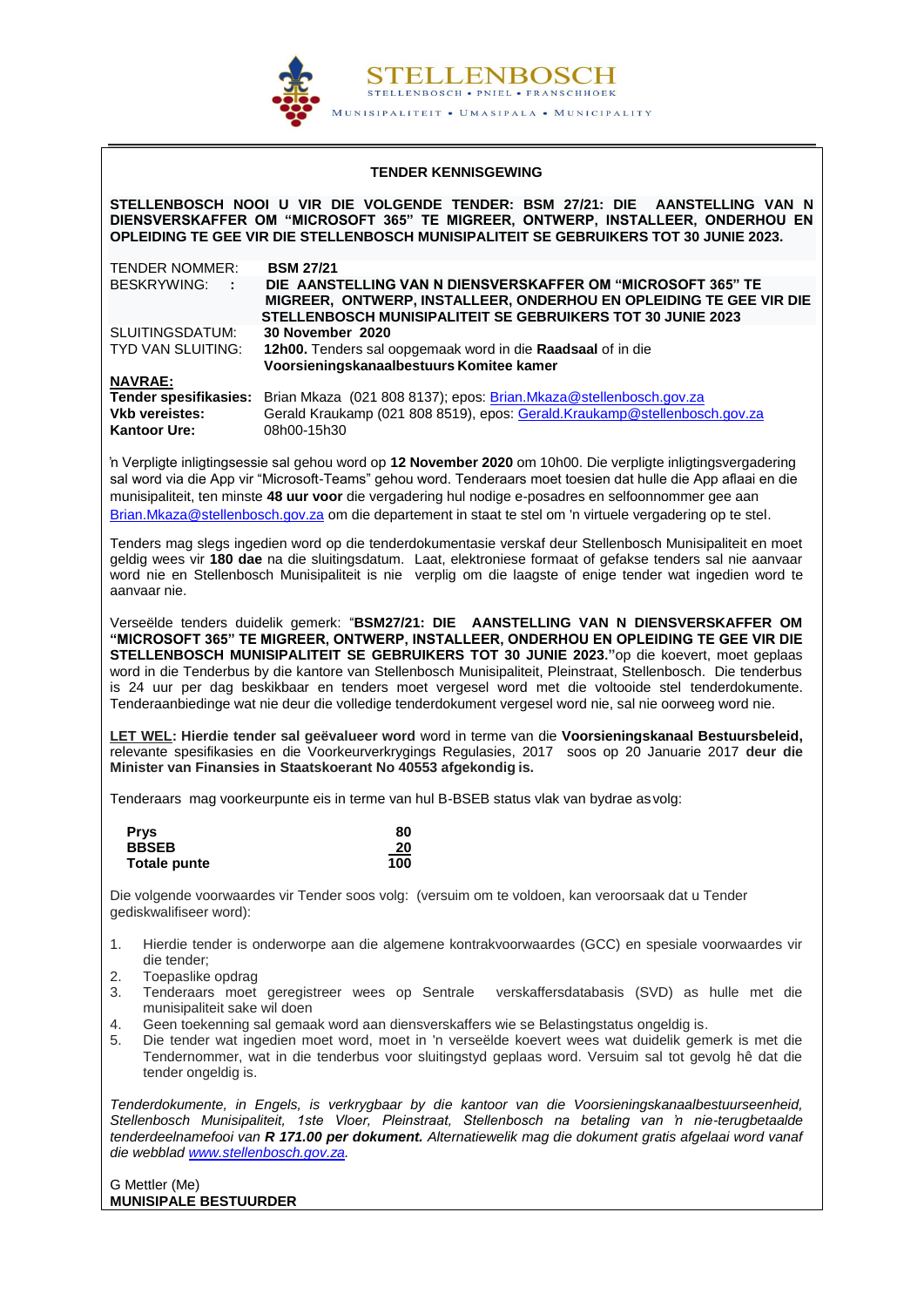

#### **PART A INVITATION TO BID YOU ARE HEREBY INVITED TO BID FOR REQUIREMENTS OF THE (***NAME OF MUNICIPALITY/ MUNICIPAL ENTITY***)** BID NUMBER: **BSM 27/21** CLOSING DATE: **30 November 2020** CLOSING TIME: **12h00 DESCRIPTION MICROSOFT OFFICE 365: APPOINTMENT OF A SERVICE PROVIDER TO MIGRATE, DESIGN, INSTALL, MAINTAIN AND TRAIN STELLENBOSCH MUNICIPALITY USERS FOR THE PERIOD ENDING 30 JUNE 2023 THE SUCCESSFUL BIDDER WILL BE REQUIRED TO FILL IN AND SIGN A WRITTEN CONTRACT FORM (MBD7). BID RESPONSE DOCUMENTS MUST BE DEPOSITED IN THE BID BOX SITUATED AT STELLENBOSCH MUNICIPALITY, TOWN HOUSE COMPLEX, 17 PLEIN STREET, STELENBOSCH. SUPPLIER INFORMATION** NAME OF BIDDER POSTAL ADDRESS STREET ADDRESS TELEPHONE NUMBER (CODE ) NUMBER CELLPHONE NUMBER FACSIMILE NUMBER CODE NUMBER NUMBER E-MAIL ADDRESS VAT REGISTRATION NUMBER TAX COMPLIANCE STATUS TCS PIN: **OR** CSD No: B-BBEE STATUS LEVEL VERIFICATION **CERTIFICATE** [TICK APPLICABLE BOX]  $\Box$  Yes  $\Box$  No B-BBEE STATUS LEVEL SWORN AFFIDAVIT  $\Box$  Yes  $\Box$  No *[A B-BBEE STATUS LEVEL VERIFICATION CERTIFICATE/ SWORN AFFIDAVIT (FOR EMES & QSEs) MUST BE SUBMITTED IN ORDER TO QUALIFY FOR PREFERENCE POINTS FOR B-BBEE]* **1.** ARE YOU THE ACCREDITED REPRESENTATIVE **IN SOUTH AFRICA FOR**  THE **GOODS**<br>**/SERVICES** /WORKS **/SERVICES OFFERED?**  $\Box$ Yes  $\Box$ No [IF YES ENCLOSE PROOF] **2.** ARE YOU A FOREIGN BASED SUPPLIER FOR **THE GOODS /SERVICES /WORKS OFFERED?**  $\Box$ Yes  $\Box$ No [IF YES, ANSWER PART B:3 ] **3. TOTAL NUMBER OF ITEMS OFFERED 4. TOTAL BID PRICE R 5. SIGNATURE OF BIDDER** ……………………………… **6. DATE 7. CAPACITY UNDER WHICH THIS BID IS SIGNED BIDDING PROCEDURE ENQUIRIES MAY BE DIRECTED TO: TECHNICAL INFORMATION MAY BE DIRECTED TO:** DEPARTMENT Finance (SCM) CONTACT PERSON Mr Brian. Mkaza CONTACT PERSON | Mr Gerald Kraukamp | TELEPHONE NUMBER | 021 808 8137 TELEPHONE NUMBER  $\vert$  021 808 8519 FACSIMILE NUMBER N/a FACSIMILE NUMBER N/a N/a E-MAIL ADDRESS [Brian.Mkaza@stellenbosch.gov.za](mailto:Brian.Mkaza@stellenbosch.gov.za) E-MAIL ADDRESS [Gerald.Kraukamp@stellenbosch.gov.za](mailto:Gerald.Kraukamp@stellenbosch.gov.za)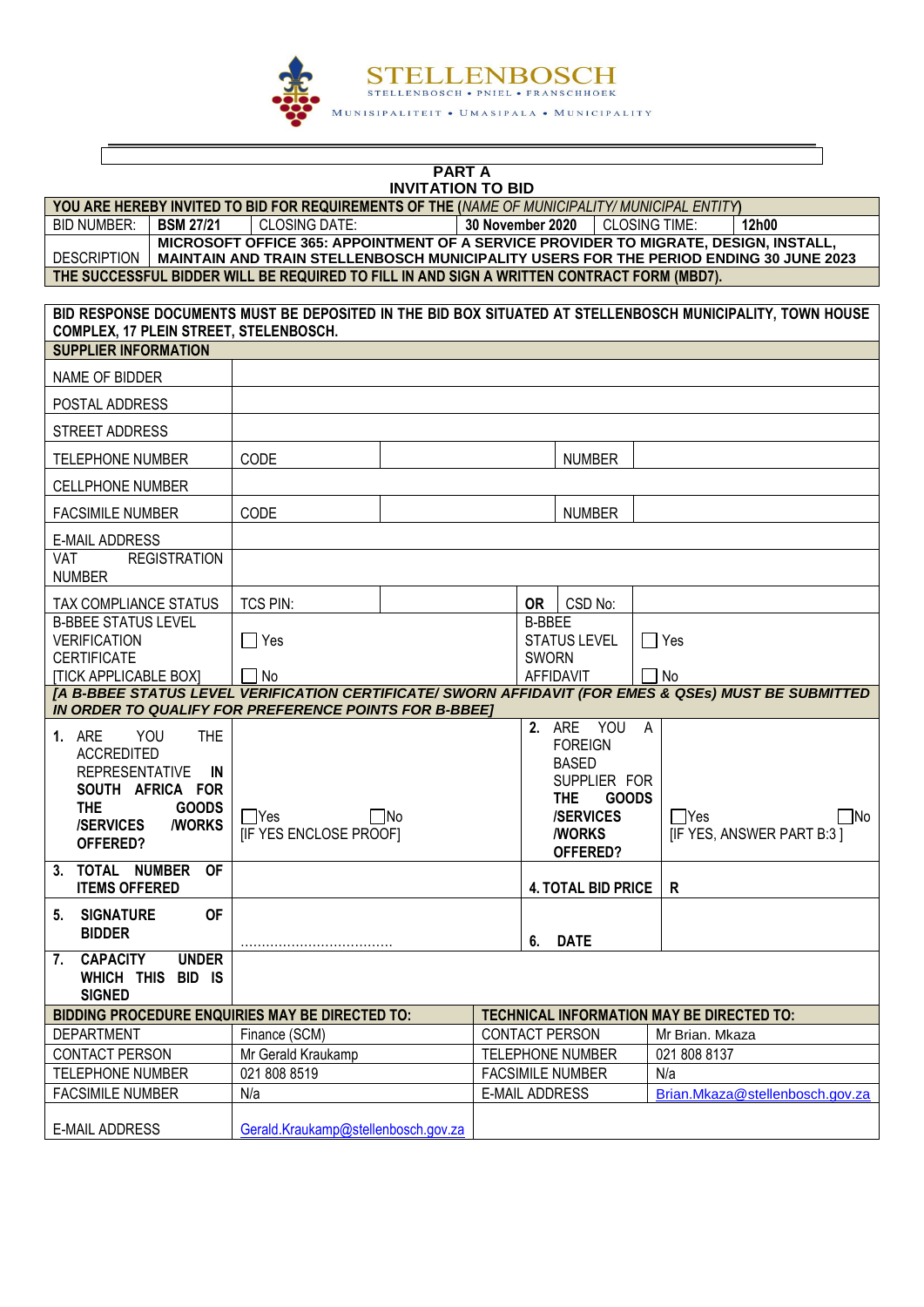

#### **PART B TERMS AND CONDITIONS FOR BIDDING**

| $\overline{1}$ .                                                                                                                                                                                                                 | <b>BID SUBMISSION:</b>                                                                                                                                                                                                                         |                      |  |
|----------------------------------------------------------------------------------------------------------------------------------------------------------------------------------------------------------------------------------|------------------------------------------------------------------------------------------------------------------------------------------------------------------------------------------------------------------------------------------------|----------------------|--|
|                                                                                                                                                                                                                                  | 1.1. BIDS MUST BE DELIVERED BY THE STIPULATED TIME TO THE CORRECT ADDRESS. LATE BIDS WILL NOT BE<br>ACCEPTED FOR CONSIDERATION.                                                                                                                |                      |  |
|                                                                                                                                                                                                                                  | 1.2. ALL BIDS MUST BE SUBMITTED ON THE OFFICIAL FORMS PROVIDED-(NOT TO BE RE-TYPED) OR ONLINE                                                                                                                                                  |                      |  |
|                                                                                                                                                                                                                                  | 1.3. THIS BID IS SUBJECT TO THE PREFERENTIAL PROCUREMENT POLICY FRAMEWORK ACT AND THE<br>PREFERENTIAL PROCUREMENT REGULATIONS, 2017, THE GENERAL CONDITIONS OF CONTRACT (GCC)<br>AND, IF APPLICABLE, ANY OTHER SPECIAL CONDITIONS OF CONTRACT. |                      |  |
| 2.                                                                                                                                                                                                                               | <b>TAX COMPLIANCE REQUIREMENTS</b>                                                                                                                                                                                                             |                      |  |
| 2.1                                                                                                                                                                                                                              | BIDDERS MUST ENSURE COMPLIANCE WITH THEIR TAX OBLIGATIONS.                                                                                                                                                                                     |                      |  |
| $2.2\phantom{0}$                                                                                                                                                                                                                 | BIDDERS ARE REQUIRED TO SUBMIT THEIR UNIQUE PERSONAL IDENTIFICATION NUMBER (PIN) ISSUED BY<br>SARS TO ENABLE THE ORGAN OF STATE TO VIEW THE TAXPAYER'S PROFILE AND TAX STATUS.                                                                 |                      |  |
|                                                                                                                                                                                                                                  | 2.3 APPLICATION FOR THE TAX COMPLIANCE STATUS (TCS) CERTIFICATE OR PIN MAY ALSO BE MADE VIA E-<br>FILING. IN ORDER TO USE THIS PROVISION, TAXPAYERS WILL NEED TO REGISTER WITH SARS AS E-FILERS<br>THROUGH THE WEBSITE WWW.SARS.GOV.ZA.        |                      |  |
| 2.4                                                                                                                                                                                                                              | FOREIGN SUPPLIERS MUST COMPLETE THE PRE-AWARD QUESTIONNAIRE IN PART B:3.                                                                                                                                                                       |                      |  |
| 2.5                                                                                                                                                                                                                              | BIDDERS MAY ALSO SUBMIT A PRINTED TCS CERTIFICATE TOGETHER WITH THE BID.                                                                                                                                                                       |                      |  |
| 2.6                                                                                                                                                                                                                              | IN BIDS WHERE CONSORTIA / JOINT VENTURES / SUB-CONTRACTORS ARE INVOLVED, EACH PARTY MUST<br>SUBMIT A SEPARATE TCS CERTIFICATE / PIN / CSD NUMBER.                                                                                              |                      |  |
| 2.7                                                                                                                                                                                                                              | WHERE NO TCS IS AVAILABLE BUT THE BIDDER IS REGISTERED ON THE CENTRAL SUPPLIER DATABASE<br>(CSD), A CSD NUMBER MUST BE PROVIDED.                                                                                                               |                      |  |
| $\overline{3}$ .                                                                                                                                                                                                                 | <b>QUESTIONNAIRE TO BIDDING FOREIGN SUPPLIERS</b>                                                                                                                                                                                              |                      |  |
|                                                                                                                                                                                                                                  | 3.1. IS THE ENTITY A RESIDENT OF THE REPUBLIC OF SOUTH AFRICA (RSA)?                                                                                                                                                                           | $\Box$ YES $\Box$ NO |  |
|                                                                                                                                                                                                                                  | 3.2. DOES THE ENTITY HAVE A BRANCH IN THE RSA?                                                                                                                                                                                                 | $\Box$ yes $\Box$ no |  |
|                                                                                                                                                                                                                                  | 3.3. DOES THE ENTITY HAVE A PERMANENT ESTABLISHMENT IN THE RSA?                                                                                                                                                                                | $\Box$ YES $\Box$ NO |  |
|                                                                                                                                                                                                                                  | 3.4. DOES THE ENTITY HAVE ANY SOURCE OF INCOME IN THE RSA?                                                                                                                                                                                     | $\Box$ YES $\Box$ NO |  |
|                                                                                                                                                                                                                                  | 3.5. IS THE ENTITY LIABLE IN THE RSA FOR ANY FORM OF TAXATION?                                                                                                                                                                                 | $\Box$ YES $\Box$ NO |  |
| IF THE ANSWER IS "NO" TO ALL OF THE ABOVE, THEN IT IS NOT A REQUIREMENT TO REGISTER FOR A TAX<br>COMPLIANCE STATUS SYSTEM PIN CODE FROM THE SOUTH AFRICAN REVENUE SERVICE (SARS) AND IF NOT<br><b>REGISTER AS PER 2.3 ABOVE.</b> |                                                                                                                                                                                                                                                |                      |  |
| NB: FAILURE TO PROVIDE ANY OF THE ABOVE PARTICULARS MAY RENDER THE BID INVALID.<br>NO BIDS WILL BE CONSIDERED FROM PERSONS IN THE SERVICE OF THE STATE.                                                                          |                                                                                                                                                                                                                                                |                      |  |

SIGNATURE OF BIDDER:

…………………………………………… CAPACITY UNDER WHICH THIS BID IS SIGNED:

…………………………………………… DATE:

…………………………………………...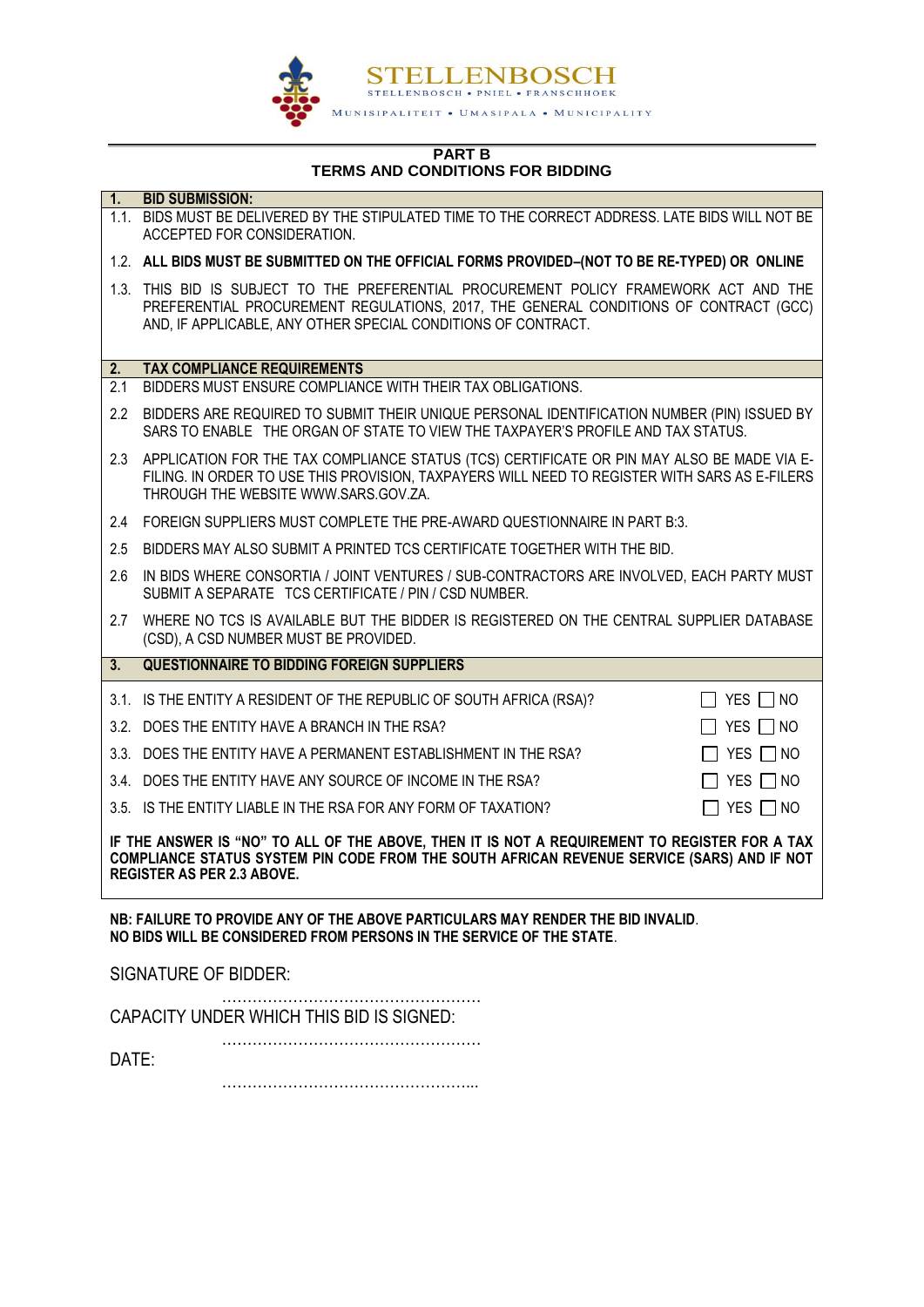

## **CONTENTS**

|                |                                                                                                                         | <b>PAGE</b><br><b>NUMBER</b> |
|----------------|-------------------------------------------------------------------------------------------------------------------------|------------------------------|
| 1.             |                                                                                                                         |                              |
|                |                                                                                                                         |                              |
|                | PART A - ADMINISTRATIVE REQUIREMENTS IN TERMS OF THE SUPPLY CHAIN                                                       |                              |
| 2.             |                                                                                                                         |                              |
| 3.             |                                                                                                                         |                              |
| $\mathbf{4}$ . |                                                                                                                         |                              |
| 4.             |                                                                                                                         |                              |
| 5.             | GENERAL CONDITIONS OF CONTRACT - GOVERNMENT PROCUREMENT  14                                                             |                              |
| 6.             |                                                                                                                         |                              |
| 7.             |                                                                                                                         |                              |
| 8.             | MBD6.1 - PREFERENCE POINTS CLAIM FORM IN TERMS OF THE<br>PREFERENTIAL PROCUREMENT REGULATIONS 2017 - PURCHASES/SERVICES |                              |
| 9.             | MBD 8 - DECLARATION OF BIDDER'S PAST SUPPLY CHAIN MANAGEMENT                                                            |                              |
| 10.            |                                                                                                                         |                              |
| 11.            |                                                                                                                         |                              |
| 12.            | COMPENSATION FOR OCCUPATIONAL INJURIES AND DISEASES ACT, 1993                                                           |                              |
| 13.            |                                                                                                                         |                              |
|                |                                                                                                                         |                              |
| 14.            |                                                                                                                         |                              |
| 15.            |                                                                                                                         |                              |
| 16.            |                                                                                                                         |                              |
| 17.            | SCHEDULE OF WORK EXPERIENCE OF THE TENDERER - CURRENT                                                                   |                              |
| 18.            | SCHEDULE OF WORK EXPERIENCE OF THE TENDERER - COMPLETED                                                                 |                              |
| 19.            |                                                                                                                         |                              |
| 20.            |                                                                                                                         |                              |

| <b>Reference No:</b> | <b>B/SM</b> | 27/21 | Page 7 of 57 |
|----------------------|-------------|-------|--------------|
|                      |             |       |              |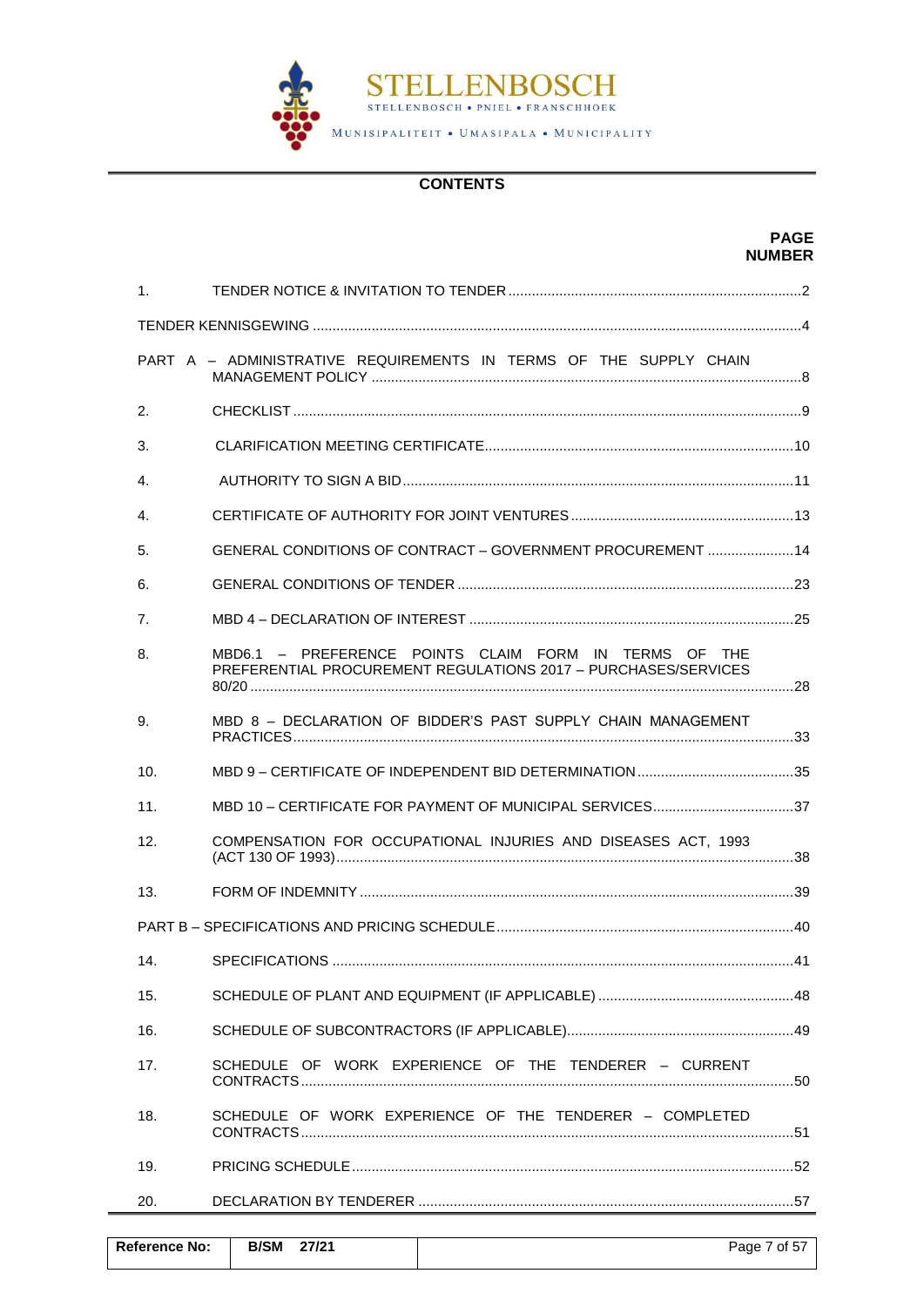

# <span id="page-9-0"></span>**PART A – ADMINISTRATIVE REQUIREMENTS IN TERMS OF THE SUPPLY CHAIN MANAGEMENT POLICY**

| <b>Reference No:</b> | <b>B/SM</b><br>27/21<br>________ | Page 8 of 57 |
|----------------------|----------------------------------|--------------|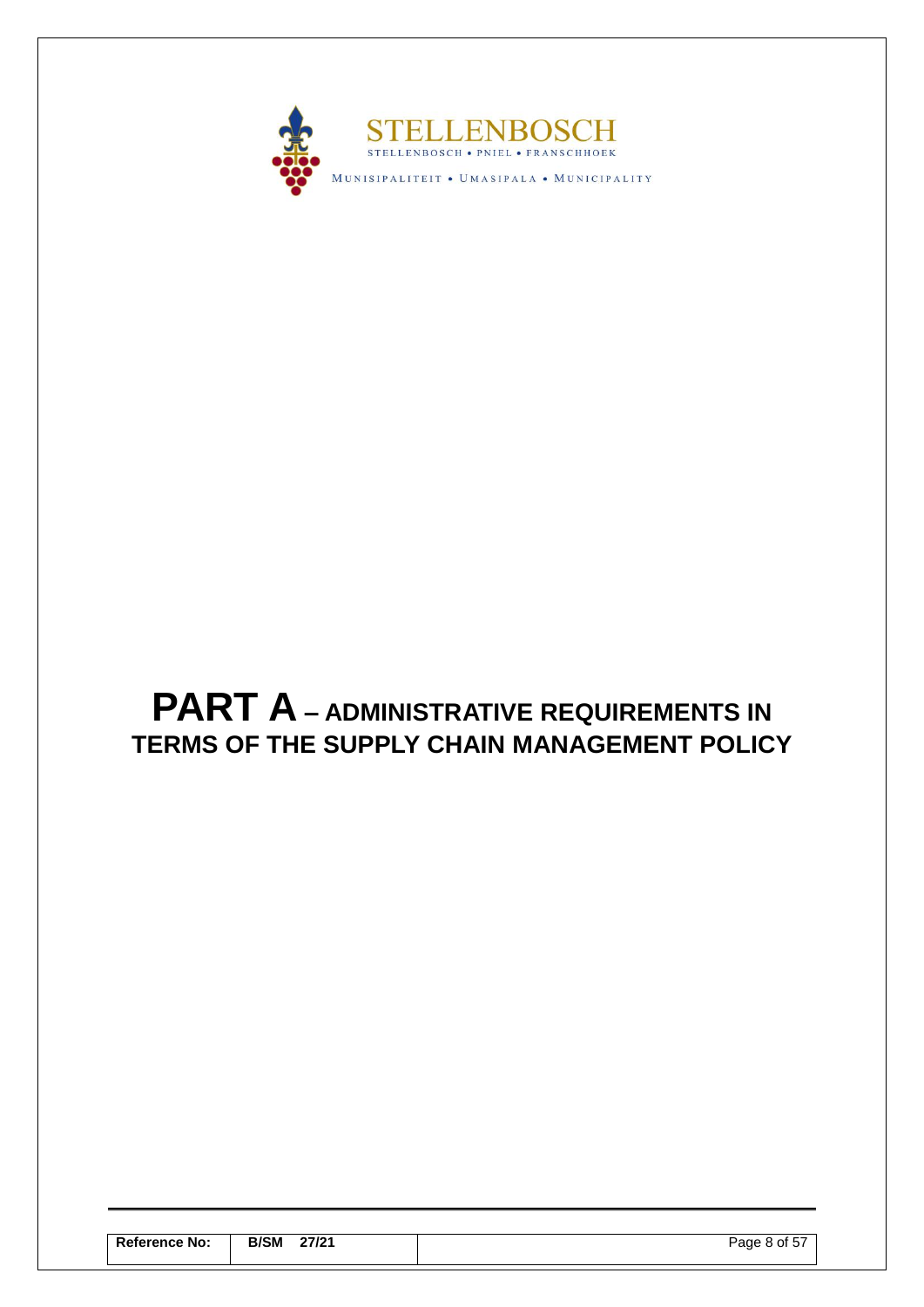

## **2. CHECKLIST**

## <span id="page-10-0"></span>**PLEASE ENSURE THAT THE FOLLOWING FORMS HAVE BEEN DULY COMPLETED AND SIGNED AND THAT ALL DOCUMENTS AS REQUESTED, ARE ATTACHED TO THE TENDER DOCUMENT:**

| Certificate of Clarification Meeting Attendance - Is the form duly completed and<br>signed by both tenderer and agent of the Stellenbosch Municipality?                                                                                                             | <b>Yes</b> |  | <b>No</b> |  |
|---------------------------------------------------------------------------------------------------------------------------------------------------------------------------------------------------------------------------------------------------------------------|------------|--|-----------|--|
| Authority to Sign a Bid - Is the form duly completed and is a certified copy of the resolution<br>attached?                                                                                                                                                         |            |  |           |  |
| MBD 4 (Declaration of Interest) - Is the form duly completed and signed?                                                                                                                                                                                            | <b>Yes</b> |  | <b>No</b> |  |
| <b>MBD 6.1</b> (Preference Points claim form for purchases/services) - Is the form duly completed and<br>signed?<br>Is a CERTIFIED copy of the B-BBEE Certificate, issued by a Verification Agency accredited by<br>SANAS or the original sworn affidavit attached? | <b>Yes</b> |  | <b>No</b> |  |
| MBD 8 (Declaration of Past Supply Chain Practices) - Is the form duly completed and signed?                                                                                                                                                                         | <b>Yes</b> |  | <b>No</b> |  |
| <b>MBD 9</b> (Certificate of Independent Bid Determination) - Is the form duly completed and signed?                                                                                                                                                                | <b>Yes</b> |  | <b>No</b> |  |
| MBD 10 (Certificate of Payment of Municipal Accounts) - Is the form duly completed and signed?<br>Are the Identity numbers, residential addresses and municipal account numbers of ALL<br>members, partners, directors, etc. provided on the form as requested?     | <b>Yes</b> |  | <b>No</b> |  |
| OHSA (Occupational Health and Safety) - Is the form duly completed and signed?<br>Is a valid Letter of Good Standing from the Compensation Commissioner attached?                                                                                                   | <b>Yes</b> |  | <b>No</b> |  |
| Form of Indemnity - Is the form duly completed and signed?                                                                                                                                                                                                          |            |  | <b>No</b> |  |
| <b>Pricing Schedule - Is the form duly completed and signed?</b>                                                                                                                                                                                                    | <b>Yes</b> |  | <b>No</b> |  |
| Declaration by Tenderer - Is the form duly completed and signed?                                                                                                                                                                                                    | <b>Yes</b> |  | <b>No</b> |  |

| <b>Reference No:</b> | 27/21<br><b>B/SM</b> | Page 9 of 57 |
|----------------------|----------------------|--------------|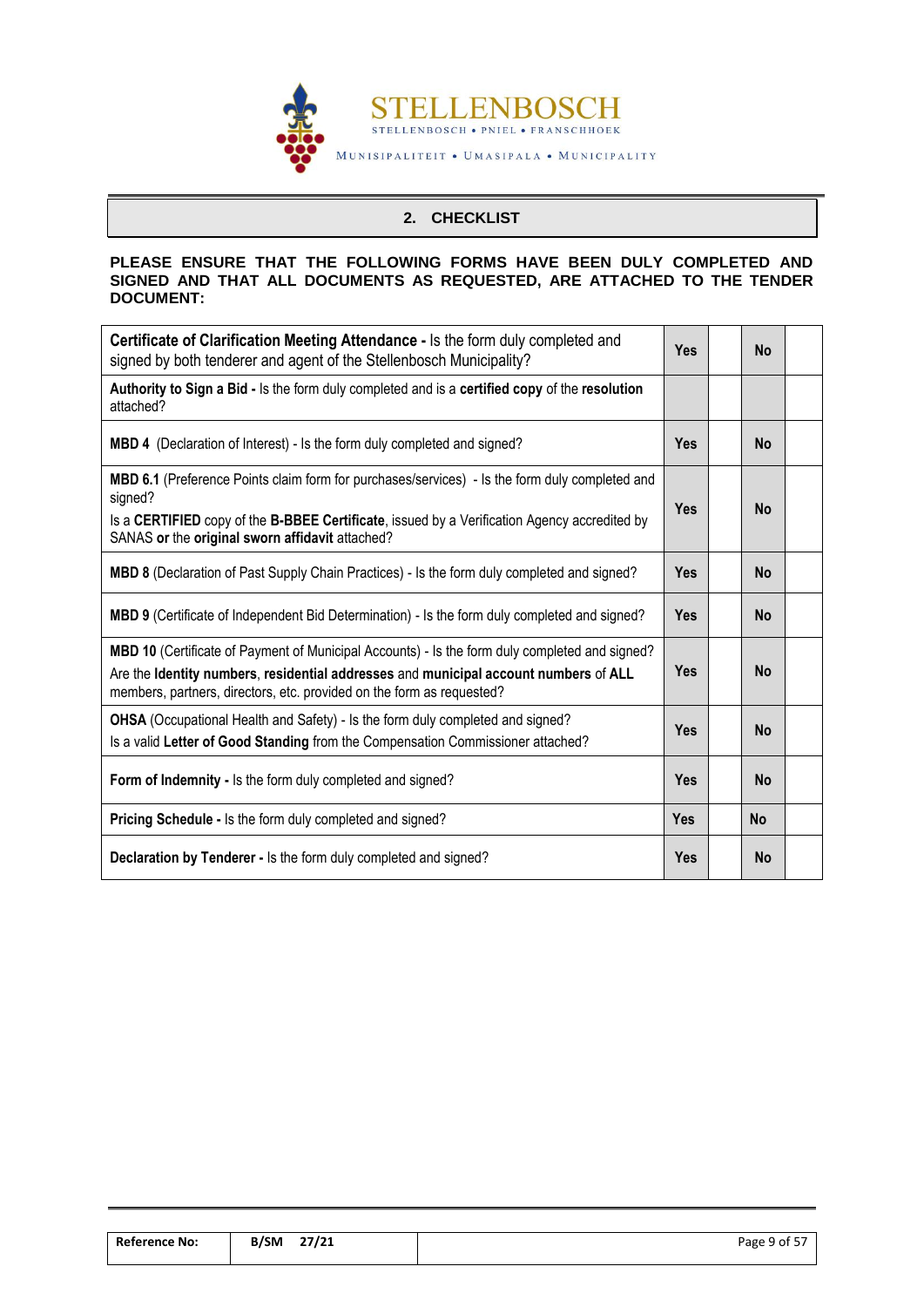

## **3.CLARIFICATION MEETING CERTIFICATE**

<span id="page-11-0"></span>I / We\*, the undersigned, certify that I / we\* have examined the Site for the Works and its surroundings for which I / we\* am / are\* submitting this Tender and have, as far as practicable possible, familiarized myself / ourselves\* with all information, risks, contingencies and other circumstances which may influence or affect my / our\* tender.

\* Delete whichever is inapplicable

| NAME & SURNAME |           |  |
|----------------|-----------|--|
| CAPACITY       |           |  |
| NAME OF FIRM   |           |  |
|                |           |  |
| <b>ADDRESS</b> |           |  |
|                |           |  |
| TELEPHONE NO   | FAX NO:   |  |
| E-MAIL         | SIGNATURE |  |

*NB: Please note that no latecomers will be allowed.*

*For all compulsory briefing sessions/site meetings/clarification meetings, bids received from interested bidders*  that did not attend the meeting or arrived later than predetermined date and time, will be **disqualified** 

| <b>Reference No:</b> | 27/21<br>B/SM | Page 10 of 57 |
|----------------------|---------------|---------------|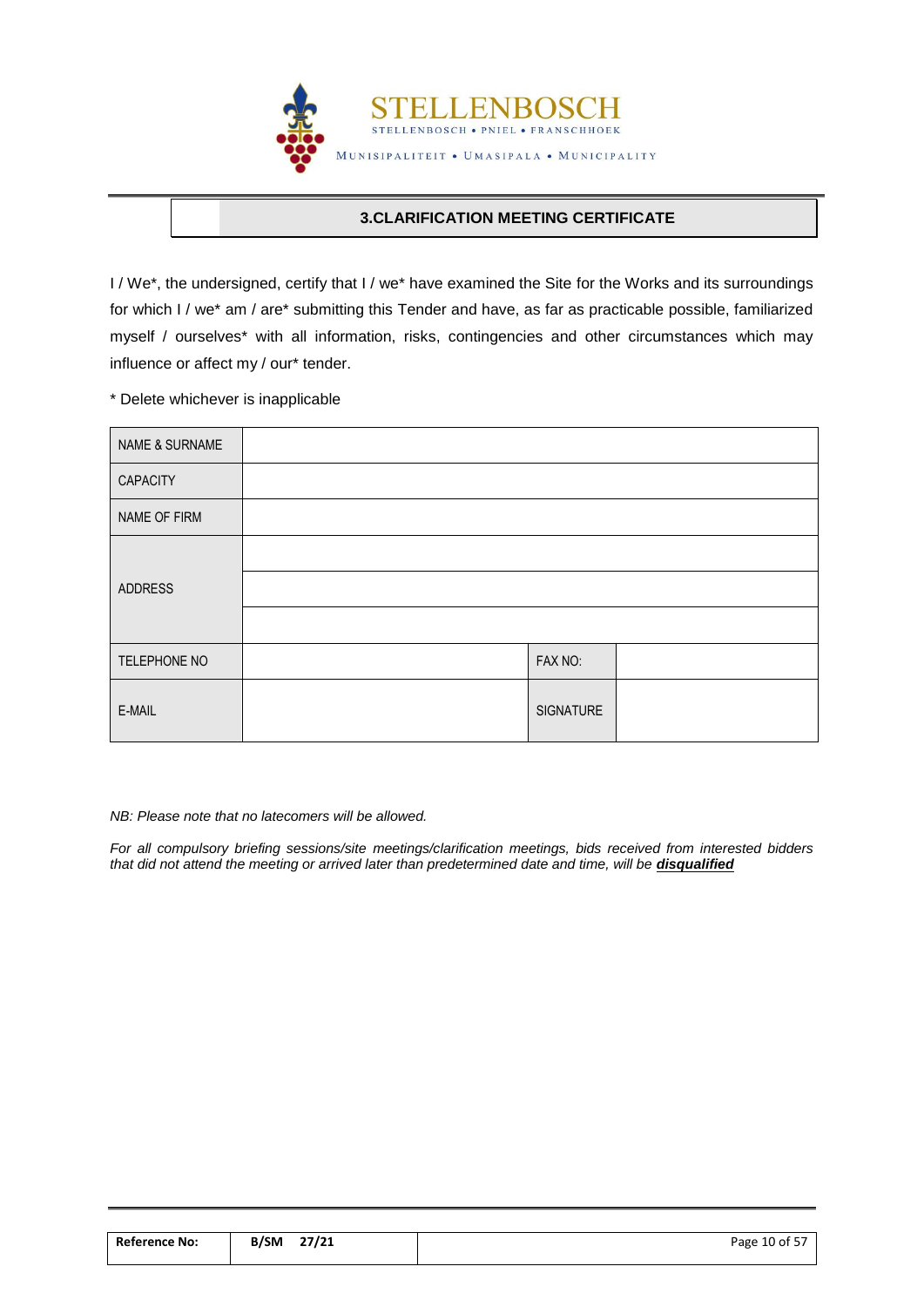

## **4. AUTHORITY TO SIGN A BID**

#### <span id="page-12-0"></span>**1. SOLE PROPRIETOR (SINGLE OWNER BUSINESS) AND NATURAL PERSON**

1.1. I,  $\frac{1}{\sqrt{1-\frac{1}{\sqrt{1-\frac{1}{\sqrt{1-\frac{1}{\sqrt{1-\frac{1}{\sqrt{1-\frac{1}{\sqrt{1-\frac{1}{\sqrt{1-\frac{1}{\sqrt{1-\frac{1}{\sqrt{1-\frac{1}{\sqrt{1-\frac{1}{\sqrt{1-\frac{1}{\sqrt{1-\frac{1}{\sqrt{1-\frac{1}{\sqrt{1-\frac{1}{\sqrt{1-\frac{1}{\sqrt{1-\frac{1}{\sqrt{1-\frac{1}{\sqrt{1-\frac{1}{\sqrt{1-\frac{1}{\sqrt{1-\frac{1}{\sqrt{1-\frac{1}{\sqrt{1-\frac{1}{\sqrt{1-\frac{1}{\$ 

sole owner of the business trading as \_\_\_\_

OR 1.2. I,  $\frac{1}{12}$   $\frac{1}{12}$   $\frac{1}{12}$   $\frac{1}{12}$   $\frac{1}{12}$   $\frac{1}{12}$   $\frac{1}{12}$  am

submitting this tender in my capacity as natural person.

| SIGNATURE:         | DATE:      |  |
|--------------------|------------|--|
| <b>PRINT NAME:</b> |            |  |
| WITNESS 1:         | WITNESS 2: |  |

#### **2. COMPANIES AND CLOSE CORPORATIONS**

- 2.1. **If a Bidder is a COMPANY**, **a certified copy of the resolution by the board of directors**, duly signed, authorising the person who signs this bid to do so, as well as to sign any contract resulting from this bid and any other documents and correspondence in connection with this bid and/or contract on behalf of the company **must be submitted with this bid,** that is, before the closing time and date of the bid
- 2.2. In the case of a **CLOSE CORPORATION (CC**) submitting a bid**, a resolution by its members**, authorizing a member or other official of the corporation to sign the documents on their behalf, **shall be included with the bid.**

#### **PARTICULARS OF RESOLUTION BY BOARD OF DIRECTORS OF THE COMPANY/MEMBERS OF THE CC**

| Date Resolution was taken                       |                                                       |     |                   |            |  |           |  |
|-------------------------------------------------|-------------------------------------------------------|-----|-------------------|------------|--|-----------|--|
|                                                 | Resolution signed by (name and surname)               |     |                   |            |  |           |  |
| Capacity                                        |                                                       |     |                   |            |  |           |  |
|                                                 | Name and surname of delegated Authorised Signatory    |     |                   |            |  |           |  |
| Capacity                                        |                                                       |     |                   |            |  |           |  |
|                                                 | <b>Specimen Signature</b>                             |     |                   |            |  |           |  |
|                                                 | Full name and surname of ALL Director(s) / Member (s) |     |                   |            |  |           |  |
| 1.                                              |                                                       | 2.  |                   |            |  |           |  |
| 3.                                              |                                                       | 4.  |                   |            |  |           |  |
| 5 <sub>1</sub>                                  |                                                       | 6.  |                   |            |  |           |  |
| 7.                                              |                                                       | 8.  |                   |            |  |           |  |
| 9.                                              |                                                       | 10. |                   |            |  |           |  |
| Is a CERTIFIED COPY of the resolution attached? |                                                       |     |                   | <b>YES</b> |  | <b>NO</b> |  |
| SIGNED ON BEHALF OF<br>COMPANY / CC:            |                                                       |     | DATE:             |            |  |           |  |
|                                                 | <b>PRINT NAME:</b>                                    |     |                   |            |  |           |  |
|                                                 | WITNESS 1:                                            |     | <b>WITNESS 2:</b> |            |  |           |  |

**Reference No: | B/SM 27/21 | Page 11 of 57**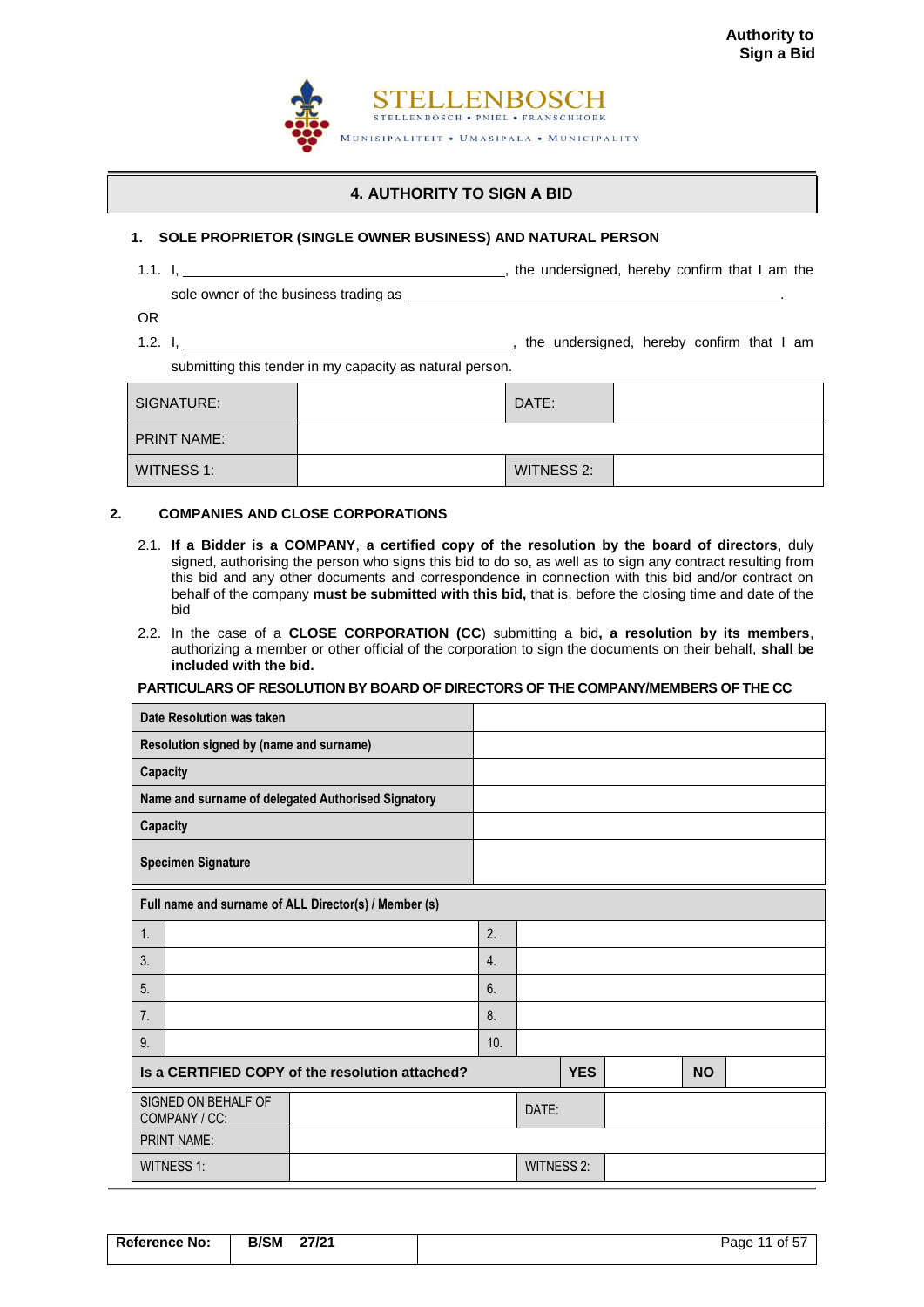

#### **3. PARTNERSHIP**

| We, the undersigned partners in the business trading as                                                  | hereby                                             |
|----------------------------------------------------------------------------------------------------------|----------------------------------------------------|
| authorize Mr/Ms                                                                                          | to sign this bid as well as any contract resulting |
| from the bid and any other documents and correspondence in connection with this bid and /or contract for |                                                    |
| and on behalf of the abovementioned partnership.                                                         |                                                    |

The following particulars in respect of every partner must be furnished and signed by every partner:

|                                     | Full name of partner | Signature         |  |
|-------------------------------------|----------------------|-------------------|--|
|                                     |                      |                   |  |
|                                     |                      |                   |  |
|                                     |                      |                   |  |
|                                     |                      |                   |  |
|                                     |                      |                   |  |
| SIGNED ON BEHALF OF<br>PARTNERSHIP: |                      | DATE:             |  |
| <b>PRINT NAME:</b>                  |                      |                   |  |
| <b>WITNESS 1:</b>                   |                      | <b>WITNESS 2:</b> |  |

#### **4. CONSORTIUM**

We, the undersigned consortium partners, hereby authorize\_

(Name of entity) to act as lead consortium partner and further authorize Mr./Ms.

To sign this offer as well as any contract resulting from this

tender and any other documents and correspondence in connection with this tender and / or contract for and on behalf of the consortium.

The following particulars in respect of each consortium member must be provided and signed by each member:

| <b>Full Name of Consortium Member</b> | <b>Role of Consortium Member</b> | $\frac{0}{0}$<br>Participation | Signature |
|---------------------------------------|----------------------------------|--------------------------------|-----------|
|                                       |                                  |                                |           |
|                                       |                                  |                                |           |
|                                       |                                  |                                |           |
|                                       |                                  |                                |           |
|                                       |                                  |                                |           |
| SIGNED ON BEHALF OF<br>PARTNERSHIP:   |                                  | DATE:                          |           |
| <b>PRINT NAME:</b>                    |                                  |                                |           |
| <b>WITNESS 1:</b>                     | WITNESS 2:                       |                                |           |

| <b>Reference No:</b> | <b>B/SM</b> | 27/21 | Page 12 of 57 |
|----------------------|-------------|-------|---------------|
|                      |             |       |               |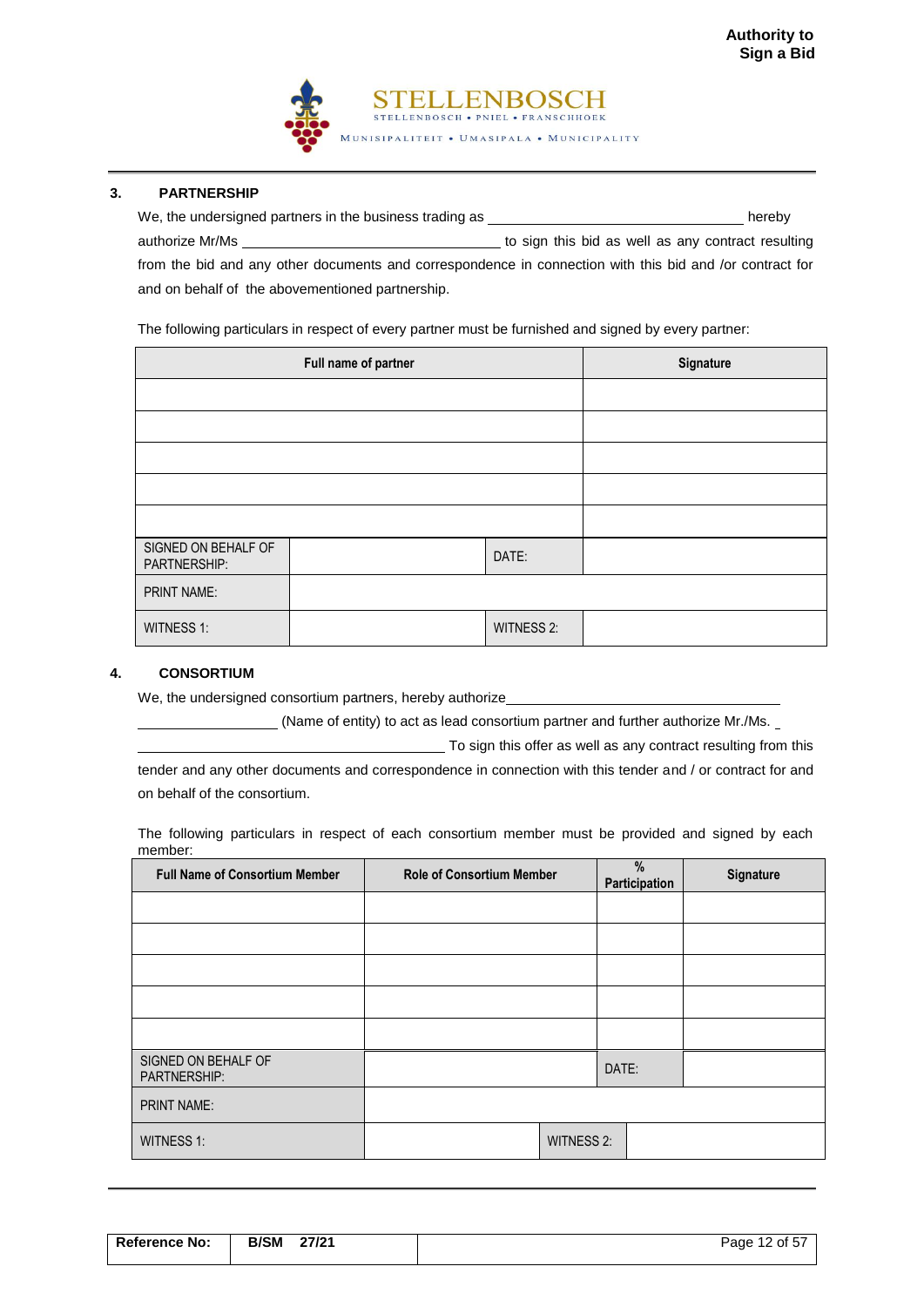

## **4. CERTIFICATE OF AUTHORITY FOR JOINT VENTURES**

## <span id="page-14-0"></span>**This returnable schedule is to be completed by JOINT VENTURES**

We, the undersigned, are submitting this tender offer in joint venture and hereby authorize Mr./Ms. \_\_

authorized signatory of the Company/Close Corporation/Partnership (name)

**12.12.** Acting in the capacity of lead partner, to

sign all documents in connection with the tender offer and any contract resulting from it on our behalf.

| (i) Name of firm (Lead partner) |  |             |  |
|---------------------------------|--|-------------|--|
| Address                         |  |             |  |
|                                 |  | Tel. No.    |  |
| Signature                       |  | Designation |  |

| (ii) Name of firm |  |             |  |
|-------------------|--|-------------|--|
| Address           |  |             |  |
|                   |  | Tel. No.    |  |
| Signature         |  | Designation |  |

| (iii)Name of firm |  |             |  |
|-------------------|--|-------------|--|
| Address:          |  |             |  |
|                   |  | Tel. No.    |  |
| Signature         |  | Designation |  |

| Name of firm<br>(iv) |  |             |  |
|----------------------|--|-------------|--|
| Address              |  |             |  |
|                      |  | Tel. No.    |  |
| Signature            |  | Designation |  |

### **NOTE: A copy of the Joint Venture Agreement showing clearly the percentage contribution of each partner to the Joint Venture, shall be appended to this Schedule.**

| <b>Reference No:</b> | <b>B/SM</b> | 27/21 | Page 13 of 57 |
|----------------------|-------------|-------|---------------|
|                      |             |       |               |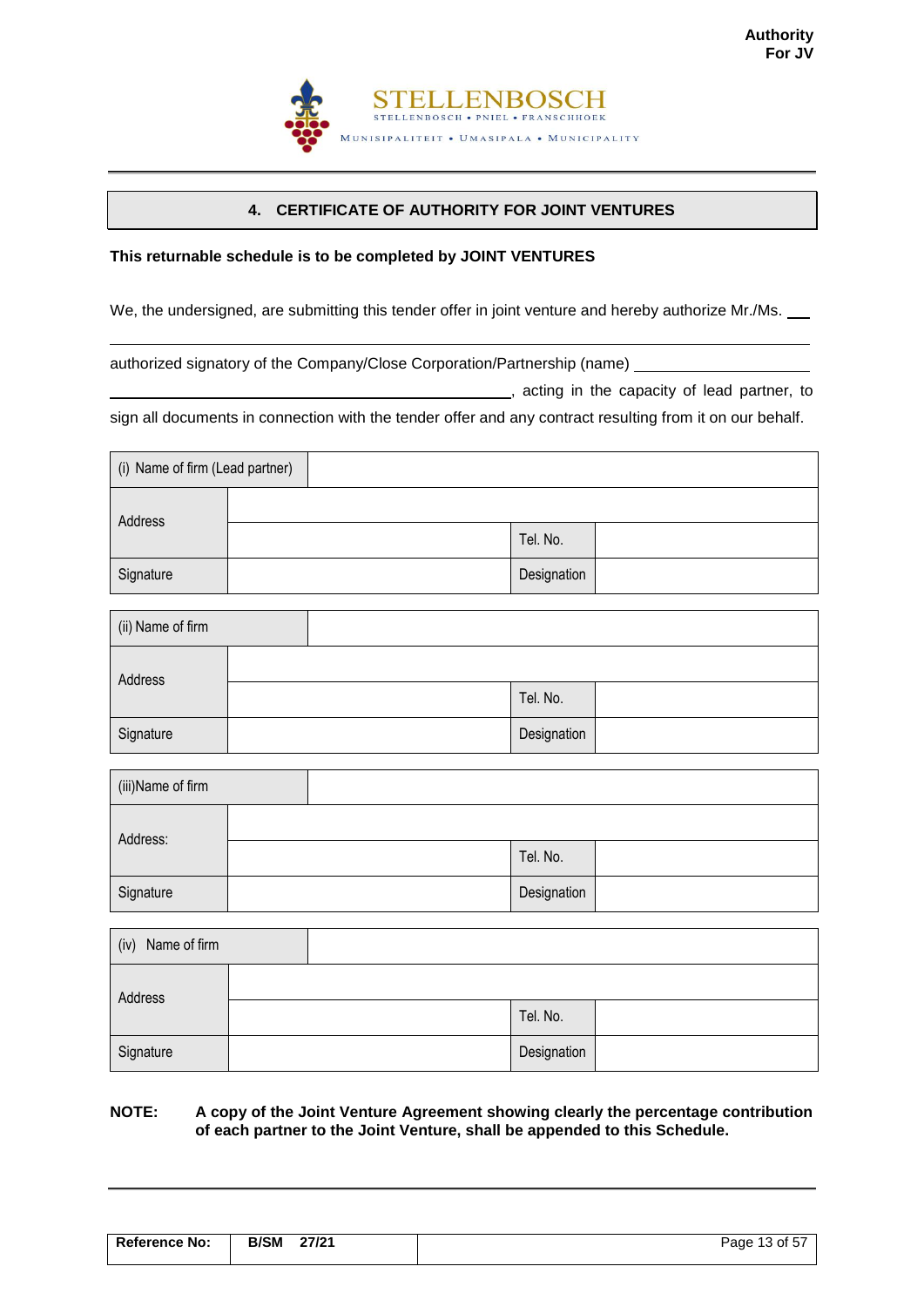



## **5. GENERAL CONDITIONS OF CONTRACT – GOVERNMENT PROCUREMENT**

## <span id="page-15-0"></span>**1. DEFINITIONS**

The following terms shall be interpreted as indicated:

- 1.1. "Closing time" means the date and hour specified in the bidding documents for the receipt of bids.
- 1.2. "Contract" means the written agreement entered into between the purchaser and the supplier, as recorded in the contract form signed by the parties, including all attachments and appendices thereto and all documents incorporated by reference therein.
- 1.3. "Contract price" means the price payable to the supplier under the contract for the full and proper performance of his contractual obligations.
- 1.4. "Corrupt practice" means the offering, giving, receiving, or soliciting of any thing of value to influence the action of a public official in the procurement process or in contract execution.
- 1.5. "Countervailing duties" are imposed in cases where an enterprise abroad is subsidized by its government and encouraged to market its products internationally
- 1.6. "Country of origin" means the place where the goods were mined, grown or produced or from which the services are supplied. Goods are produced when, through manufacturing, processing or substantial and major assembly of components, a commercially recognized new product results that is substantially different in basic characteristics or in purpose or utility from its components.
- 1.7. "Day" means calendar day.
- 1.8. "Delivery" means delivery in compliance of the conditions of the contract or order.
- 1.9. "Delivery ex stock" means immediate delivery directly from stock actually on hand
- 1.10."Delivery into consignees store or to his site" means delivered and unloaded in the specified store or depot or on the specified site in compliance with the conditions of the contract or order, the supplier bearing all risks and charges involved until the supplies are so delivered and a valid receipt is obtained.
- 1.11."Dumping" occurs when a private enterprise abroad market its goods on own initiative in the RSA at lower prices than that of the country of origin and which have the potential to harm the local industries in the RSA.
- 1.12."Force majeure" means an event beyond the control of the supplier and not involving the supplier's fault or negligence and not foreseeable.
- 1.13.Such events may include, but is not restricted to, acts of the purchaser in its sovereign capacity, wars or revolutions, fires, floods, epidemics, quarantine restrictions and freight embargoes.
- 1.14."Fraudulent practice" means a misrepresentation of facts in order to influence a procurement process or the execution of a contract to the detriment of any bidder, and includes collusive practice among bidders (prior to or after bid submission) designed to establish bid prices at artificial non-competitive levels and to deprive the bidder of the benefits of free and open competition.
- 1.15."GCC" means the General Conditions of Contract.
- 1.16."Goods" means all of the equipment, machinery, and/or other materials that the supplier is required to supply to the purchaser under the contract.
- 1.17."Imported content" means that portion of the bidding price represented by the cost of components, parts or materials which have been or are still to be imported (whether by the supplier or his subcontractors) and which costs are inclusive of the costs abroad, plus freight and other direct importation costs such as landing costs, dock dues, import duty, sales duty or other similar tax or duty at the South African place of entry as well as transportation and handling charges to the factory in the Republic where the supplies covered by the bid will be manufactured.

| <b>Reference No:</b> | 27/21<br>B/SM | Page 14 of 57 |
|----------------------|---------------|---------------|
|                      |               |               |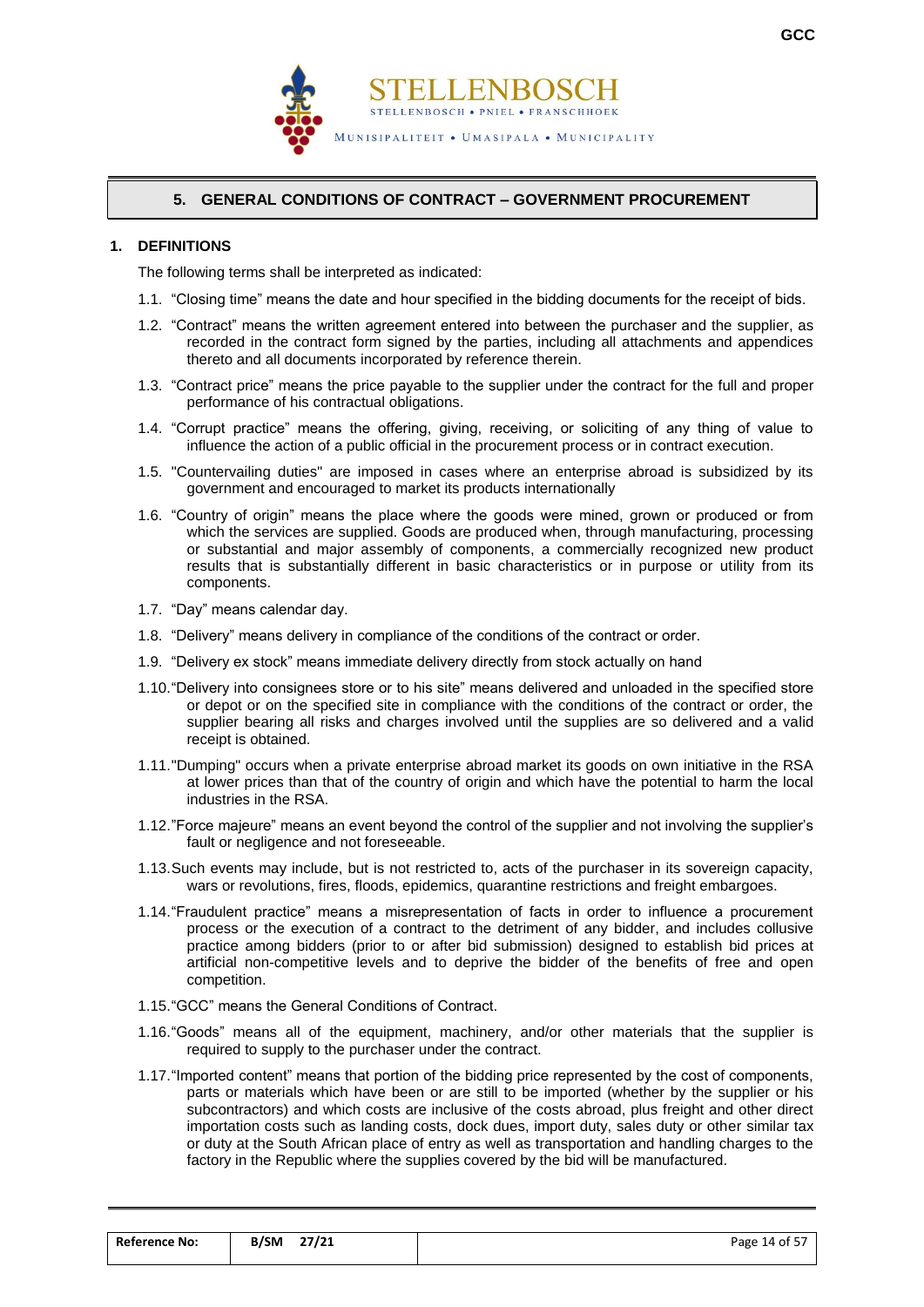

- 1.18."Local content" means that portion of the bidding price which is not included in the imported content provided that local manufacture does take place.
- 1.19."Manufacture" means the production of products in a factory using labour, materials, components and machinery and includes other related value-adding activities.
- 1.20."Order" means an official written order issued for the supply of goods or works or the rendering of a service.
- 1.21."Project site" where applicable, means the place indicated in bidding documents.
- 1.22."Purchaser" means the organization purchasing the goods.
- 1.23."Republic" means the Republic of South Africa.
- 1.24."SCC" means the Special Conditions of Contract.
- 1.25."Services" means those functional services ancillary to the supply of the goods, such as transportation and any other incidental services, such as installation, commissioning, provision of technical assistance, training, catering, gardening, security, maintenance and other such obligations of the supplier covered under the contract.
- 1.26."Supplier" means the successful bidder who is awarded the contract to maintain and administer the required and specified service(s) to the State.
- 1.27."Tort" means in breach of contract.
- 1.28."Turnkey" means a procurement process where one service provider assumes total responsibility for all aspects of the project and delivers the full end product / service required by the contract.
- 1.29."Written" or "in writing" means handwritten in ink or any form of electronic or mechanical writing.

#### **2. Application**

- 2.1. These general conditions are applicable to all bids, contracts and orders including bids for functional and professional services, sales, hiring, letting and the granting or acquiring of rights, but excluding immovable property, unless otherwise indicated in the bidding documents.
- 2.2. Where applicable, special conditions of contract are also laid down to cover specific supplies, services or works.
- 2.3. Where such special conditions of contract are in conflict with these general conditions, the special conditions shall apply.

#### **3. General**

- 3.1. Unless otherwise indicated in the bidding documents, the purchaser shall not be liable for any expense incurred in the preparation and submission of a bid. Where applicable a nonrefundable fee for documents may be charged.
- 3.2. Invitations to bid are usually published in locally distributed news media and on the municipality / municipal entity website.

#### **4. Standards**

4.1. The goods supplied shall conform to the standards mentioned in the bidding documents and specifications.

#### **5. Use of contract documents and information; inspection.**

- 5.1. The supplier shall not, without the purchaser's prior written consent, disclose the contract, or any provision thereof, or any specification, plan, drawing, pattern, sample, or information furnished by or on behalf of the purchaser in connection therewith, to any person other than a person employed by the supplier in the performance of the contract. Disclosure to any such employed person shall be made in confidence and shall extend only as far as may be necessary for purposes of such performance.
- 5.2. The supplier shall not, without the purchaser's prior written consent, make use of any document or information mentioned in GCC clause 5.1 except for purposes of performing the contract.

| <b>Reference No:</b> | <b>B/SM</b><br>27/21 | Page 15 of 57 |
|----------------------|----------------------|---------------|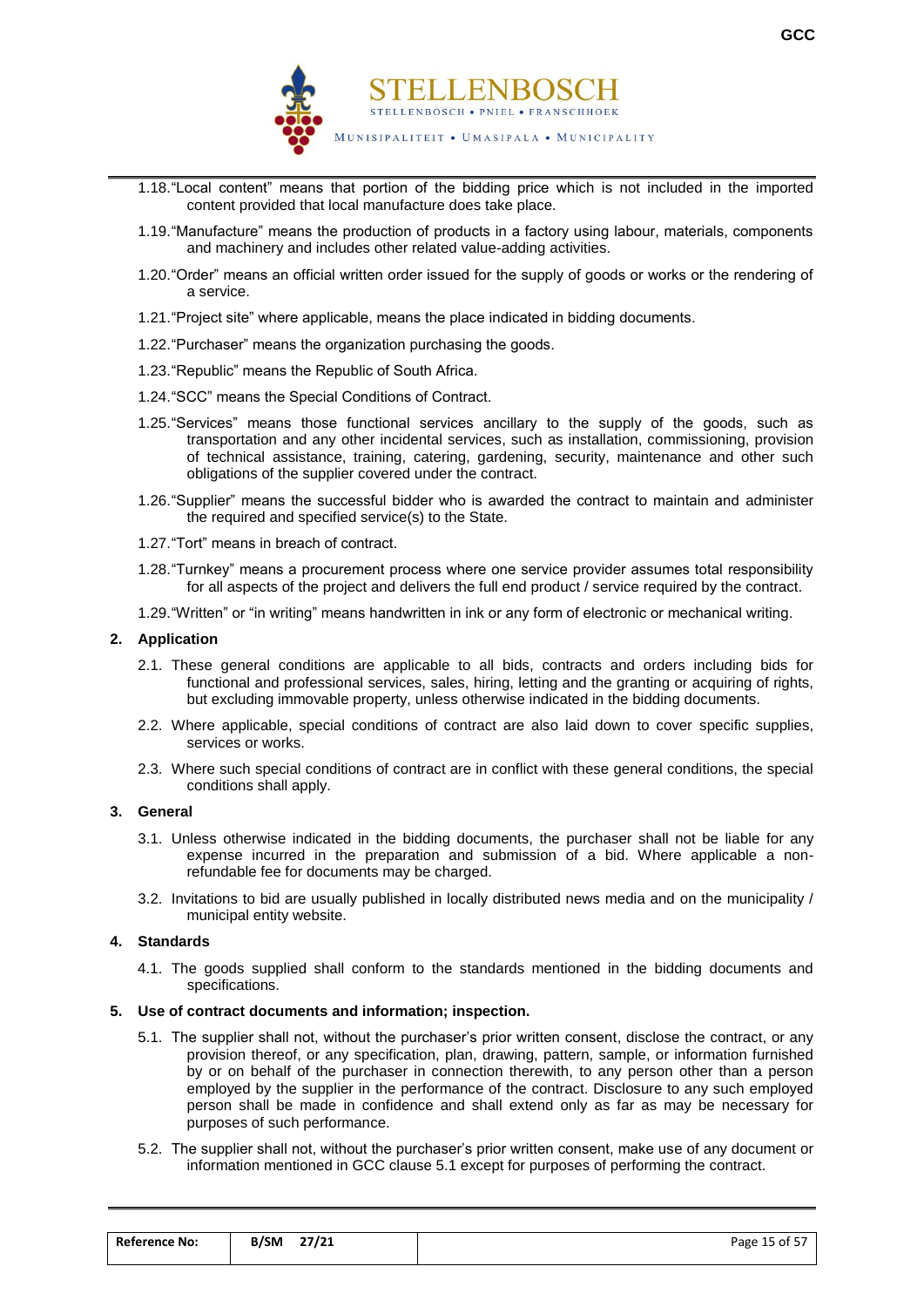

- 5.3. Any document, other than the contract itself mentioned in GCC clause 5.1 shall remain the property of the purchaser and shall be returned (all copies) to the purchaser on completion of the supplier's performance under the contract if so required by the purchaser.
- 5.4. The supplier shall permit the purchaser to inspect the supplier's records relating to the performance of the supplier and to have them audited by auditors appointed by the purchaser, if so required by the purchaser.

#### **6. Patent rights**

- 6.1. The supplier shall indemnify the purchaser against all third-party claims of infringement of patent, trademark, or industrial design rights arising from use of the goods or any part thereof by the purchaser.
- 6.2. When a supplier developed documentation / projects for the municipality / municipal entity, the intellectual, copy and patent rights or ownership of such documents or projects will vest in the municipality / municipal entity.

#### **7. Performance security**

- 7.1. Within thirty (30) days of receipt of the notification of contract award, the successful bidder shall furnish to the purchaser the performance security of the amount specified in SCC.
- 7.2. The proceeds of the performance security shall be payable to the purchaser as compensation for any loss resulting from the supplier's failure to complete his obligations under the contract.
- 7.3. The performance security shall be denominated in the currency of the contract or in a freely convertible currency acceptable to the purchaser and shall be in one of the following forms:
	- 7.3.1. bank guarantee or an irrevocable letter of credit issued by a reputable bank located in the purchaser's country or abroad, acceptable to the purchaser, in the form provided in the bidding documents or another form acceptable to the purchaser; or
	- 7.3.2. a cashier's or certified cheque
- 7.4. The performance security will be discharged by the purchaser and returned to the supplier not later than thirty (30) days following the date of completion of the supplier's performance obligations under the contract, including any warranty obligations, unless otherwise specified.

#### **8. Inspections, tests and analyses**

- 8.1. All pre-bidding testing will be for the account of the bidder. If it is a bid condition that supplies to be produced or services to be rendered should at any stage during production or execution or on completion be subject to inspections tests and analysis, the bidder or contractor's premises shall be open, at all reasonable hours, for inspection by a representative of the purchaser or an organization acting on behalf of the purchaser.
- 8.2. If there are no inspection requirements indicated in the bidding documents and no mention is made in the contract, but during the contract period it is decided that inspections shall be carried out, the purchaser shall itself make the necessary arrangements, including payment arrangements with the testing authority concerned.
- 8.3. If the inspections, tests and analyses referred to in clauses 8.2 and 8.3 show the goods to be in accordance with the contract requirements, the cost of the inspections, tests and analyses shall be defrayed by the purchaser.
- 8.4. Where the goods or services referred to in clauses 8.2 and 8.3 do not comply with the contract requirements, irrespective of whether such goods or services are accepted or not, the cost in connection with these inspections, tests or analyses shall be defrayed by the supplier.
- 8.5. Supplies and services which are referred to in clauses 8.2 and 8.3 and which do not comply with the contract requirements may be rejected.

| <b>Reference No:</b> | 27/21<br>B/SM | Page 16 of 57 |
|----------------------|---------------|---------------|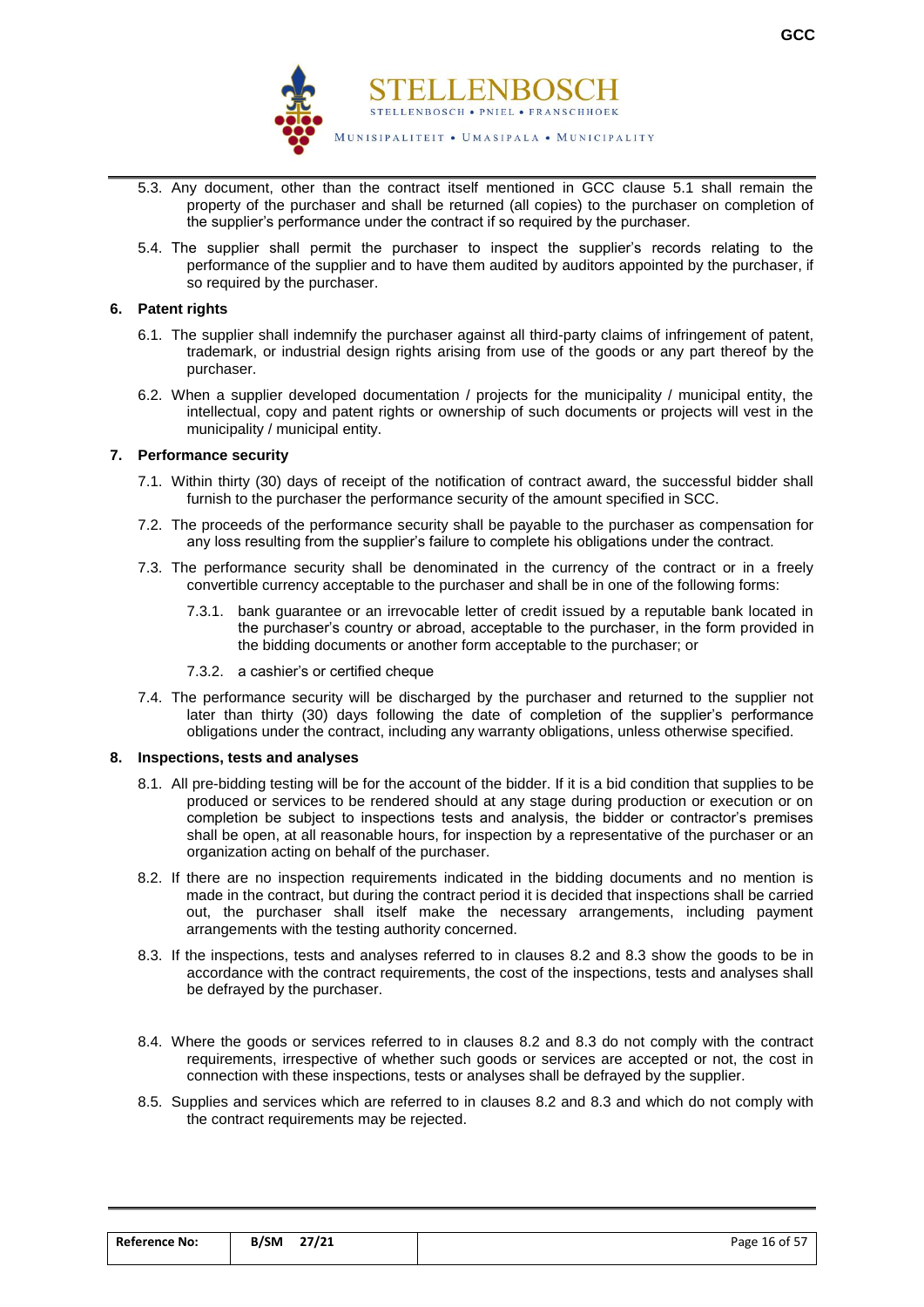

- 8.6. Any contract goods may on or after delivery be inspected, tested or analyzed and may be rejected if found not to comply with the requirements of the contract. Such rejected goods shall be held at the cost and risk of the supplier who shall, when called upon, remove them immediately at his own cost and forthwith substitute them with goods which do comply with the requirements of the contract. Failing such removal the rejected goods shall be returned at the suppliers cost and risk. Should the supplier fail to provide the substitute goods forthwith, the purchaser may, without giving the supplier further opportunity to substitute the rejected goods, purchase such goods as may be necessary at the expense of the supplier.
- 8.7. The provisions of clauses 8.4 to 8.7 shall not prejudice the right of the purchaser to cancel the contract on account of a breach of the conditions thereof, or to act in terms of Clause 22 of GCC.

#### **9. Packing**

- 9.1. The supplier shall provide such packing of the goods as is required to prevent their damage or deterioration during transit to their final destination, as indicated in the contract. The packing shall be sufficient to withstand, without limitation, rough handling during transit and exposure to extreme temperatures, salt and precipitation during transit, and open storage. Packing, case size and weights shall take into consideration, where appropriate, the remoteness of the goods' final destination and the absence of heavy handling facilities at all points in transit.
- 9.2. The packing, marking, and documentation within and outside the packages shall comply strictly with such special requirements as shall be expressly provided for in the contract, including additional requirements, and in any subsequent instructions ordered by the purchaser.

#### **10. Delivery**

Delivery of the goods shall be made by the supplier in accordance with the documents and terms specified in the contract. The details of shipping and/or other documents to be furnished by the supplier are specified.

#### **11. Insurance**

The goods supplied under the contract shall be fully insured in a freely convertible currency against loss or damage incidental to manufacture or acquisition, transportation, storage and delivery in the manner specified.

#### **12. Transportation**

Should a price other than an all-inclusive delivered price be required, this shall be specified.

#### **13. Incidental**

- 13.1.The supplier may be required to provide any or all of the following services, including additional services, if any:
	- 13.1.1. performance or supervision of on-site assembly and/or commissioning of the supplied goods;
	- 13.1.2. furnishing of tools required for assembly and/or maintenance of the supplied goods;
	- 13.1.3. furnishing of a detailed operations and maintenance manual for each appropriate unit of the supplied goods;
	- 13.1.4. performance or supervision or maintenance and/or repair of the supplied goods, for a period of time agreed by the parties, provided that this service shall not relieve the supplier of any warranty obligations under this contract; and
	- 13.1.5. training of the purchaser's personnel, at the supplier's plant and/or on-site, in assembly, start-up, operation, maintenance, and/or repair of the supplied goods.
- 13.2.Prices charged by the supplier for incidental services, if not included in the contract price for the goods, shall be agreed upon in advance by the parties and shall not exceed the prevailing rates charged to other parties by the supplier for similar services.

| <b>Reference No:</b> | 27/21<br><b>B/SM</b><br>$\overline{\phantom{a}}$ | Page 17 of 57 |
|----------------------|--------------------------------------------------|---------------|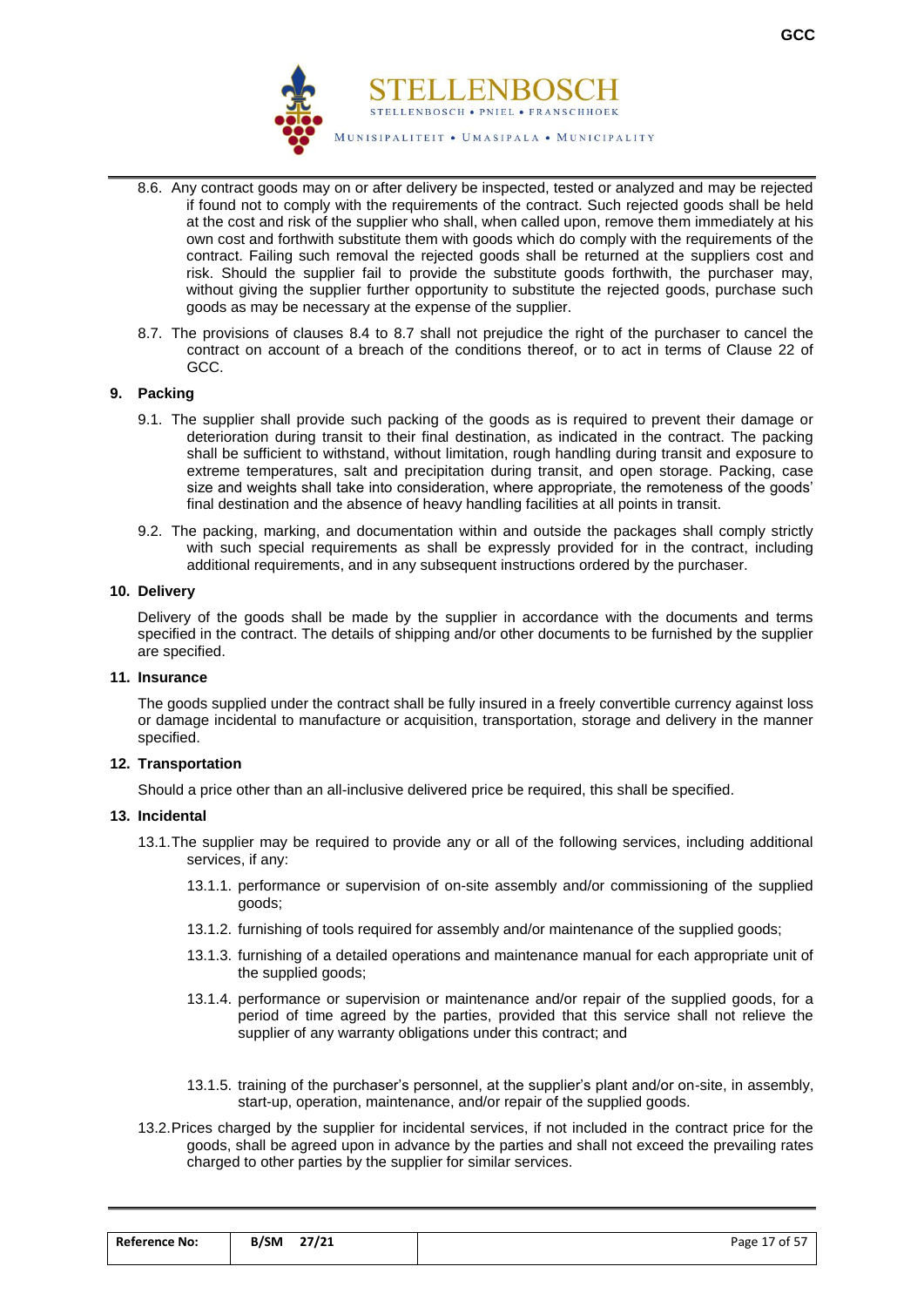

#### **14. Spare parts**

- 14.1.As specified, the supplier may be required to provide any or all of the following materials, notifications, and information pertaining to spare parts manufactured or distributed by the supplier:
	- 14.1.1. such spare parts as the purchaser may elect to purchase from the supplier, provided that this election shall not relieve the supplier of any warranty obligations under the contract; and;
	- 14.1.2. in the event of termination of production of the spare parts:
		- 14.1.2.1. advance notification to the purchaser of the pending termination, in sufficient time to permit the purchaser to procure needed requirements; and
		- 14.1.2.2. following such termination, furnishing at no cost to the purchaser, the blueprints, drawings, and specifications of the spare parts, if requested.

#### **15. Warranty**

- 15.1.The supplier warrants that the goods supplied under the contract are new, unused, of the most recent or current models, and that they incorporate all recent improvements in design and materials unless provided otherwise in the contract. The supplier further warrants that all goods supplied under this contract shall have no defect, arising from design, materials, or workmanship (except when the design and/or material is required by the purchaser's specifications) or from any act or omission of the supplier, that may develop under normal use of the supplied goods in the conditions prevailing in the country of final destination.
- 15.2.This warranty shall remain valid for twelve (12) months after the goods, or any portion thereof as the case may be, have been delivered to and accepted at the final destination indicated in the contract, or for eighteen (18) months after the date of shipment from the port or place of loading in the source country, whichever period concludes earlier, unless specified otherwise in SCC.
- 15.3.The purchaser shall promptly notify the supplier in writing of any claims arising under this warranty.
- 15.4.Upon receipt of such notice, the supplier shall, within the period specified in SCC and with all reasonable speed, repair or replace the defective goods or parts thereof, without costs to the purchaser.
- 15.5.If the supplier, having been notified, fails to remedy the defect(s) within the period specified, the purchaser may proceed to take such remedial action as may be necessary, at the supplier's risk and expense and without prejudice to any other rights which the purchaser may have against the supplier under the contract.

#### **16. Payment**

- 16.1.The method and conditions of payment to be made to the supplier under this contract shall be specified.
- 16.2.The supplier shall furnish the purchaser with an invoice accompanied by a copy of the delivery note and upon fulfillment of other obligations stipulated in the contract.
- 16.3.Payments shall be made by the purchaser **no later than thirty (30**) days after submission of an **invoice, statement** or claim by the supplier.
- 16.4.Payment will be made in Rand unless otherwise stipulated.

#### **17. Prices**

Prices charged by the supplier for goods delivered and services performed under the contract shall not vary from the prices quoted by the supplier in his bid, with the exception of any price adjustments authorized or in the purchaser's request for bid validity extension, as the case may be.

| <b>Reference No:</b> | <b>B/SM</b> | 27/21 | Page 18 of 57 |
|----------------------|-------------|-------|---------------|
|                      |             |       |               |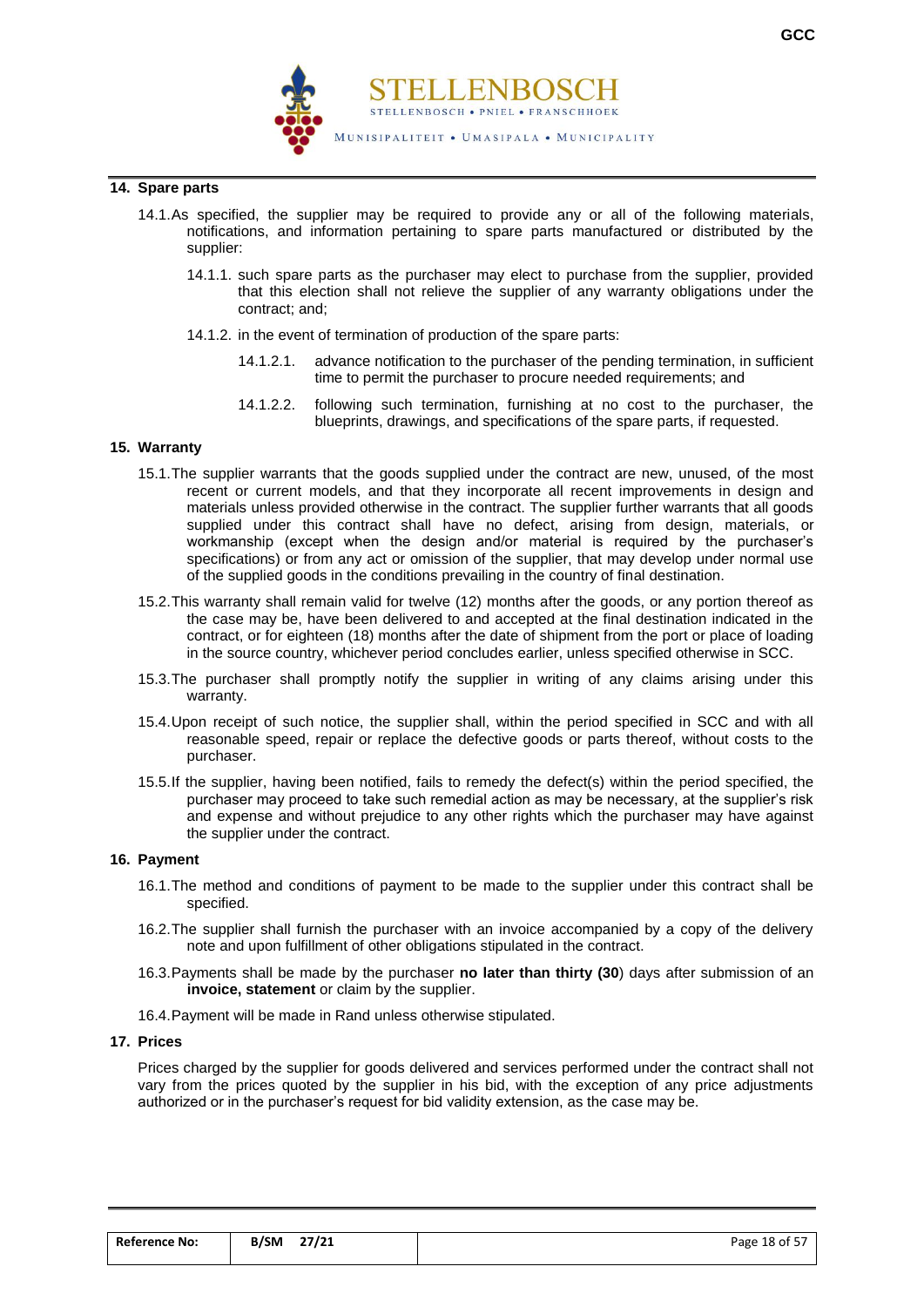

#### **18. Variation orders**

In cases where the estimated value of the envisaged changes in purchase does not vary more than 15% of the total value of the original contract, the contractor may be instructed to deliver the goods or render the services as such. In cases of measurable quantities, the contractor may be approached to reduce the unit price and such offers, may be accepted provided that there is no escalation in price.

#### **19. Assignment**

The supplier shall not assign, in whole or in part, its obligations to perform under the contract, except with the purchaser's prior written consent.

#### **20. Subcontracts**

The supplier shall notify the purchaser in writing of all subcontracts awarded under this contract, if not already specified in the bid. Such notification, in the original bid or later, shall not relieve the supplier from any liability or obligation under the contract.

#### **21. Delays in the supplier's performance**

- 21.1.Delivery of the goods and performance of services shall be made by the supplier in accordance with the time schedule prescribed by the purchaser in the contract.
- 21.2.If at any time during performance of the contract, the supplier or its subcontractor(s) should encounter conditions impeding timely delivery of the goods and performance of services, the supplier shall promptly notify the purchaser in writing of the fact of the delay, its likely duration and its cause(s). As soon as practicable after receipt of the supplier's notice, the purchaser shall evaluate the situation and may at his discretion extend the supplier's time for performance, with or without the imposition of penalties, in which case the extension shall be ratified by the parties by amendment of contract.
- 21.3.The right is reserved to procure outside of the contract small quantities or to have minor essential services executed if an emergency arises, the supplier's point of supply is not situated at or near the place where the supplies are required, or the supplier's services are not readily available.
- 21.4.Except as provided under GCC Clause 25, a delay by the supplier in the performance of its delivery obligations shall render the supplier liable to the imposition of penalties, pursuant to GCC Clause 22, unless an extension of time is agreed upon pursuant to GCC Clause 22 without the application of penalties.
- 21.5.Upon any delay beyond the delivery period in the case of a supplies contract, the purchaser shall, without cancelling the contract, be entitled to purchase supplies of a similar quality and up to the same quantity in substitution of the goods not supplied in conformity with the contract and to return any goods delivered later at the supplier's expense and risk, or to cancel the contract and buy such goods as may be required to complete the contract and without prejudice to his other rights, be entitled to claim damages from the supplier.

#### **22. Penalties**

Subject to GCC Clause 25, if the supplier fails to deliver any or all of the goods or to perform the services within the period(s) specified in the contract, the purchaser shall, without prejudice to its other remedies under the contract, deduct from the contract price, as a penalty, a sum calculated on the delivered price of the delayed goods or unperformed services using the current prime interest rate calculated for each day of the delay until actual delivery or performance. The purchaser may also consider termination of the contract pursuant to GCC Clause 23.

#### **23. Termination for default**

- 23.1.The purchaser, without prejudice to any other remedy for breach of contract, by written notice of default sent to the supplier, may terminate this contract in whole or in part:
	- 23.1.1. if the supplier fails to deliver any or all of the goods within the period(s) specified in the contract, or within any extension thereof granted by the purchaser pursuant to GCC Clause 21.2;
	- 23.1.2. if the Supplier fails to perform any other obligation(s) under the contract; or

| <b>Reference No:</b> | 27/21<br><b>B/SM</b> | Page 19 of 57 |
|----------------------|----------------------|---------------|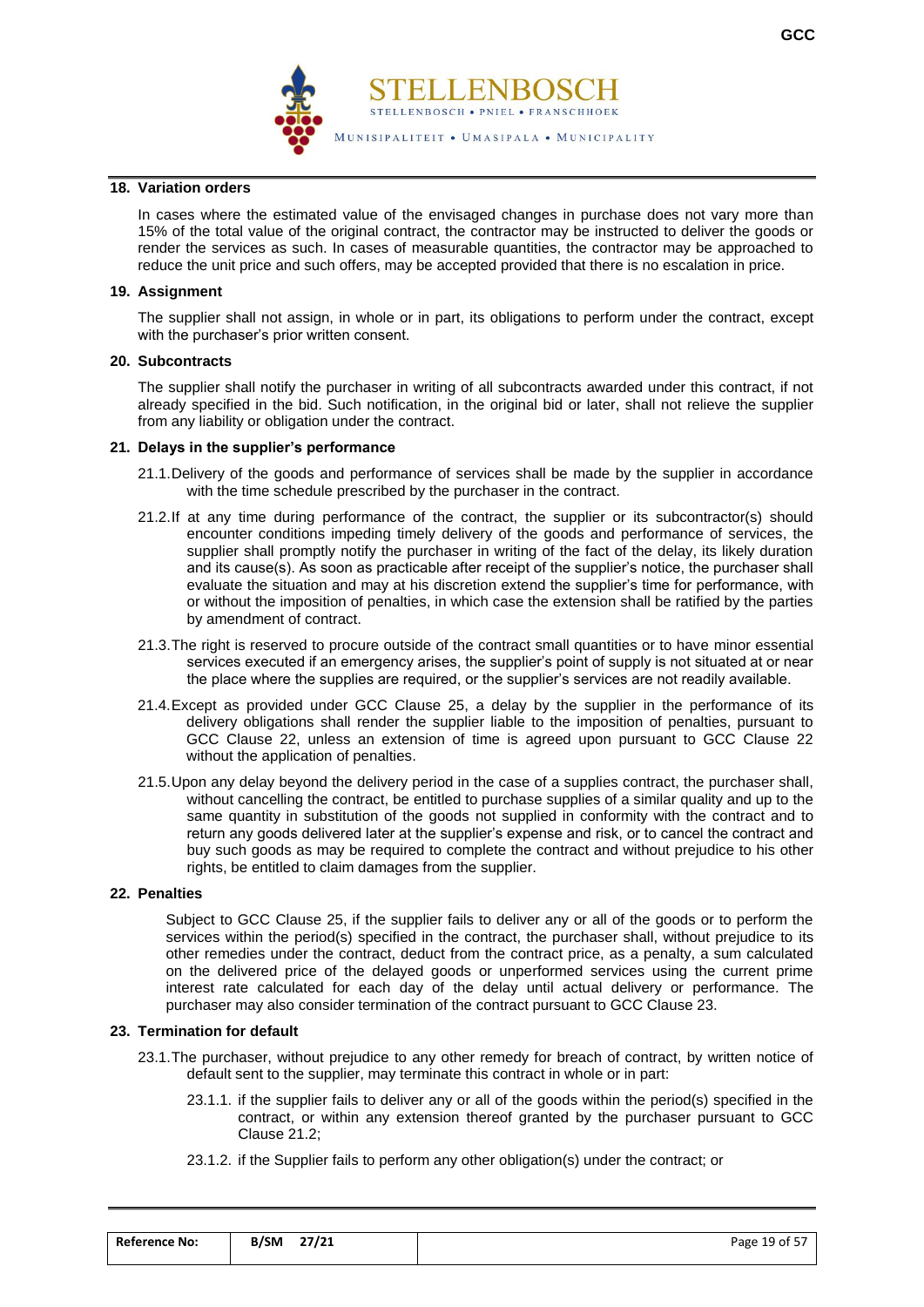

- 23.1.3. if the supplier, in the judgment of the purchaser, has engaged in corrupt or fraudulent practices in competing for or in executing the contract.
- 23.2.In the event the purchaser terminates the contract in whole or in part, the purchaser may procure, upon such terms and in such manner as it deems appropriate, goods, works or services similar to those undelivered, and the supplier shall be liable to the purchaser for any excess costs for such similar goods, works or services. However, the supplier shall continue performance of the contract to the extent not terminated.
- 23.3.Where the purchaser terminates the contract in whole or in part, the purchaser may decide to impose a restriction penalty on the supplier by prohibiting such supplier from doing business with the public sector for a period not exceeding 10 years.
- 23.4.If a purchaser intends imposing a restriction on a supplier or any person associated with the supplier, the supplier will be allowed a time period of not more than fourteen (14) days to provide reasons why the envisaged restriction should not be imposed. Should the supplier fail to respond within the stipulated fourteen (14) days the purchaser may regard the supplier as having no objection and proceed with the restriction.
- 23.5.Any restriction imposed on any person by the purchaser will, at the discretion of the purchaser, also be applicable to any other enterprise or any partner, manager, director or other person who wholly or partly exercises or exercised or may exercise control over the enterprise of the firstmentioned person, and with which enterprise or person the first-mentioned person, is or was in the opinion of the purchase actively associated.
- 23.6.If a restriction is imposed, the purchaser must, within five (5) working days of such imposition, furnish the National Treasury, with the following information:

23.6.1. the name and address of the supplier and / or person restricted by the purchaser;

23.6.2. the date of commencement of the restriction

- 23.6.3. the period of restriction; and
- 23.6.4. the reasons for the restriction.

These details will be loaded in the National Treasury's central database of suppliers or persons prohibited from doing business with the public sector.

23.7.If a court of law convicts a person of an offence as contemplated in sections 12 or 13 of the Prevention and Combating of Corrupt Activities Act, No. 12 of 2004, the court may also rule that such person's name be endorsed on the Register for Tender Defaulters. When a person's name has been endorsed on the Register, the person will be prohibited from doing business with the public sector for a period not less than five years and not more than 10 years. The National Treasury is empowered to determine the period of restriction and each case will be dealt with on its own merits. According to section 32 of the Act the Register must be open to the public. The Register can be perused on the National Treasury website.

#### **24. Anti-dumping and countervailing duties and rights**

When, after the date of bid, provisional payments are required, or antidumping or countervailing duties are imposed, or the amount of a provisional payment or anti-dumping or countervailing right is increased in respect of any dumped of subsidized import, the State is not liable for any amount so required or imposed, or for the amount of any such increase. When, after the said date, such a provisional payment is no longer required or any such anti-dumping or countervailing right is abolished, or where the amount of such provisional payment or any such right is reduced, any such favourable difference shall on demand be paid forthwith by the contractor to the State or the State may deduct such amounts from moneys (if any) which may otherwise be due to the contractor in regard to supplies or services which he delivered or rendered, or is to deliver or render in terms of the contract or any other contract or any other amount which may be due to him.

#### **25. Force Majeure**

25.1.Notwithstanding the provisions of GCC Clauses 22 and 23, the supplier shall not be liable for forfeiture of its performance security, damages, or termination for default if and to the extent that his delay in performance or other failure to perform his obligations under the contract is the result of an event of force majeure.

| <b>Reference No:</b> | 27/21<br><b>B/SM</b> | Page 20 of 57 |
|----------------------|----------------------|---------------|
|                      |                      |               |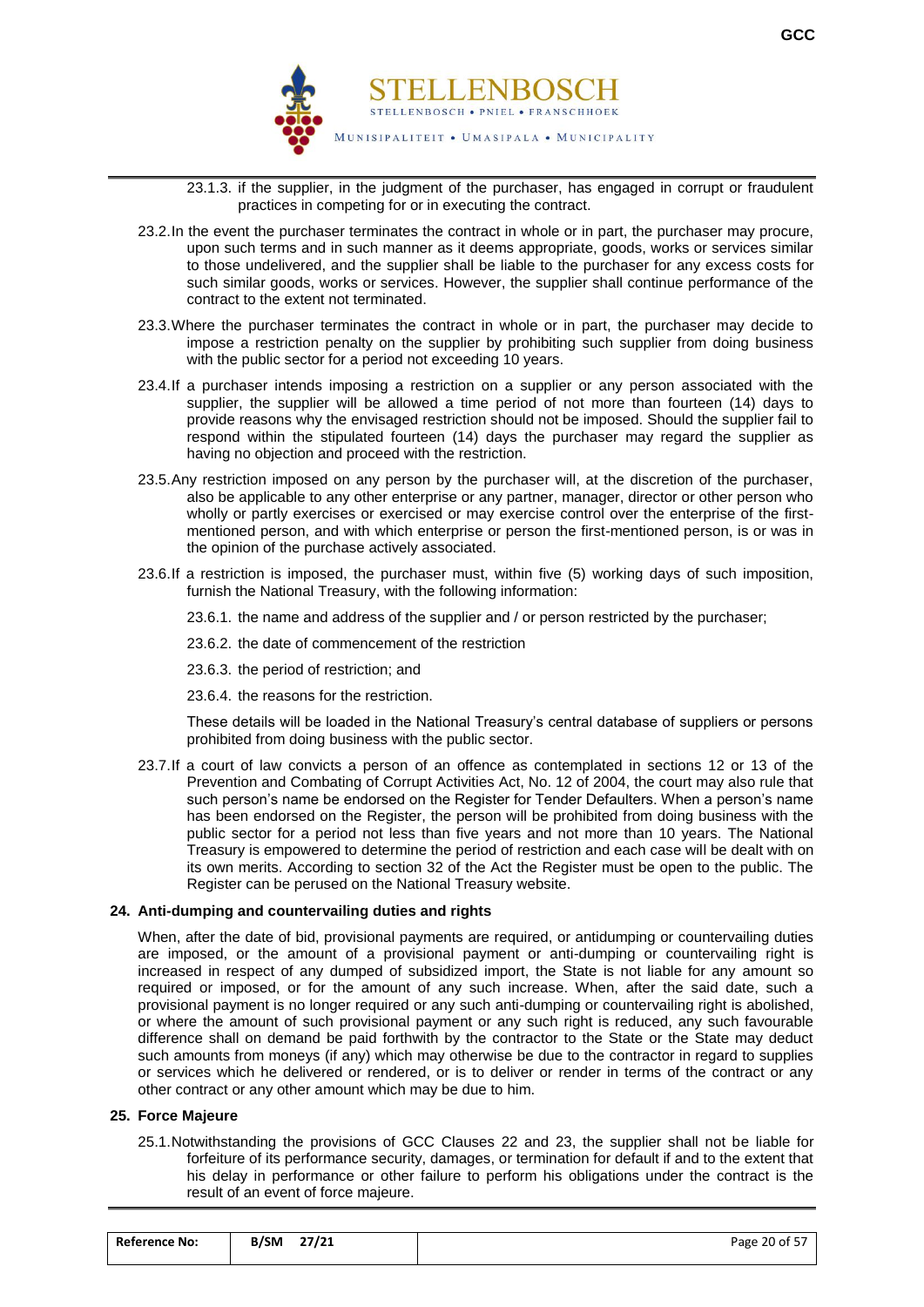

25.2.If a force majeure situation arises, the supplier shall promptly notify the purchaser in writing of such condition and the cause thereof. Unless otherwise directed by the purchaser in writing, the supplier shall continue to perform its obligations under the contract as far as is reasonably practical, and shall seek all reasonable alternative means for performance not prevented by the force majeure event.

#### **26. Termination for insolvency**

The purchaser may at any time terminate the contract by giving written notice to the supplier if the supplier becomes bankrupt or otherwise insolvent. In this event, termination will be without compensation to the supplier, provided that such termination will not prejudice or affect any right of action or remedy which has accrued or will accrue thereafter to the purchaser.

#### **27. Settlement of Disputes**

- 27.1.If any dispute or difference of any kind whatsoever arises between the purchaser and the supplier in connection with or arising out of the contract, the parties shall make every effort to resolve amicably such dispute or difference by mutual consultation.
- 27.2.If, after thirty (30) days, the parties have failed to resolve their dispute or difference by such mutual consultation, then either the purchaser or the supplier may give notice to the other party of his intention to commence with mediation. No mediation in respect of this matter may be commenced unless such notice is given to the other party.
- 27.3.Should it not be possible to settle a dispute by means of mediation, it may be settled in a South African court of law.
- 27.4.Notwithstanding any reference to mediation and/or court proceedings herein,
	- 27.4.1. the parties shall continue to perform their respective obligations under the contract unless they otherwise agree; and
	- 27.4.2. the purchaser shall pay the supplier any monies due for goods delivered and / or services rendered according to the prescripts of the contract.

#### **28. Limitation of liability**

- 28.1.Except in cases of criminal negligence or wilful misconduct, and in the case of infringement pursuant to Clause 6;
	- 28.1.1. the supplier shall not be liable to the purchaser, whether in contract, tort, or otherwise, for any indirect or consequential loss or damage, loss of use, loss of production, or loss of profits or interest costs, provided that this exclusion shall not apply to any obligation of the supplier to pay penalties and/or damages to the purchaser; and
	- 28.1.2. the aggregate liability of the supplier to the purchaser, whether under the contract, in tort or otherwise, shall not exceed the total contract price, provided that this limitation shall not apply to the cost of repairing or replacing defective equipment

#### **29. Governing language**

The contract shall be written in English. All correspondence and other documents pertaining to the contract that is exchanged by the parties shall also be written in English.

## **30. Applicable law**

The contract shall be interpreted in accordance with South African laws, unless otherwise specified.

#### **31. Notices**

- 31.1.Every written acceptance of a bid shall be posted to the supplier concerned by registered or certified mail and any other notice to him shall be posted by ordinary mail to the address furnished in his bid or to the address notified later by him in writing and such posting shall be deemed to be proper service of such notice
- 31.2.The time mentioned in the contract documents for performing any act after such aforesaid notice has been given, shall be reckoned from the date of posting of such notice.

| <b>Reference No:</b> | 27/21<br>B/SM | Page 21 of 57 |
|----------------------|---------------|---------------|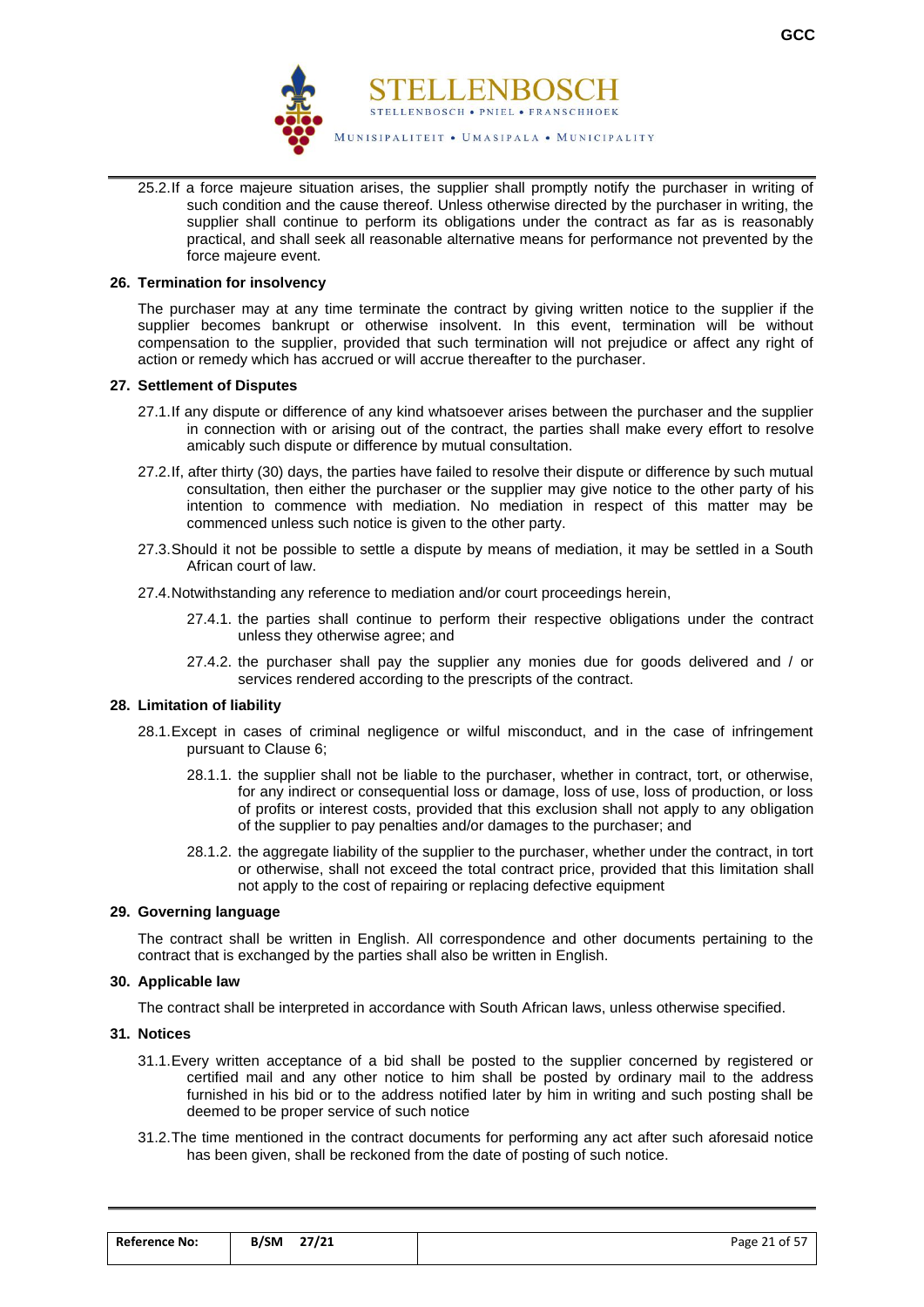

#### **32. Taxes and duties**

- 32.1.A foreign supplier shall be entirely responsible for all taxes, stamp duties, license fees, and other such levies imposed outside the purchaser's country.
- 32.2.A local supplier shall be entirely responsible for all taxes, duties, license fees, etc., incurred until delivery of the contracted goods to the purchaser.
- 32.3.No contract shall be concluded with any bidder whose tax matters are not in order. Prior to the award of a bid SARS must have certified that the tax matters of the preferred bidder are in order.
- 32.4.No contract shall be concluded with any bidder whose municipal rates and taxes and municipal services charges are in arrears.

#### **33. Transfer of contracts**

The contractor shall not abandon, transfer, cede, assign or sublet a contract or part thereof without the written permission of the purchaser.

#### **34. Amendment of contracts**

No agreement to amend or vary a contract or order or the conditions, stipulations or provisions thereof shall be valid and of any force unless such agreement to amend or vary is entered into in writing and signed by the contracting parties. Any waiver of the requirement that the agreement to amend or vary shall be in writing, shall also be in writing.

#### **35. Prohibition of restrictive practices.**

- 35.1.In terms of section 4 (1) (b) (iii) of the Competition Act No. 89 of 1998, as amended, an agreement between, or concerted practice by, firms, or a decision by an association of firms, is prohibited if it is between parties in a horizontal relationship and if a bidder(s) is / are or a contractor(s) was / were involved in collusive bidding.
- 35.2.If a bidder(s) or contractor(s) based on reasonable grounds or evidence obtained by the purchaser has / have engaged in the restrictive practice referred to above, the purchaser may refer the matter to the Competition Commission for investigation and possible imposition of administrative penalties as contemplated in section 59 of the Competition Act No 89 0f 1998.
- 35.3.If a bidder(s) or contractor(s) has / have been found guilty by the Competition Commission of the restrictive practice referred to above, the purchaser may, in addition and without prejudice to any other remedy provided for, invalidate the bid(s) for such item(s) offered, and / or terminate the contract in whole or part, and / or restrict the bidder(s) or contractor(s) from conducting business with the public sector for a period not exceeding ten (10) years and / or claim damages from the bidder(s) or contractor(s) concerned.

*General Conditions of Contract (revised July 2010)*

| <b>Reference No:</b> | 27/21<br><b>B/SM</b> | Page 22 of 57 |
|----------------------|----------------------|---------------|
|                      |                      |               |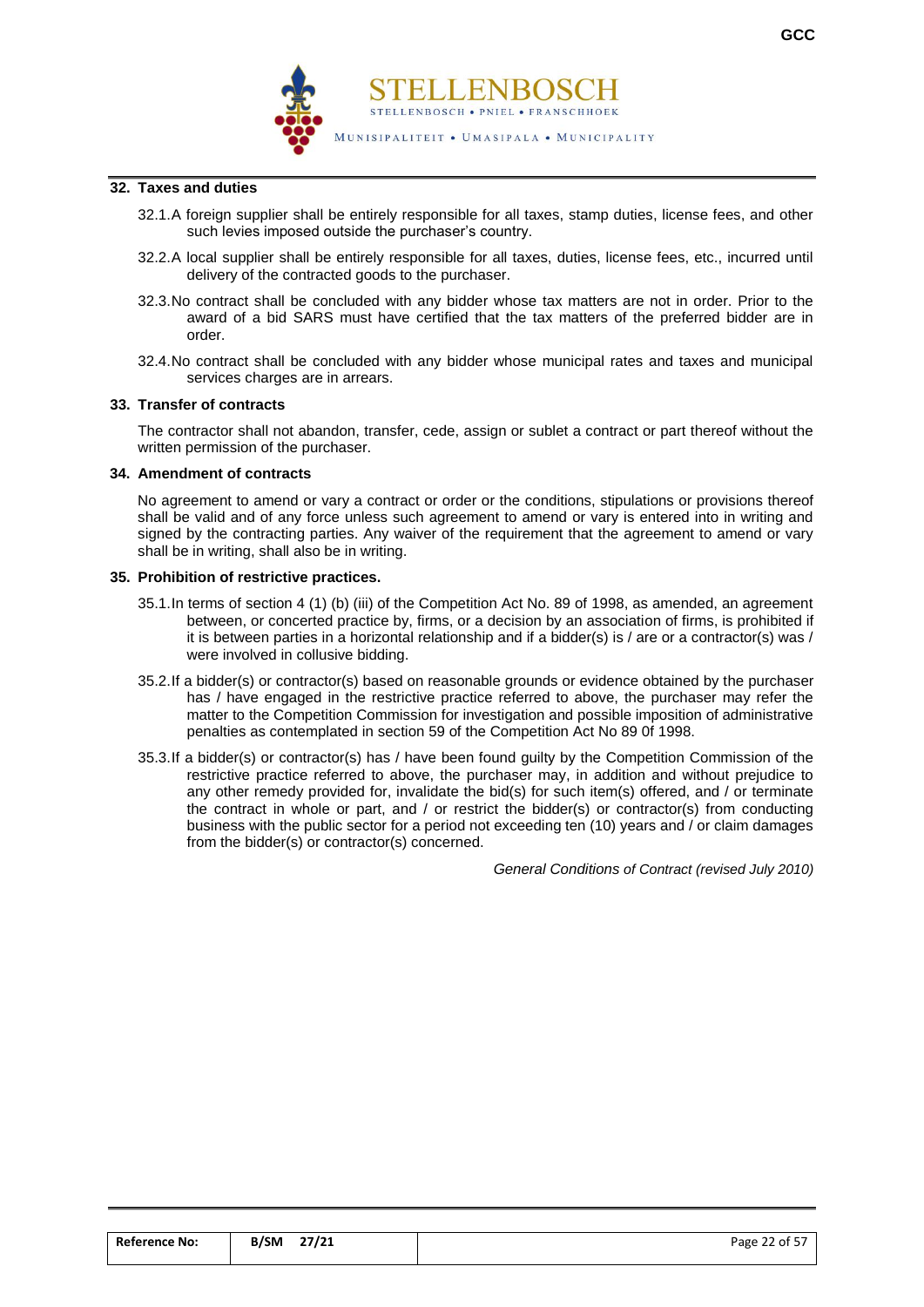

## **6. GENERAL CONDITIONS OF TENDER**

- <span id="page-24-0"></span>1. Sealed tenders, with the **"Tender Number and Title"** clearly endorsed on the envelope, must be deposited in the **tender box** at the offices of the Stellenbosch Municipality, Plein Street, Stellenbosch.
- 2. The tender must be lodged by the Tenderer in the tender box in the Main Hall Entrance, Stellenbosch Municipal Offices, Plein Street, Stellenbosch

### **PLEASE NOTE:**

- 2.1. Tenders that are deposited in the incorrect box will not be considered.
- 2.2. Mailed, telegraphic or faxed tenders will not be accepted.
- 2.3. Documents may only be completed in non-erasable ink.
- 2.4. The use of correction fluid/tape is not allowed.
	- 2.4.1. In the event of a mistake having been made, it shall be crossed out in ink and be accompanied by an initial at each and every alteration.
	- 2.4.2. Alterations or deletions not signed by the Tenderer may render the tender invalid.
- 2.5. All bids must be submitted in writing on the official forms supplied (not to be re-typed)
- 2.6. All prices shall be quoted in South African currency and be **INCLUSIVE of VAT.**
- **3. Where the value of an intended contract will exceed R1 000 000, 00 (R1 million) it is the bidder's responsibility to be registered with the South African Revenue Service (SARS) for VAT purposes in order to be able to issue tax invoices. The municipality will deem the price above R 1 000 000,00 (R1 million) to be VAT inclusive even if it is indicated that no VAT is charged. Please insure that provision is made for VAT in these instances.**
	- 3.1 It is a requirement of this contract that the amount of value-added tax (VAT) must be shown clearly on each invoice.
		- 3.2 The amended Value-Added Tax Act requires that a Tax Invoice for supplies in excess of R3 000 should, in addition to the other required information, also disclose the VAT registration number of the recipient, with effect from 1 March 2005. The VAT registration number of the Stellenbosch Municipality is **4700102181.**
- 3 Any Tender received after the appointed time for the closing of Tenders shall not be considered but shall be filed unopened with the other Tenders received or may be returned to the Tenderer at his request.
- 4 Tenders may not be telefaxed to the Municipality and therefore any tenders received by fax will **not** be considered.
- 5 Tenders shall be opened in public at the Stellenbosch Municipal Offices as soon as possible after the closing time for the receipt of tenders.
- 6 The Municipality shall have the right to summarily disqualify any Tenderer who, either at the date of submission of this tender or at the date of its award, is indebted to the Municipality in respect of any rental, levies, rates and/or service charges; ALTERNATIVELY;
- 6.1 That an agreement be signed whereby the Tenderer agrees that a percentage or fixed amount at the discretion of the Municipality, be deducted from payments due to him for this tender, until the debt is paid in full.
- 6.2 The tenderer shall declare **all** the Municipal account numbers in the Stellenbosch Area for which the enterprise or the proprietors or directors in their personal capacity is/ are responsible or coresponsible.

| <b>Reference No:</b> | 27/21<br>B/SM | Page 23 of 57 |
|----------------------|---------------|---------------|
|                      |               |               |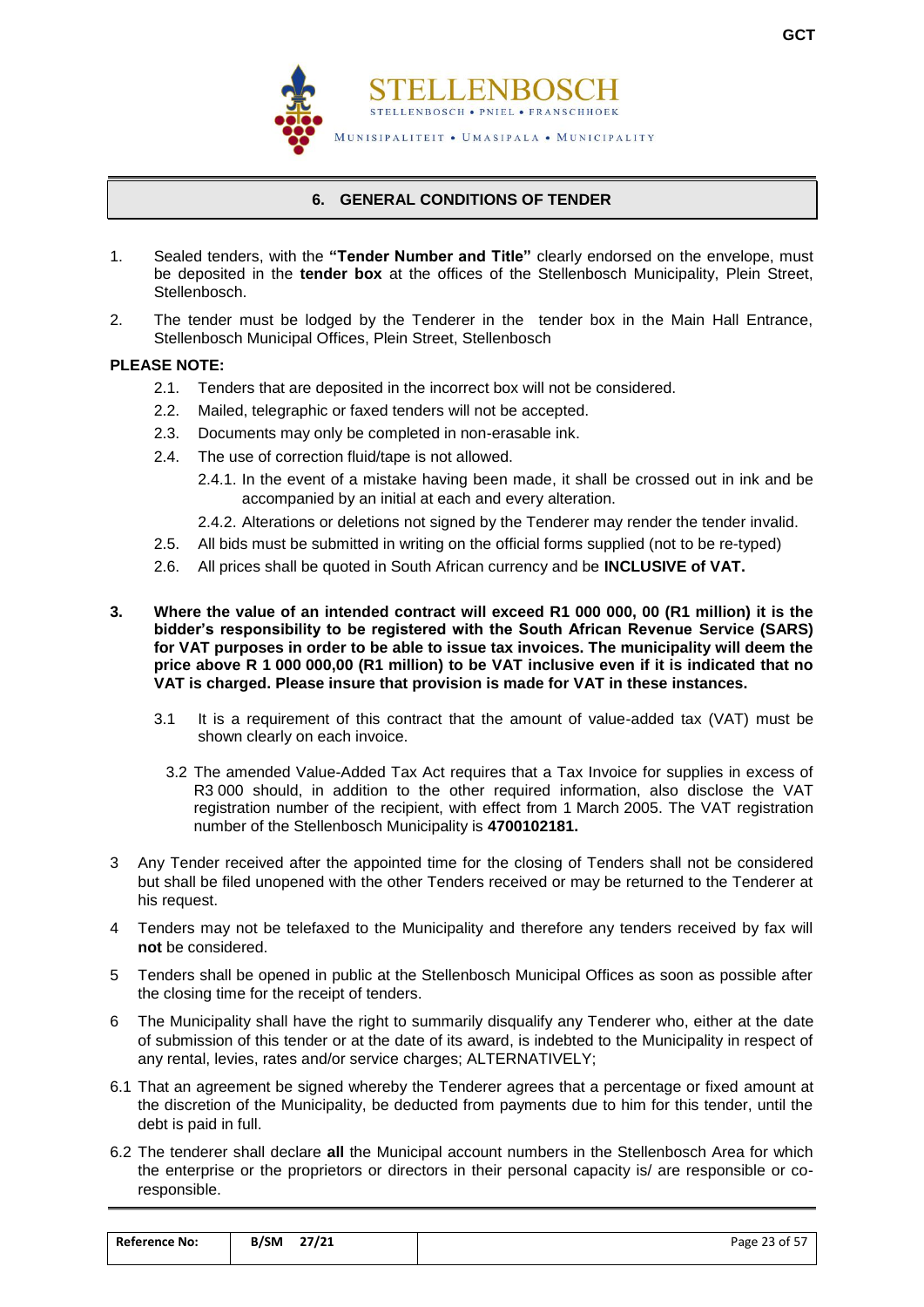

## **7 Negotiations for a fair market related price**

7.1 The award of the tender may be subject to price negotiation with the preferred tenderers.

8 This bid will be evaluated and adjudicated according to the following criteria:

8.1Relevant specifications 8.2Value for money 8.3Capability to execute the contract 8.4PPPFA & associated regulations

#### **9 Service Level Agreement**

The award of the tender is subject to the signing of a Service Level Agreement (SLA) between the successful bidder and Stellenbosch Municipality.

#### **10 Centralised Supplier Database**

No Bids will be awarded to a bidder who is not registered on the Centralised Supplier Database (CSD).

The CSD supplier number starting with (MAAA) number is automatically generated by the Central Database System after successful registration and validation of a prospective service provider. This number is now a mandatory requirement, as referred to in regulation 14(1) *(b)* of the Municipal Supply Chain Management Regulations, as part of the listing criteria for accrediting a prospective service provider. Prospective suppliers should self – register on the CSD website at [www.csd.gov.za](http://www.csd.gov.za/) Registration on the CSD will be compulsory in order to conduct business with the STELLENBOSCH MUNICIPALITY. Registration on CSD can be done by contacting 021 808 8594 or [Nicolene.Hamilton@stellenbosch.gov.za](mailto:Nicolene.Hamilton@stellenbosch.gov.za)

**Centralised Supplier Database No. MAAA……………………** 

| <b>Reference No:</b> | 27/21<br><b>B/SM</b> | .<br>Page 24 of $57$ |
|----------------------|----------------------|----------------------|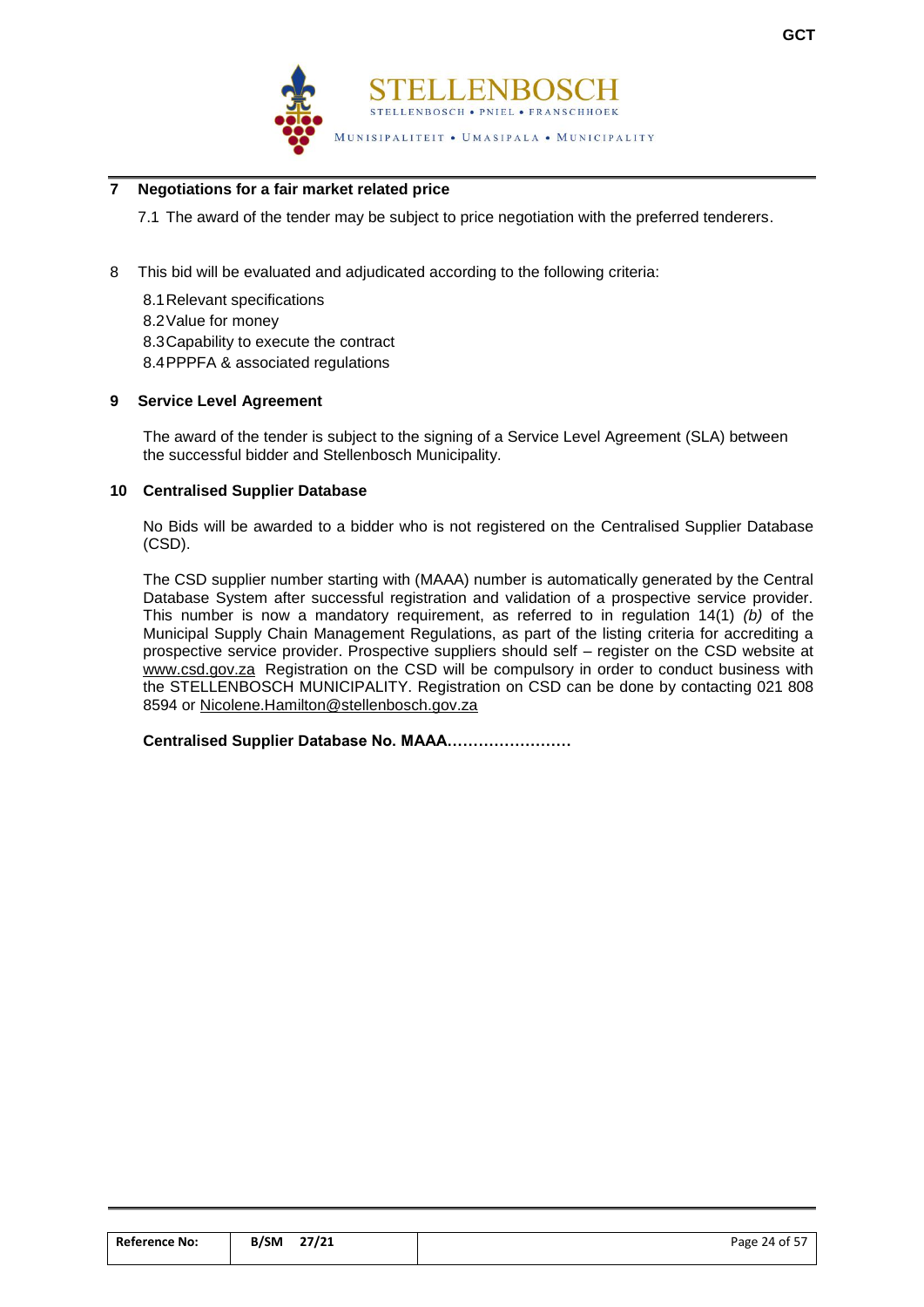

## **7. MBD 4 – DECLARATION OF INTEREST**

- <span id="page-26-0"></span>1. No bid will be accepted from persons in the service of the state<sup>1</sup>.
- 2. Any person, having a kinship with persons in the service of the state, including a blood relationship, may make an offer or offers in terms of this invitation to bid. In view of possible allegations of favouritism, should the resulting bid, or part thereof, be awarded to persons connected with or related to persons in service of the state, it is required that the bidder or their authorised representative declare their position in relation to the evaluating/adjudicating authority and/or take an oath declaring his/her interest.
- 3. In order to give effect to the above, the following questionnaire must be completed and submitted with the bid:

| 3.     | Full Name of bidder or his or her<br>representative                               |  |  |  |            |  |           |  |
|--------|-----------------------------------------------------------------------------------|--|--|--|------------|--|-----------|--|
| 3.2    | <b>Identity Number</b>                                                            |  |  |  |            |  |           |  |
|        | 3.3 Position occupied in the Company<br>(director, shareholder <sup>2</sup> etc.) |  |  |  |            |  |           |  |
| 3.4    | <b>Company Registration Number</b>                                                |  |  |  |            |  |           |  |
| 3.5    | <b>Tax Reference Number</b>                                                       |  |  |  |            |  |           |  |
| 3.6    | <b>VAT Registration Number</b>                                                    |  |  |  |            |  |           |  |
| 3.7    | Are you presently in the service of the state?                                    |  |  |  | <b>YES</b> |  | <b>NO</b> |  |
| 3.7.1. | If so, furnish particulars:                                                       |  |  |  |            |  |           |  |
|        |                                                                                   |  |  |  |            |  |           |  |
| 3.8    | Have you been in the service of the state for the past twelve months?             |  |  |  | <b>YES</b> |  | <b>NO</b> |  |
| 3.8.1. | If so, furnish particulars:                                                       |  |  |  |            |  |           |  |

*<sup>1</sup> MSCM Regulations: "in the service of the state" means to be –*

*a. a member of –*

 $\overline{a}$ 

- *i. any municipal council;*
	- *ii. any provincial legislature; or*
	- *iii. the National Assembly or the National Council of Provinces;*
- *b. a member of the board of directors of any municipal entity;*
- *c. an official of any municipality or municipal entity;*
- an employee of any national or provincial department, national or provincial public entity or constitutional institution *within the meaning of the Public Finance Management Act, 1999 (Act No.1 of 1999);*
- *e. an executive member of the accounting authority of any national or provincial public entity; or*
- *f. an employee of Parliament or a provincial legislature.*
- *2 "Shareholder" means a person who owns shares in the company and is actively involved in the management of the company or business and exercises control over the company.*

| <b>Reference No:</b> | B/SM | 27/21 | Page 25 of 57 |
|----------------------|------|-------|---------------|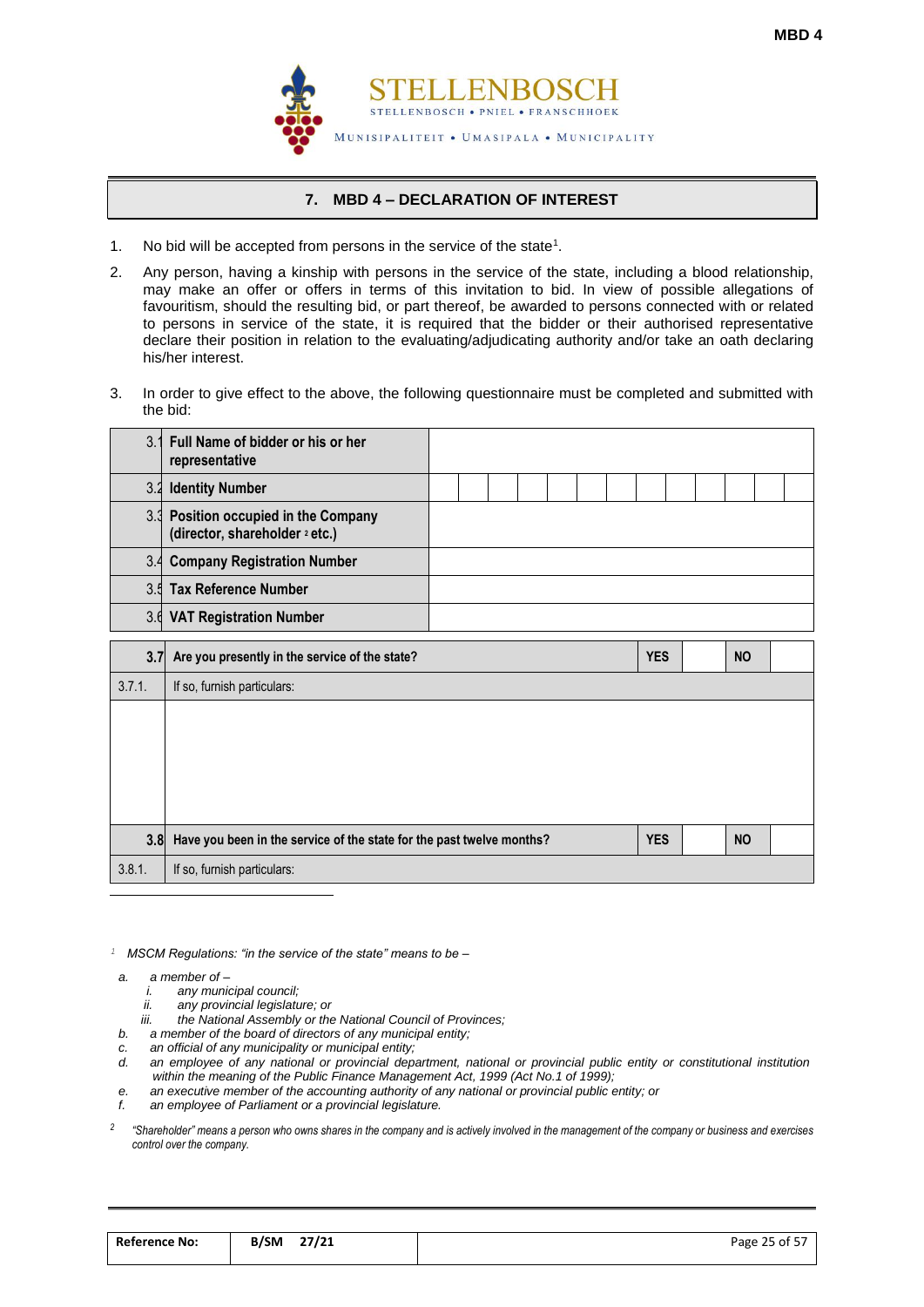

| 3.9     | Do you have any relationship (family, friend, other) with persons in the service of the<br>state and who may be involved with the evaluation and or adjudication of this bid?                                                     | <b>YES</b> | <b>NO</b> |  |
|---------|-----------------------------------------------------------------------------------------------------------------------------------------------------------------------------------------------------------------------------------|------------|-----------|--|
|         | If so, furnish particulars:                                                                                                                                                                                                       |            |           |  |
|         |                                                                                                                                                                                                                                   |            |           |  |
| 3.1     | Are you aware of any relationship (family, friend, other) between a bidder and any<br>persons in the service of the state who may be involved with the evaluation and or<br>adjudication of this bid?                             | <b>YES</b> | <b>NO</b> |  |
| 3.10.1. | If so, furnish particulars:                                                                                                                                                                                                       |            |           |  |
|         |                                                                                                                                                                                                                                   |            |           |  |
| 3.1     | Are any of the company's directors, managers, principal shareholders or<br>stakeholders in the service of the state?                                                                                                              | <b>YES</b> | <b>NO</b> |  |
| 3.11.1. | If so, furnish particulars:                                                                                                                                                                                                       |            |           |  |
|         |                                                                                                                                                                                                                                   |            |           |  |
|         |                                                                                                                                                                                                                                   |            |           |  |
| 3.1     | Is any spouse, child or parent of the company's directors, managers, principal<br>shareholders or stakeholders in the service of the state?                                                                                       | <b>YES</b> | <b>NO</b> |  |
| 3.12.1. | If so, furnish particulars:                                                                                                                                                                                                       |            |           |  |
|         |                                                                                                                                                                                                                                   |            |           |  |
| 3.1     | Do you or any of the directors, trustees, managers, principal shareholders, or<br>stakeholders of this company have any interest in any other related companies or<br>business whether or not they are bidding for this contract? | <b>YES</b> | <b>NO</b> |  |
| 3.13.1. | If so, furnish particulars:                                                                                                                                                                                                       |            |           |  |

| B/SM | 27/21 | Page 26 of 57 |
|------|-------|---------------|
|      |       |               |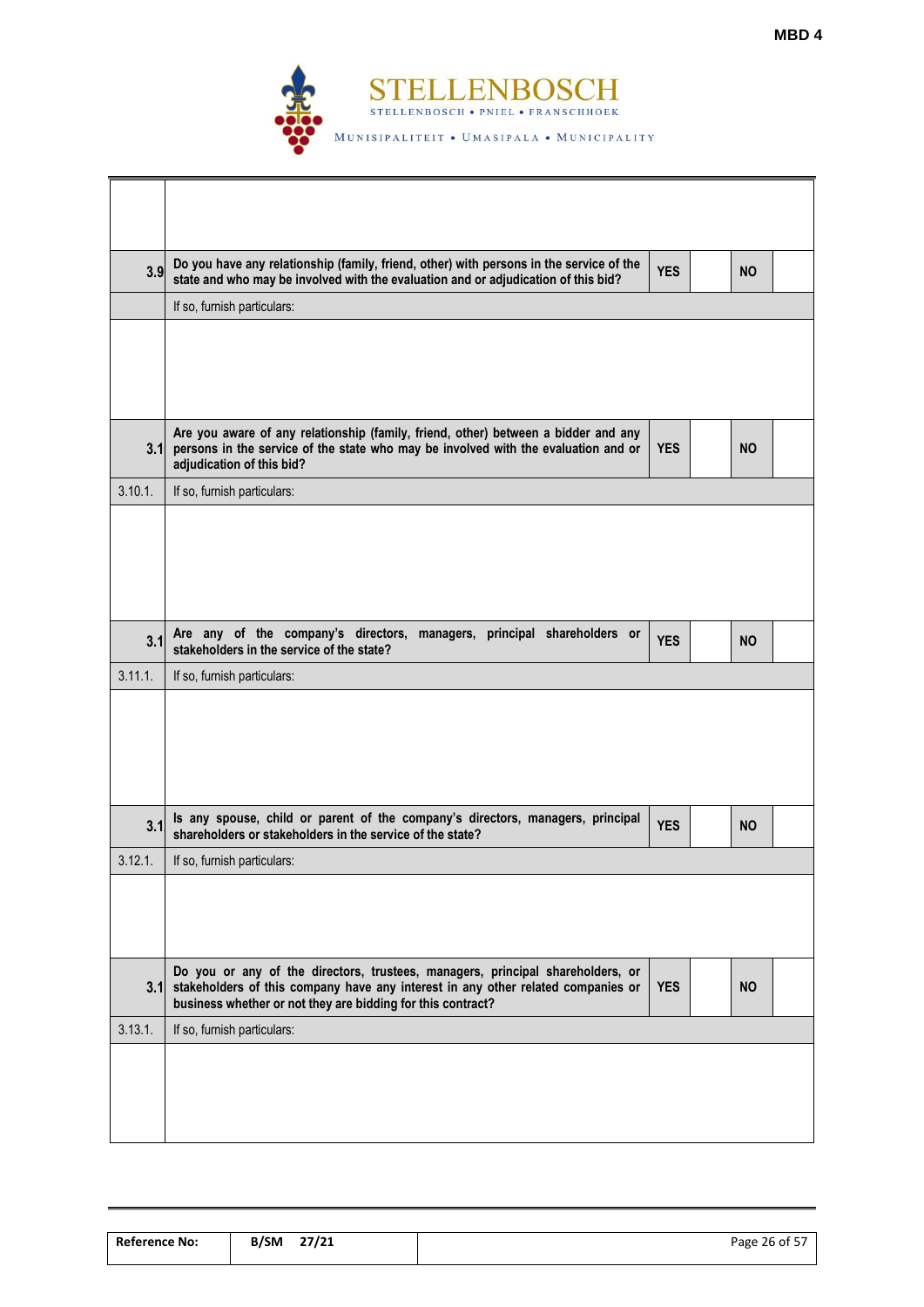

| 3.14. | Please provide the following information on ALL directors/shareholders/trustees/members below: |                        |                                             |                                                      |  |  |  |  |
|-------|------------------------------------------------------------------------------------------------|------------------------|---------------------------------------------|------------------------------------------------------|--|--|--|--|
|       | <b>Full Name and Surname</b>                                                                   | <b>Identity Number</b> | <b>Personal Income Tax</b><br><b>Number</b> | Provide State <sup>3</sup><br><b>Employee Number</b> |  |  |  |  |
|       |                                                                                                |                        |                                             |                                                      |  |  |  |  |
|       |                                                                                                |                        |                                             |                                                      |  |  |  |  |
|       |                                                                                                |                        |                                             |                                                      |  |  |  |  |
|       |                                                                                                |                        |                                             |                                                      |  |  |  |  |
|       |                                                                                                |                        |                                             |                                                      |  |  |  |  |
|       |                                                                                                |                        |                                             |                                                      |  |  |  |  |

#### **NB:**

## **a) PLEASE ATTACH CERTIFIED COPY(IES) OF ID DOCUMENT(S)**

**b) PLEASE PROVIDE PERSONAL INCOME TAX NUMBERS FOR ALL DIRECTORS / SHAREHOLDERS / TRUSTEES / MEMBERS, ETC.**

#### **4. DECLARATION**

I, the undersigned (name)

certify that the information furnished in paragraph 3 above is correct.

I accept that the state may act against me should this declaration prove to be false.

| SIGNATURE         | <b>DATE</b> |
|-------------------|-------------|
| NAME OF SIGNATORY |             |
| <b>POSITION</b>   |             |
| NAME OF COMPANY   |             |

<sup>3</sup> *MSCM Regulations: "in the service of the state" means to be –*

*a. a member of –*

 $\overline{a}$ 

- *i. any municipal council;*
- *ii. any provincial legislature; or*
- *iii. the National Assembly or the National Council of Provinces;*
- *b. a member of the board of directors of any municipal entity;*
- *c. an official of any municipality or municipal entity;*
- *d. an employee of any national or provincial department, national or provincial public entity or constitutional institution within the meaning of the Public Finance Management Act, 1999 (Act No.1 of 1999);*
- *e. an executive member of the accounting authority of any national or provincial public entity; or*
- f. *an employee of Parliament or a provincial legislature.*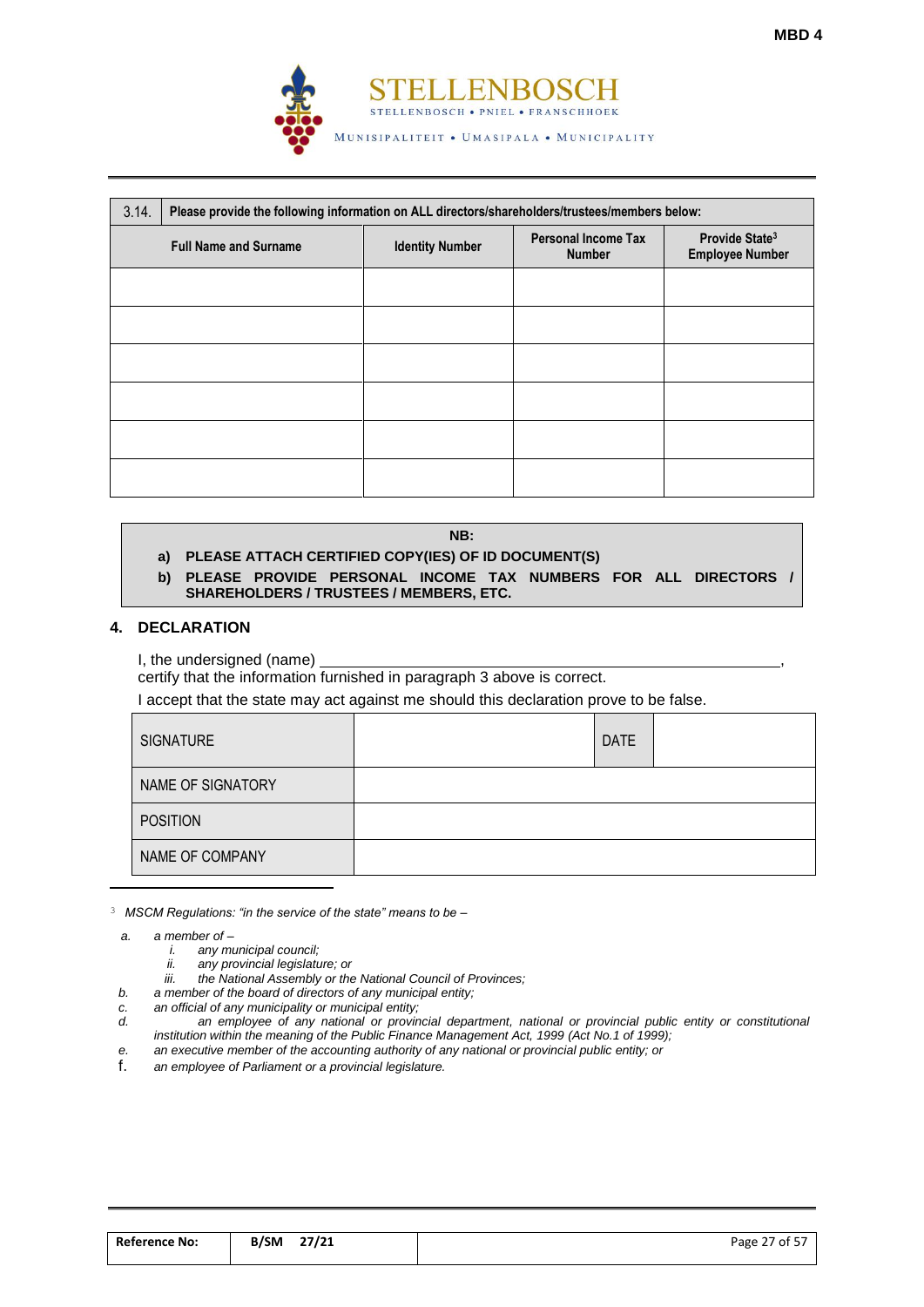

## <span id="page-29-0"></span>**8. MBD6.1 – PREFERENCE POINTS CLAIM FORM IN TERMS OF THE PREFERENTIAL PROCUREMENT REGULATIONS 2017 – PURCHASES/SERVICES 80/20**

**NB:**

**Before completing this form, bidders must study the general conditions, definitions and directives applicable in respect of B-BBEE, as prescribed in the Preferential Procurement Regulations, 2017.** 

## **1. GENERAL CONDITIONS**

- 1.1 The following preference point systems are applicable to all bids:
	- the 80/20 system for requirements with a Rand value of up to R50 000 000 (all applicable taxes included); and
	- the 90/10 system for requirements with a Rand value above R50 000 000 (all applicable taxes included).
	- a) The value of this bid is estimated to not exceed R50 000 000 (all applicable taxes included) and therefore the 80/20 preference point system shall be applicable; or
- 1.2 Points for this bid shall be awarded for:
	- (a) Price; and
	- (b) B-BBEE Status Level of Contributor.
- 1.3 The maximum points for this bid are allocated as follows:

|                                                   | <b>POINTS</b> |
|---------------------------------------------------|---------------|
| 1.1.1. Price                                      | 80            |
| 1.1.2. B-BBEE status level of contribution        | 20            |
| Total points for Price and B-BBEE must not exceed | 100           |

- 1.4 Failure on the part of a bidder to submit proof of B-BBEE Status level of contributor together with the bid will be interpreted to mean that preference points for B-BBEE status level of contribution are not claimed.
- 1.5 The purchaser reserves the right to require of a bidder, either before a bid is adjudicated or at any time subsequently, to substantiate any claim in regard to preferences, in any manner required by the purchaser.

## **2. DEFINITIONS**

- 2.1 **"B-BBEE"** means broad-based black economic empowerment as defined in section 1 of the Broad-Based Black Economic Empowerment Act;
- 2.2 "**B-BBEE status level of contributor"** means the B-BBEE status of an entity in terms of a code of good practice on black economic empowerment, issued in terms of section 9(1) of the Broad-Based Black Economic Empowerment Act;
- 2.3 **"bid"** means a written offer in a prescribed or stipulated form in response to an invitation by an organ of state for the provision of goods or services, through price quotations, advertised competitive bidding processes or proposals;
- 2.4 **"Broad-Based Black Economic Empowerment Act"** means the Broad-Based Black Economic Empowerment Act, 2003 (Act No. 53 of 2003); as amended by Act No. 46 of 2013; (this was added by us)

| <b>Reference No:</b> | 27/21<br>B/SM | .<br>Page 28 of 5. |
|----------------------|---------------|--------------------|
|                      |               |                    |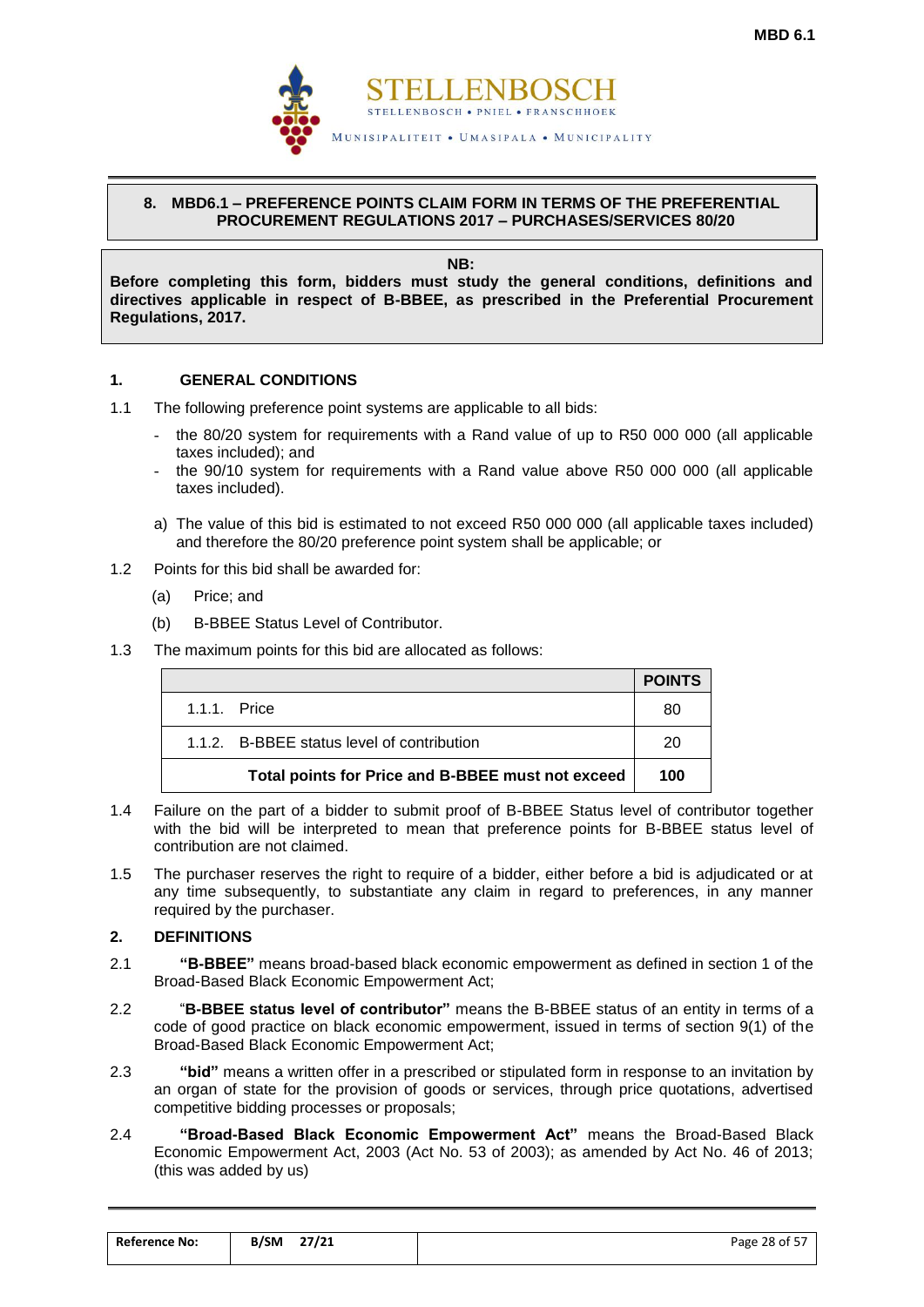

- 2.5 **"EME"** means an Exempted Micro Enterprise in terms of a code of good practice on black economic empowerment issued in terms of section 9 (1) of the Broad-Based Black Economic Empowerment Act;
- 2.6 **"functionality"** means the ability of a tenderer to provide goods or services in accordance with specifications as set out in the tender documents.
- 2.7 **"prices"** includes all applicable taxes less all unconditional discounts;

## 2.8 **"proof of B-BBEE status level of contributor"** means:

- 2.8.1 B-BBEE Status level certificate issued by an authorized body or person;
- 2.8.2 A sworn affidavit as prescribed by the B-BBEE Codes of Good Practice;
- 2.8.3 Any other requirement prescribed in terms of the B-BBEE Act;
- 2.9 **"QSE"** means a qualifying small business enterprise in terms of a code of good practice on black economic empowerment issued in terms of section 9 (1) of the Broad-Based Black Economic Empowerment Act;
- *2.10* **"rand value"** means the total estimated value of a contract in Rand, calculated at the time of bid invitation, and includes all applicable taxes;

## **3. POINTS AWARDED FOR PRICE**

### 3.1 **THE 80/20 OR 90/10 PREFERENCE POINT SYSTEMS**

A maximum of 80 or 90 points is allocated for price on the following basis:

 **80/20 or 90/10**

$$
Ps = 80\left(1 - \frac{Pt - P \min}{P \min}\right) \qquad \text{or} \qquad \qquad Ps = 90\left(1 - \frac{Pt - P \min}{P \min}\right)
$$

**Where:**

Ps = Points scored for price of bid under consideration

 $Pt =$  Price of bid under consideration

Pmin = Price of lowest acceptable bid

## **4. POINTS AWARDED FOR B-BBEE STATUS LEVEL OF CONTRIBUTION**

4.1 In terms of Regulation 6 (2) and 7 (2) of the Preferential Procurement Regulations, preference points must be awarded to a bidder for attaining the B-BBEE status level of contribution in accordance with the table below:

| <b>B-BBEE Status</b><br><b>Level of Contributor</b> | <b>Number of points</b><br>(90/10 system) | <b>Number of points</b><br>(80/20 system) |
|-----------------------------------------------------|-------------------------------------------|-------------------------------------------|
|                                                     | 10                                        | 20                                        |
|                                                     |                                           | 18                                        |
|                                                     |                                           | 14                                        |
|                                                     |                                           | 12                                        |
|                                                     |                                           | 8                                         |
|                                                     |                                           | 6                                         |
|                                                     |                                           |                                           |
|                                                     |                                           |                                           |
| Non-compliant<br>contributor                        |                                           |                                           |

| <b>Reference No:</b> | B/SM | 27/21 | Page 29 of 57 |
|----------------------|------|-------|---------------|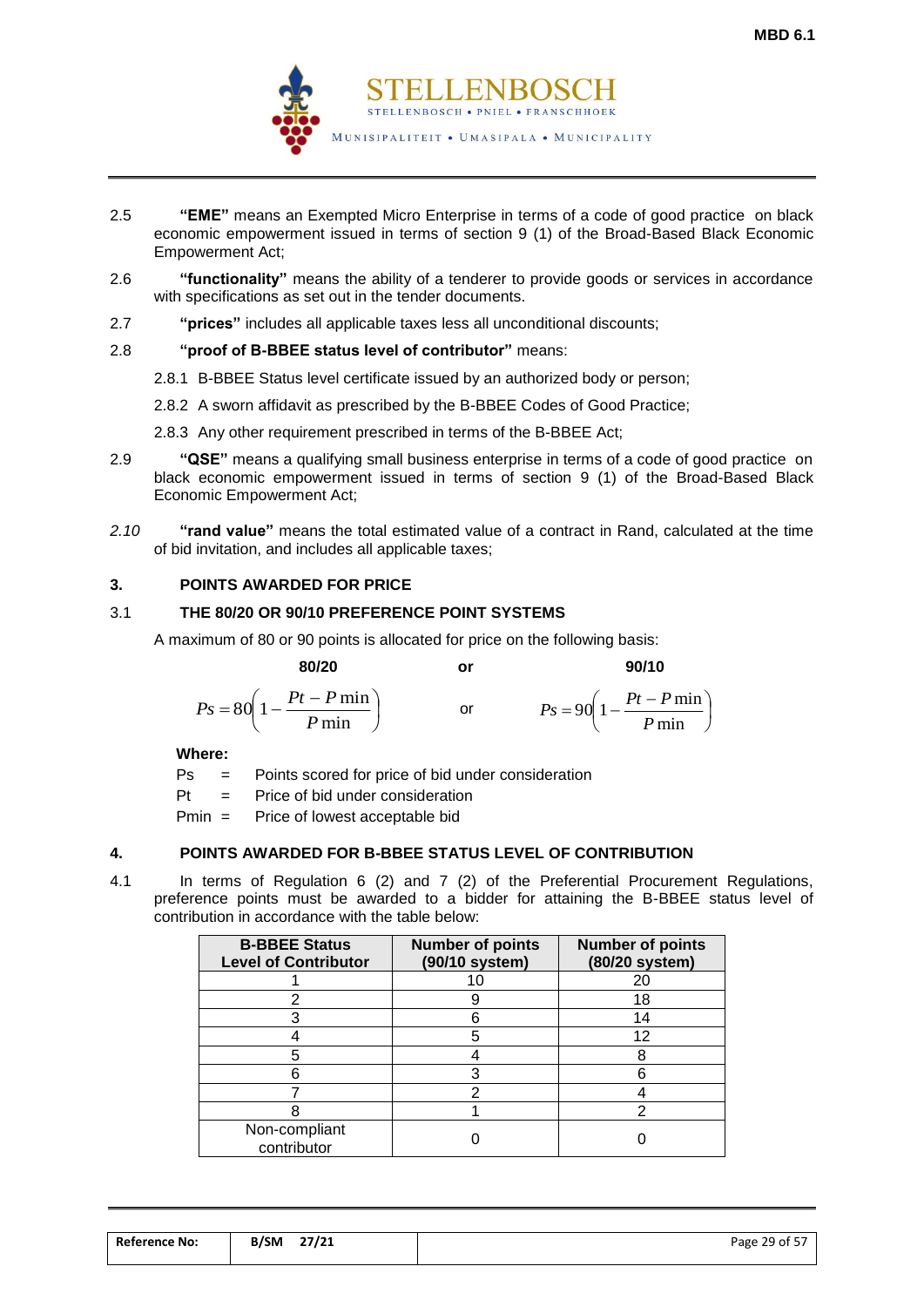

## **5. BID DECLARATION**

5.1 Bidders who claim points in respect of B-BBEE Status Level of Contribution must complete the following:

#### 6. **B -BBEE STATUS LEVEL OF CONTRIBUTION CLAIMED IN TERMS OF PARAGRAPHS 1.4 AND 4.1**

6.1 B-BBEE Status Level of Contributor: = …………………(maximum of 10 or 20 points)

(Points claimed in respect of paragraph 7.1 must be in accordance with the table reflected in paragraph 4.1 and must be substantiated by means of an original certified B-BBEE certificate issued by a Verification Agency accredited by SANAS or a sworn affidavit.

## **7. SUB-CONTRACTING**

| 7.1     | Will any portion of the contract be sub-contracted? (Tick<br>applicable box) | <b>YES</b> |  | <b>NO</b> |   |
|---------|------------------------------------------------------------------------------|------------|--|-----------|---|
| 7.1.1   | If yes, indicate:                                                            |            |  |           |   |
| 7.1.1.1 | what percentage of the contract will be subcontracted?                       |            |  |           | % |
| 7.1.1.2 | the name of the sub-contractor?                                              |            |  |           |   |
| 7.1.1.3 | the B-BBEE status level of the sub-contractor?                               |            |  |           |   |
| 7.1.1.4 | whether the sub-contractor is an EME or QSE? (Tick<br>applicable box)        | <b>YES</b> |  | <b>NO</b> |   |

#### 7.1.1.5 Specify, by ticking the appropriate box, if subcontracting with an enterprise in terms of Preferential Procurement Regulations, 2017:

| Designated Group: An EME or QSE which is at last 51% owned by:    | <b>EME</b> | QSE |
|-------------------------------------------------------------------|------------|-----|
| <b>Black people</b>                                               |            |     |
| Black people who are youth                                        |            |     |
| Black people who are women                                        |            |     |
| Black people with disabilities                                    |            |     |
| Black people living in rural or underdeveloped areas or townships |            |     |
| Cooperative owned by black people                                 |            |     |
| Black people who are military veterans                            |            |     |
| <b>OR</b>                                                         |            |     |
| Any EME                                                           |            |     |
| Any QSE                                                           |            |     |

| <b>Reference No:</b> | 27/21<br>B/SM | .<br>Page $30$ of 5, |
|----------------------|---------------|----------------------|
|                      |               |                      |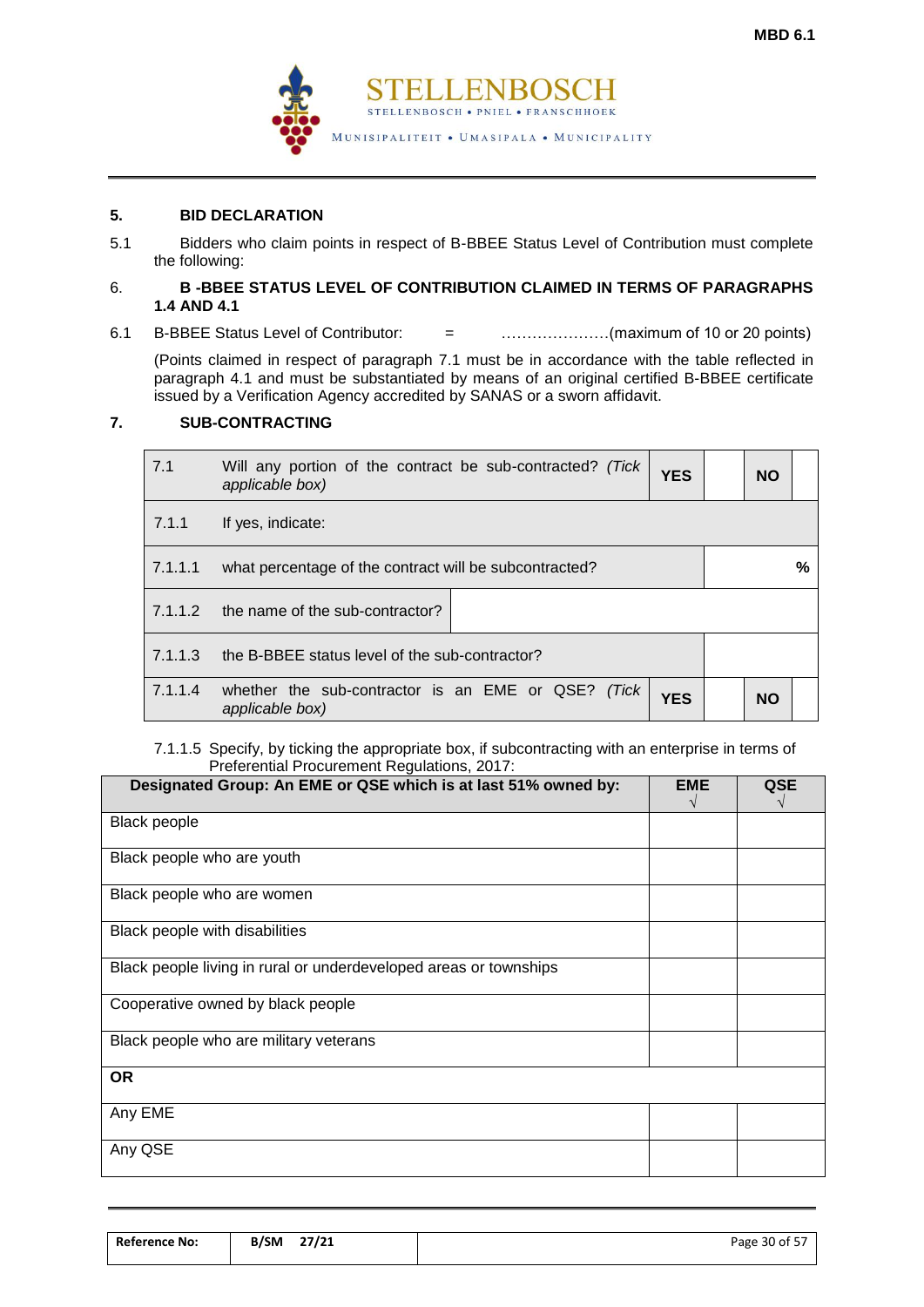

## **8. DECLARATION WITH REGARD TO COMPANY/FIRM**

| 8.1 | Name of Company/firm:                                             |                                                 |                                          |  |  |
|-----|-------------------------------------------------------------------|-------------------------------------------------|------------------------------------------|--|--|
| 8.2 | VAT registration number                                           |                                                 |                                          |  |  |
| 8.3 | <b>Company registration</b><br>number                             |                                                 |                                          |  |  |
|     |                                                                   |                                                 | Partnership / Joint Venture / Consortium |  |  |
|     |                                                                   |                                                 | One person business / sole proprietor    |  |  |
| 8.4 | Type of Company/Firm:<br>(Tick applicable box)                    | <b>Close Corporation</b>                        |                                          |  |  |
|     |                                                                   | Company                                         |                                          |  |  |
|     |                                                                   | (Pty) Limited                                   |                                          |  |  |
|     |                                                                   |                                                 |                                          |  |  |
| 8.5 | <b>Describe Principal</b><br><b>Business</b><br><b>Activities</b> |                                                 |                                          |  |  |
|     |                                                                   |                                                 |                                          |  |  |
|     |                                                                   | Manufacturer                                    |                                          |  |  |
| 8.6 | <b>Company Classification</b>                                     | Supplier                                        |                                          |  |  |
|     | (Tick applicable box)                                             |                                                 | Professional service provider            |  |  |
|     |                                                                   | Other service providers, e.g. transporter, etc. |                                          |  |  |
| 8.7 | <b>Municipal Information</b>                                      |                                                 |                                          |  |  |
|     | Municipality where business is situated:                          |                                                 |                                          |  |  |
|     | <b>Registered Account Number:</b>                                 |                                                 |                                          |  |  |
|     | <b>Stand Number:</b>                                              |                                                 |                                          |  |  |
| 8.8 | Total Number of years the Company/Firm has been in business:      |                                                 |                                          |  |  |

| <b>Reference No:</b> | 27/21<br><b>B/SM</b> | Page 31 of 57 |
|----------------------|----------------------|---------------|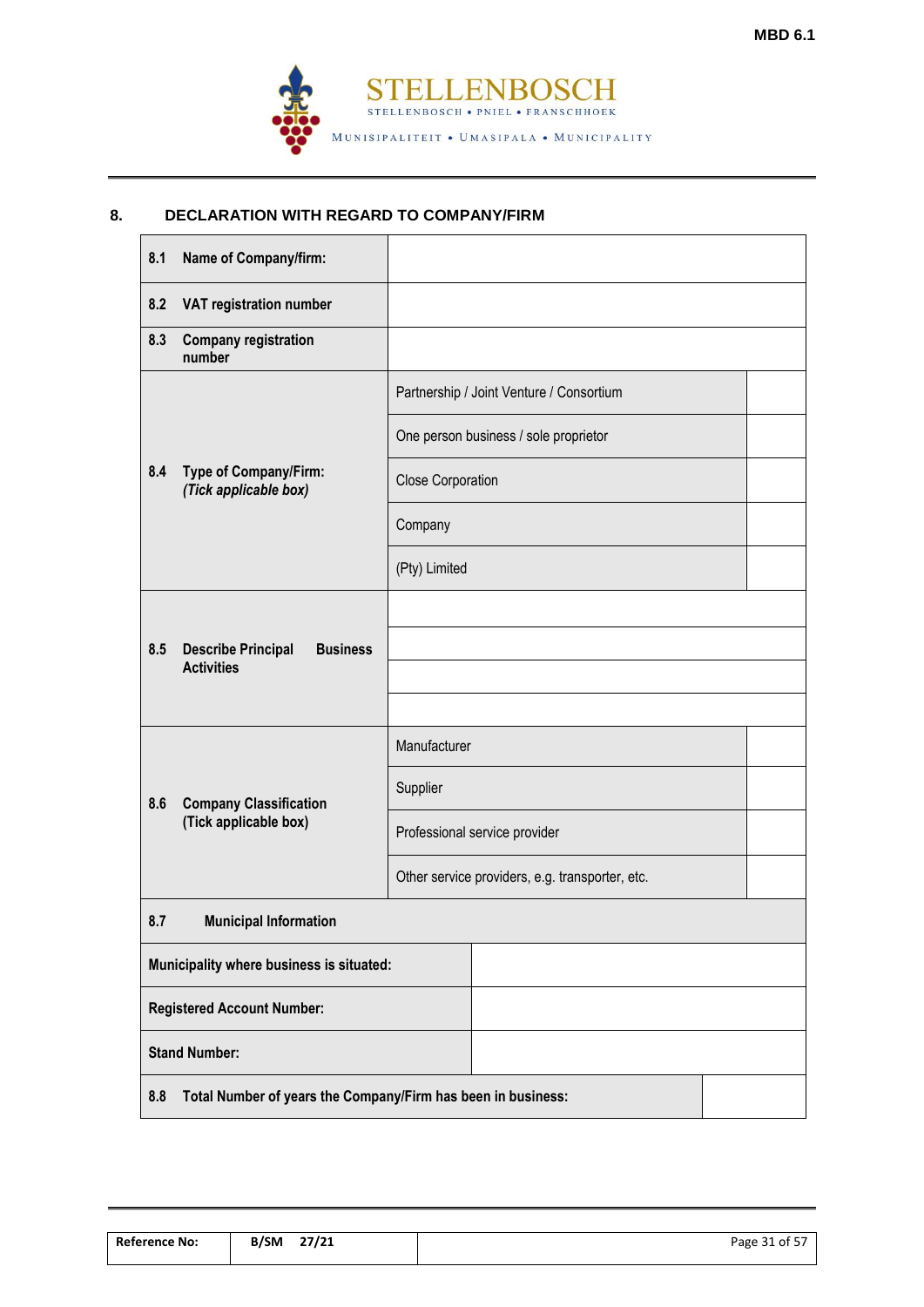

- 9. I / we, the undersigned, who is / are duly authorised to do so on behalf of the company/firm, certify that the points claimed, based on the B-BBE status level of contribution indicated in paragraph 1.4 and 6.1 of the foregoing certificate, qualifies the company/ firm for the preference(s) shown and I / we acknowledge that:
- 9.1 The information furnished is true and correct;
- 9.2 The preference points claimed are in accordance with the General Conditions as indicated in paragraph 1 of this form.
- 9.3 In the event of a contract being awarded as a result of points claimed as shown in paragraph 1.4 and 6.1, the contractor may be required to furnish documentary proof to the satisfaction of the purchaser that the claims are correct;
- 9.4 If the B-BBEE status level of contribution has been claimed or obtained on a fraudulent basis or any of the conditions of contract have not been fulfilled, the purchaser may, in addition to any other remedy it may have –
	- 9.4.1 disqualify the person from the bidding process;
	- 9.4.2 recover costs, losses or damages it has incurred or suffered as a result of that person's conduct;
	- 9.4.3 cancel the contract and claim any damages which it has suffered as a result of having to make less favourable arrangements due to such cancellation;
	- 9.4.4 restrict the bidder or contractor, its shareholders and directors, or only the shareholders and directors who acted on a fraudulent basis, from obtaining business from any organ of state for a period not exceeding 10 years, after the *audi alteram partem* (hear the other side) rule has been applied; and

| SIGNATURE OF<br>BIDDER(S): |                   |  |
|----------------------------|-------------------|--|
| <b>WITNESS 1:</b>          | <b>WITNESS 2:</b> |  |
| DATE:                      |                   |  |
|                            |                   |  |
| ADDRESS:                   |                   |  |
|                            |                   |  |

9.4.5 forward the matter for criminal prosecution

| <b>Reference No:</b> | 27/21<br><b>B/SM</b> | $\sim$ $ -$<br>Page<br>32 of 57<br>. . |
|----------------------|----------------------|----------------------------------------|
|                      |                      |                                        |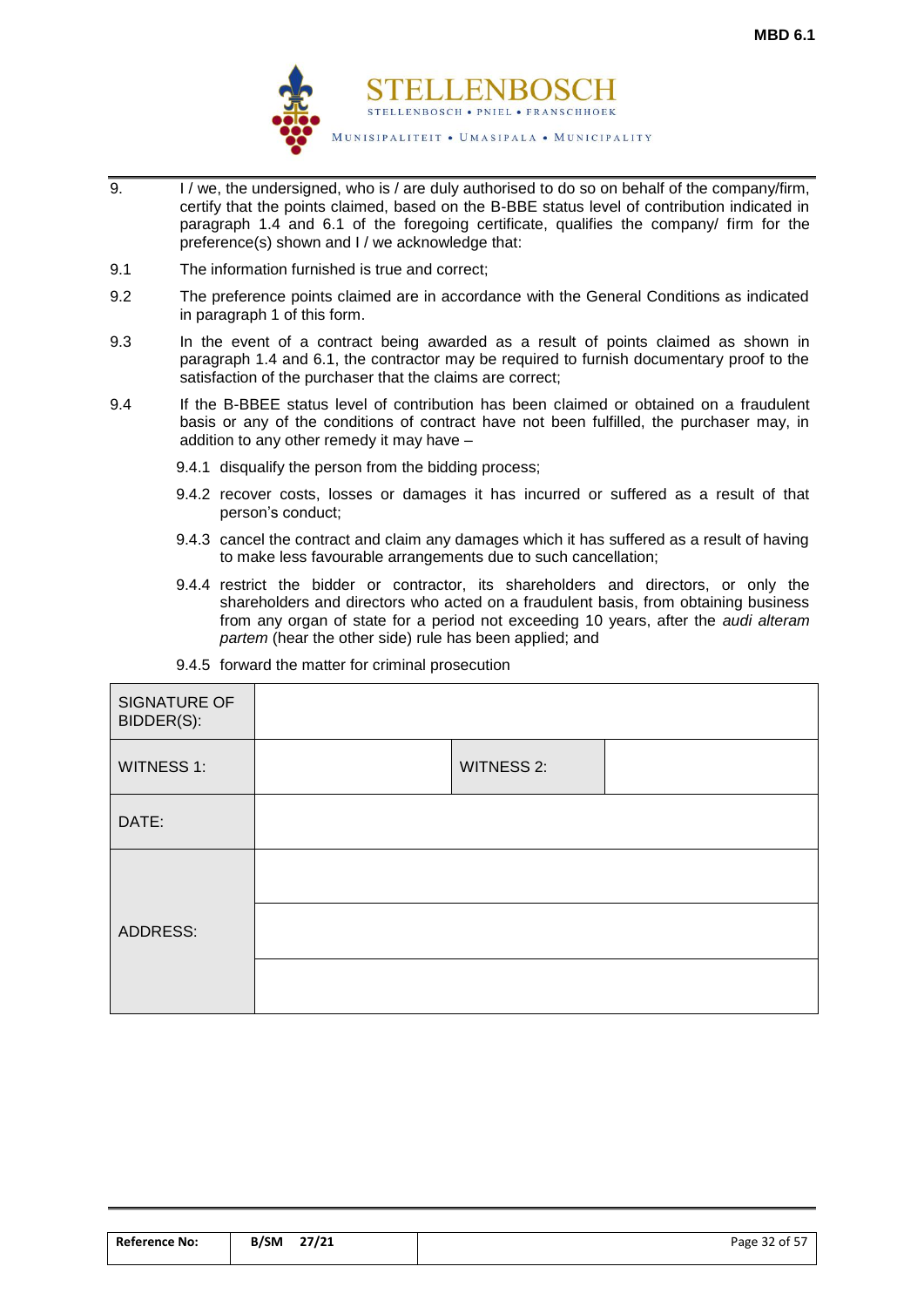

## <span id="page-34-0"></span>**9. MBD 8 – DECLARATION OF BIDDER'S PAST SUPPLY CHAIN MANAGEMENT PRACTICES**

- 1. This Municipal Bidding Document must form part of all bids invited.
- 2. It serves as a declaration to be used by municipalities and municipal entities in ensuring that when goods and services are being procured, all reasonable steps are taken to combat the abuse of the supply chain management system.
- 3. The bid of any bidder may be rejected if that bidder, or any of its directors have:
	- 3.1. abused the municipality's / municipal entity's supply chain management system or committed any improper conduct in relation to such system;
	- 3.2. been convicted for fraud or corruption during the past five years;
	- 3.3. willfully neglected, reneged on or failed to comply with any government, municipal or other public sector contract during the past five years; or
	- 3.4. been listed in the Register for Tender Defaulters in terms of section 29 of the Prevention and Combating of Corrupt Activities Act (No 12 of 2004).
- 4. In order to give effect to the above, the following questionnaire must be completed and submitted with the bid.

| 4.1   | Is the bidder or any of its directors listed on the National Treasury's database as<br>a company or person prohibited from doing business with the public sector?<br>(Companies or persons who are listed on this database were informed in writing of this restriction<br>by the National Treasury after the audi alteram partem rule was applied).                                                                                           | <b>Yes</b> | <b>No</b> |
|-------|------------------------------------------------------------------------------------------------------------------------------------------------------------------------------------------------------------------------------------------------------------------------------------------------------------------------------------------------------------------------------------------------------------------------------------------------|------------|-----------|
| 4.1.1 | If so, furnish particulars:                                                                                                                                                                                                                                                                                                                                                                                                                    |            |           |
| 4.2   | Is the bidder or any of its directors listed on the Register for Tender Defaulters in<br>terms of section 29 of the Prevention and Combating of Corrupt Activities Act<br>(No 12 of 2004)?<br>(To access this Register enter the National Treasury's website, www.treasury.gov.za, click on the<br>icon "Register for Tender Defaulters" or submit your written request for a hard copy of the Register<br>to facsimile number (012) 3265445). | <b>Yes</b> | <b>No</b> |
| 4.2.1 | If so, furnish particulars:                                                                                                                                                                                                                                                                                                                                                                                                                    |            |           |
| 4.3   | Was the bidder or any of its directors convicted by a court of law (including a<br>court of law outside the Republic of South Africa) for fraud or corruption during<br>the past five years?                                                                                                                                                                                                                                                   | <b>Yes</b> | <b>No</b> |

| <b>Reference No:</b> | 27/21<br><b>B/SM</b> | Page 33 of 57 |
|----------------------|----------------------|---------------|
|                      |                      |               |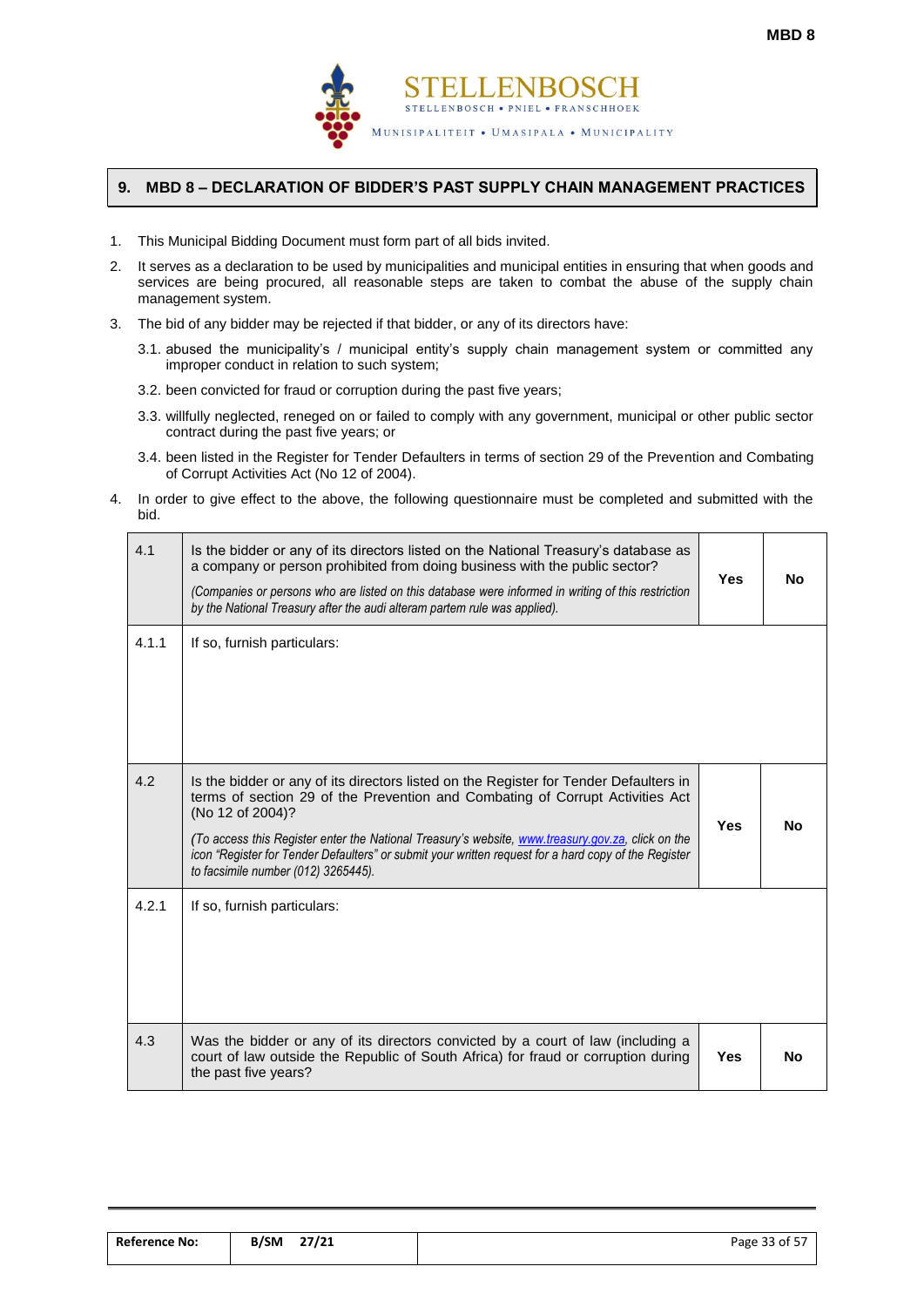

| 4.3.1 | If so, furnish particulars:                                                                                                                                                                                                                  |            |           |
|-------|----------------------------------------------------------------------------------------------------------------------------------------------------------------------------------------------------------------------------------------------|------------|-----------|
| 4.4   | Does the bidder or any of its directors owe any municipal rates and taxes or<br>municipal charges to the municipality / municipal entity, or to any other<br>municipality / municipal entity, that is in arrears for more than three months? | <b>Yes</b> | <b>No</b> |
| 4.4.1 | If so, furnish particulars:                                                                                                                                                                                                                  |            |           |
| 4.5   | Was any contract between the bidder and the municipality / municipal entity or<br>any other organ of state terminated during the past five years on account of<br>failure to perform on or comply with the contract?                         | <b>Yes</b> | No.       |
| 4.5.1 | If so, furnish particulars:                                                                                                                                                                                                                  |            |           |

## **5. CERTIFICATION**

I, the undersigned (full name), , certify that

the information furnished on this declaration form true and correct.

I accept that, in addition to cancellation of a contract, action may be taken against me should this declaration prove to be false.

| SIGNATURE:    | NAME (PRINT): |  |
|---------------|---------------|--|
| CAPACITY:     | DATE:         |  |
| NAME OF FIRM: |               |  |

| <b>Reference No:</b> | 27/21<br><b>B/SM</b> | .<br>Page 34 of ! |
|----------------------|----------------------|-------------------|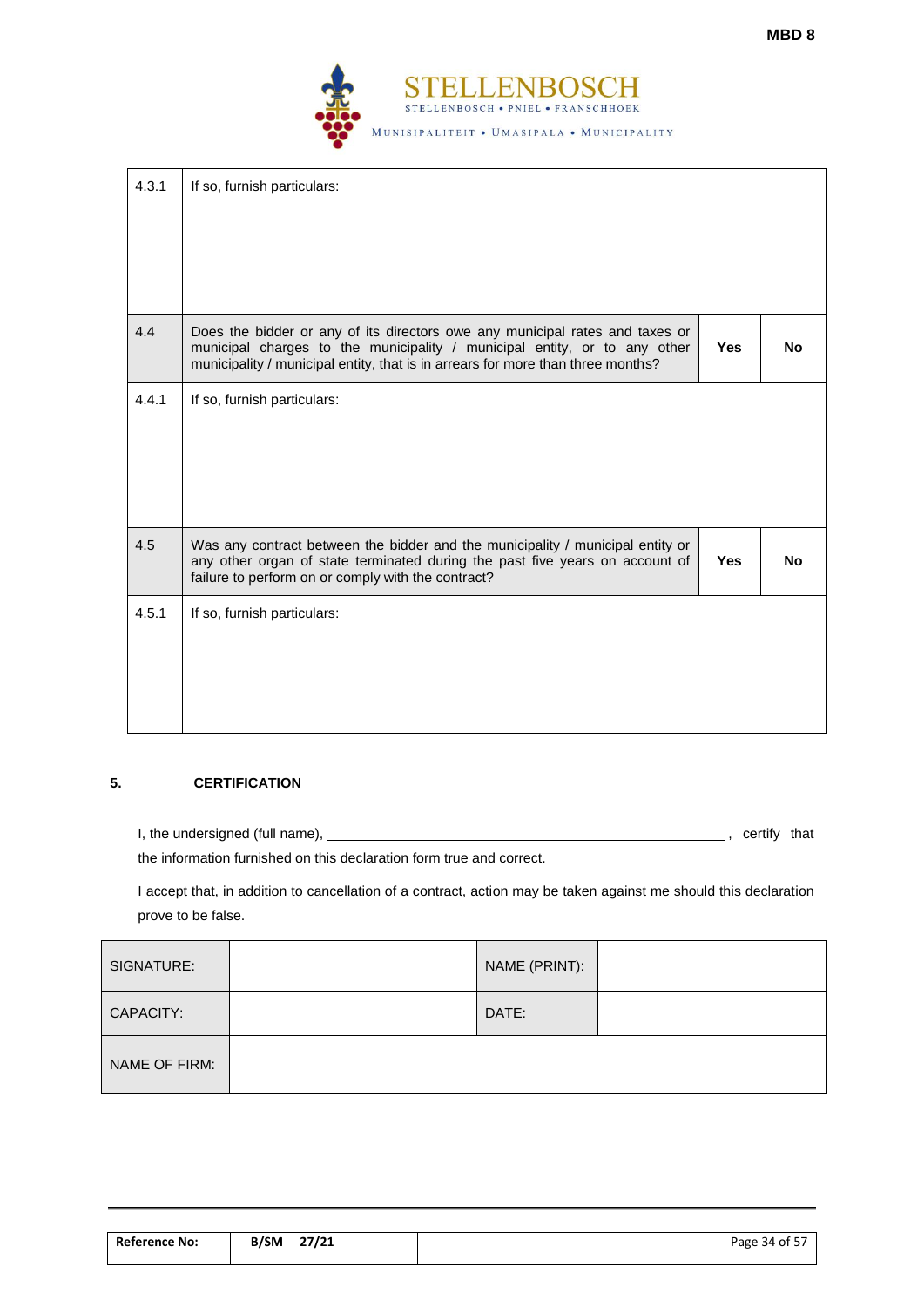

## **10. MBD 9 – CERTIFICATE OF INDEPENDENT BID DETERMINATION**

- <span id="page-36-0"></span>1. This Municipal Bidding Document (MBD) must form part of all bids invited.
- 2. Section 4 (1) (b) (iii) of the Competition Act No. 89 of 1998, as amended, prohibits an agreement between, or concerted practice by, firms, or a decision by an association of firms, if it is between parties in a horizontal relationship and if it involves collusive bidding (or bid rigging).<sup>4</sup> Collusive bidding is a *per se* prohibition meaning that it cannot be justified under any grounds.
- 3. Municipal Supply Regulation 38 (1) prescribes that a supply chain management policy must provide measures for the combating of abuse of the supply chain management system, and must enable the accounting officer, among others, to:
	- 3.1. take all reasonable steps to prevent such abuse;
	- 3.2. reject the bid of any bidder if that bidder or any of its directors has abused the supply chain management system of the municipality or municipal entity or has committed any improper conduct in relation to such system; and
	- 3.3. cancel a contract awarded to a person if the person committed any corrupt or fraudulent act during the bidding process or the execution of the contract.
- 4. This MBD serves as a certificate of declaration that would be used by institutions to ensure that, when bids are considered, reasonable steps are taken to prevent any form of bid-rigging.
- 5. In order to give effect to the above, the attached Certificate of Bid Determination (MBD 9) must be completed and submitted with the bid:

## **CERTIFICATE OF INDEPENDENT BID DETERMINATION**:

In response to the invitation for the bid made by:

## **STELLENBOSCH MUNICIPALITY**

I, the undersigned, in submitting the accompanying bid, hereby make the following statements that I certify to be true and complete in every respect:

1. I have read and I understand the contents of this Certificate;

 $\overline{a}$ 

- 2. I understand that the accompanying bid will be disqualified if this Certificate is found not to be true and complete in every respect;
- 3. I am authorized by the bidder to sign this Certificate, and to submit the accompanying bid, on behalf of the bidder;
- 4. Each person whose signature appears on the accompanying bid has been authorized by the bidder to determine the terms of, and to sign, the bid, on behalf of the bidder;
- 5. For the purposes of this Certificate and the accompanying bid, I understand that the word "competitor" shall include any individual or organization, other than the bidder, whether or not

*<sup>4</sup> Bid rigging (or collusive bidding) occurs when businesses, that would otherwise be expected to compete, secretly conspire to raise prices or lower the quality of goods and / or services for purchasers who wish to acquire goods and / or services through a bidding process. Bid rigging is, therefore, an agreement between competitors not to compete.*

| <b>Reference No:</b> | 27/21<br><b>B/SM</b> | Page 35 of 57 |
|----------------------|----------------------|---------------|
|                      |                      |               |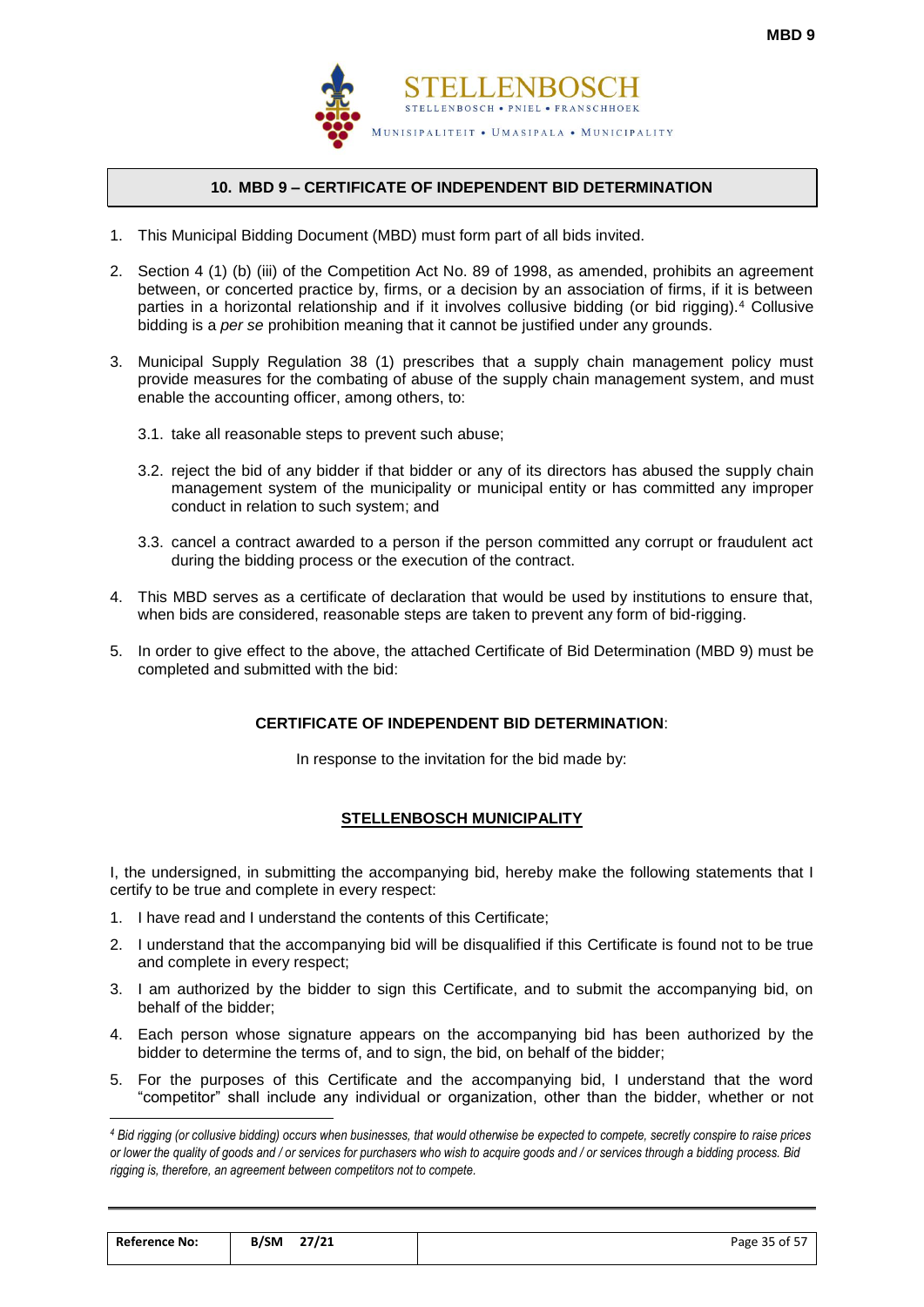

affiliated with the bidder, who:

- 5.1. has been requested to submit a bid in response to this bid invitation;
- 5.2. could potentially submit a bid in response to this bid invitation, based on their qualifications, abilities or experience; and
- 5.3. provides the same goods and services as the bidder and/or is in the same line of business as the bidder
- 6. The bidder has arrived at the accompanying bid independently from, and without consultation, communication, agreement or arrangement with any competitor. However communication between partners in a joint venture or consortium<sup>5</sup> will not be construed as collusive bidding.
- 7. In particular, without limiting the generality of paragraphs 6 above, there has been no consultation, communication, agreement or arrangement with any competitor regarding:

7.1. prices;

- 7.2. geographical area where product or service will be rendered (market allocation)
- 7.3. methods, factors or formulas used to calculate prices;
- 7.4. the intention or decision to submit or not to submit, a bid;

7.5. the submission of a bid which does not meet the specifications and conditions of the bid; or 7.6. bidding with the intention not to win the bid.

- 8. In addition, there have been no consultations, communications, agreements or arrangements with any competitor regarding the quality, quantity, specifications and conditions or delivery particulars of the products or services to which this bid invitation relates.
- 9. The terms of the accompanying bid have not been, and will not be, disclosed by the bidder, directly or indirectly, to any competitor, prior to the date and time of the official bid opening or of the awarding of the contract.
- 10. I am aware that, in addition and without prejudice to any other remedy provided to combat any restrictive practices related to bids and contracts, bids that are suspicious will be reported to the Competition Commission for investigation and possible imposition of administrative penalties in terms of section 59 of the Competition Act No. 89 of 1998 and or may be reported to the National Prosecuting Authority (NPA) for criminal investigation and or may be restricted from conducting business with the public sector for a period not exceeding ten (10) years in terms of the Prevention and Combating of Corrupt Activities Act No. 12 of 2004 or any other applicable legislation.

| SIGNATURE:    | NAME (PRINT): |  |
|---------------|---------------|--|
| CAPACITY:     | DATE:         |  |
| NAME OF FIRM: |               |  |
|               |               |  |

*<sup>5</sup> Joint venture or Consortium means an association of persons for the purpose of combining their expertise, property, capital, efforts, skill and knowledge in an activity for the execution of a contract.*

| <b>Reference No:</b> | B/SM | 27/21 | .<br>Page 36 of 5, |
|----------------------|------|-------|--------------------|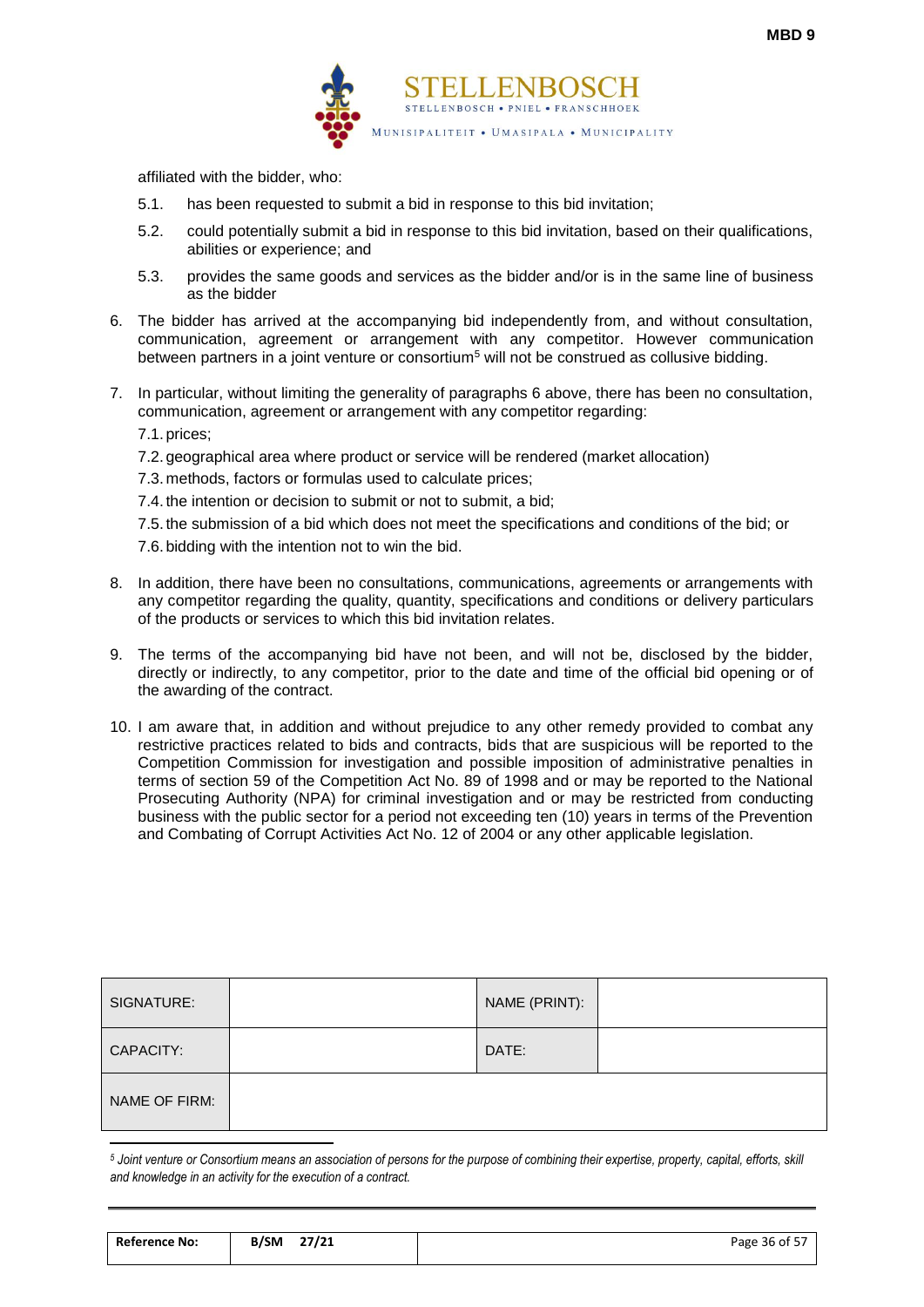

#### **11. MBD 10 – CERTIFICATE FOR PAYMENT OF MUNICIPAL SERVICES**

#### <span id="page-38-0"></span>**DECLARATION IN TERMS OF CLAUSE 112(1) OF THE MUNICIPAL FINANCE MANAGEMENT ACT (NO.56 OF 2003)**

I, \_\_\_\_\_\_\_\_\_\_\_\_\_\_\_\_\_\_\_\_\_\_\_\_\_\_\_\_\_\_\_\_\_\_\_\_\_\_\_, \_\_\_\_\_\_\_\_\_\_\_\_\_\_\_\_\_ (full name and ID no.), hereby acknowledge that according to SCM Regulation 38(1)(d)(i), the Municipality may reject the tender of the tenderer if any municipal rates and taxes or municipal service charges owed by the Tenderer or any of its directors/members/partners to the Stellenbosch Municipality, or to any other municipality or municipal entity, are in arrears for more than 3 (three) months.

I declare that I am duly authorised to act on behalf of \_\_\_\_\_\_\_\_\_\_\_\_\_\_\_\_\_\_\_\_\_\_\_\_\_\_\_\_\_\_\_\_\_\_\_\_\_\_\_\_\_\_ (name of the firm) and hereby declare, that to the best of my personal knowledge, neither the firm nor any director/member/partner of said firm is in arrears on any of its municipal accounts with any municipality in the Republic of South Africa, for a period longer than 3 (three) months.

I further hereby certify that the information set out in this schedule and/or attachment(s) hereto is true and correct. The Tenderer acknowledges that failure to properly and truthfully complete this schedule may result in the tender being disqualified, and/or in the event that the tenderer is successful, the cancellation of the contract.

| PHYSICAL BUSINESS ADDRESS(ES) OF THE TENDERER | <b>MUNICIPAL ACCOUNT NUMBER</b> |
|-----------------------------------------------|---------------------------------|
|                                               |                                 |
|                                               |                                 |

#### **FURTHER DETAILS OF THE BIDDER'S Director / Shareholder / Partners, etc.:**

| Director / Shareholder / partner | Physical address of the<br><b>Business</b> | <b>Municipal Account</b><br>number(s) | Physical residential<br>address of the Director /<br>shareholder / partner | <b>Municipal Account</b><br>number(s) |
|----------------------------------|--------------------------------------------|---------------------------------------|----------------------------------------------------------------------------|---------------------------------------|
|                                  |                                            |                                       |                                                                            |                                       |
|                                  |                                            |                                       |                                                                            |                                       |
|                                  |                                            |                                       |                                                                            |                                       |
|                                  |                                            |                                       |                                                                            |                                       |
|                                  |                                            |                                       |                                                                            |                                       |
|                                  |                                            |                                       |                                                                            |                                       |
|                                  |                                            |                                       |                                                                            |                                       |

**NB: Please attach certified copy (ies) of ID document(s) and Municipal Accounts**

**If the entity or any of its Directors/Shareholders/Partners, etc. rents/leases premises, a copy of the rental/lease agreement must be submitted with this tender.**

| Signature | <b>Position</b> | Date |
|-----------|-----------------|------|

| <b>Reference No:</b> | B/SM | 27/21 | Page 37 of 57 |
|----------------------|------|-------|---------------|
|                      |      |       |               |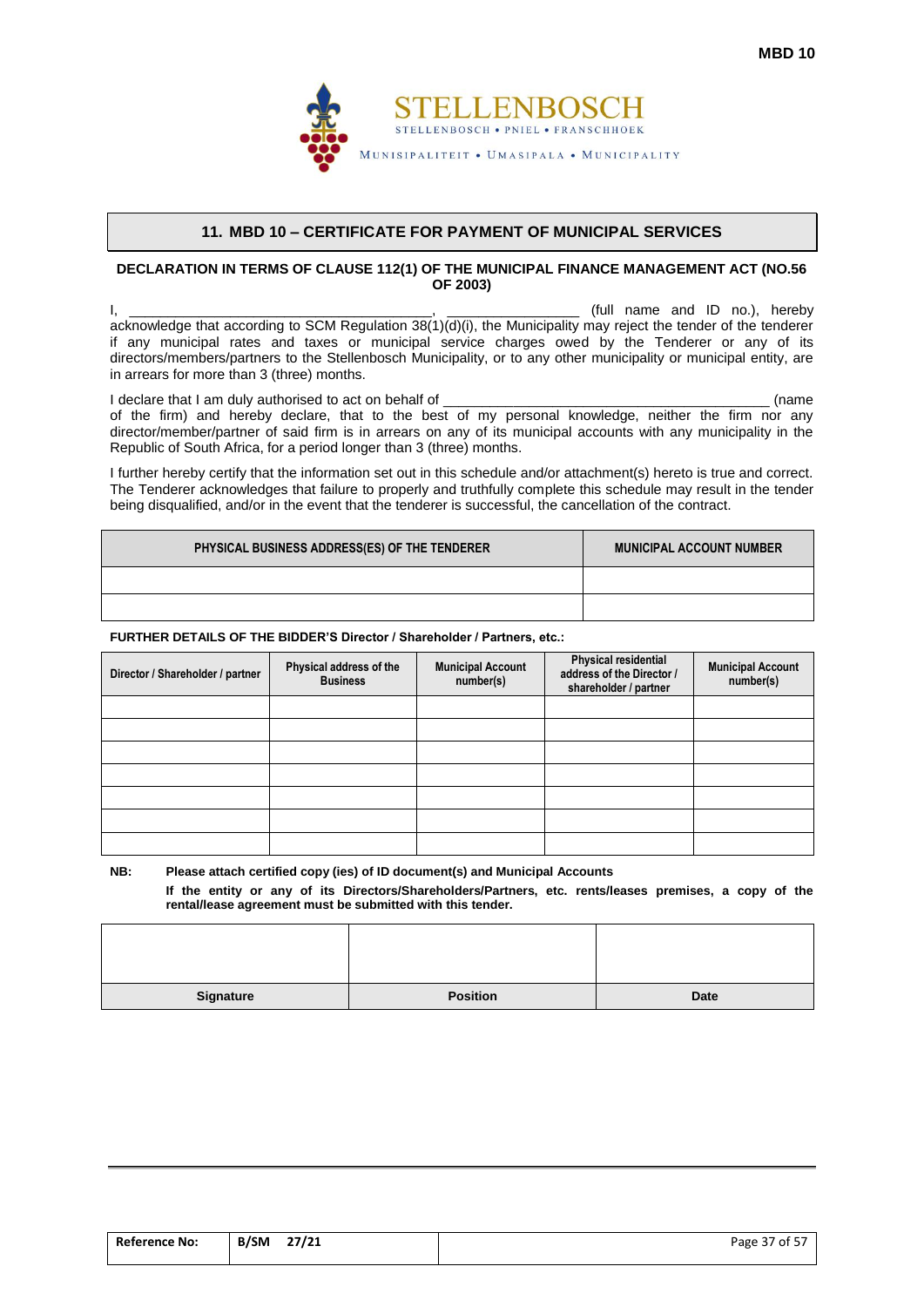

## <span id="page-39-0"></span>**12. COMPENSATION FOR OCCUPATIONAL INJURIES AND DISEASES ACT, 1993 (ACT 130 OF 1993)**

**COMPENSATION FOR OCCUPATIONAL INJURIES AND DISEASES ACT, 1993 (ACT 130 OF 1993)**

**Stellenbosch Municipality** has legal duty in terms of Section 89 of the said Act to ensure that all contractors with whom agreements are entered into for the execution of work are registered as employers in accordance with the provisions of this Act and that all the necessary assessments have been paid by the contractor.

In order to enter into this agreement, the following information is needed regarding the abovementioned:

Contractor's registration number with the office of the Compensation Commissioner:

**NOTE:**

**A copy of the latest receipt together with a copy of the relevant assessment OR a copy of a valid Letter of Good Standing must be handed in, in this regard.**

| <b>PRINT NAME:</b> |                 |  |
|--------------------|-----------------|--|
| CAPACITY:          | Name<br>of firm |  |
| SIGNATURE:         | DATE:           |  |

| <b>Reference No:</b> | ____<br>27/21<br>B/SM<br>$\overline{\phantom{a}}$ | Page 38 of 57 |
|----------------------|---------------------------------------------------|---------------|
|                      |                                                   |               |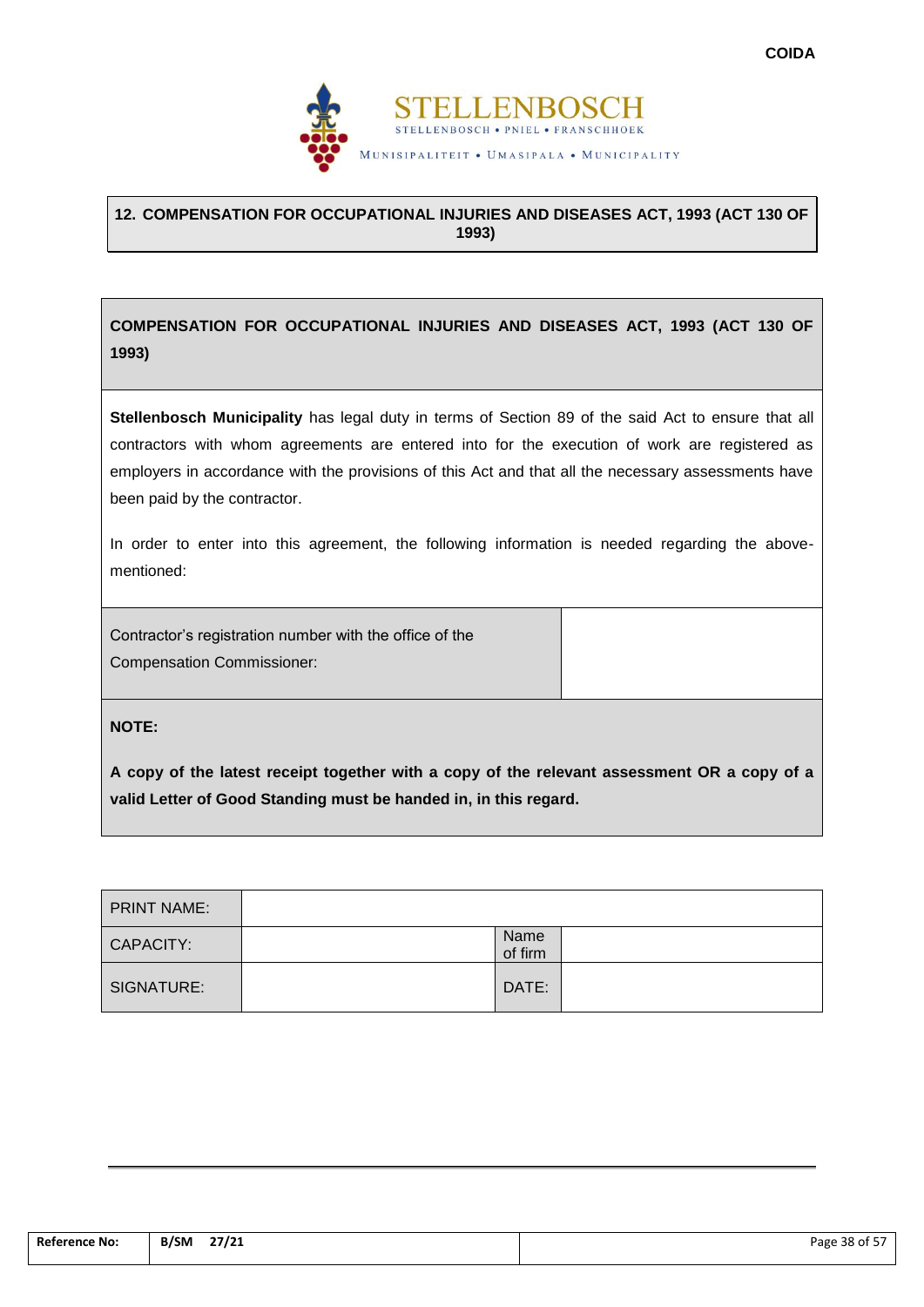

## **13. FORM OF INDEMNITY**

## <span id="page-40-0"></span>**INDEMNITY**

Given by (Name of Company) **Company Company Company Company Company Company Company Company Company Company Company Company Company Company Company Company Company Company Company Comp** 

of (registered address of Company)

a company incorporated with limited liability according to the Company Laws of the Republic of South

Africa (hereinafter called the Contractor), represented herein by (Name of Representative) \_\_\_\_\_\_\_\_

in his capacity as (Designation) <u>contains and the contract of the contract of the contract of the contract of</u>

of the Contractor, is duly authorised hereto by a resolution dated /20 ,

to sign on behalf of the Contractor.

**WHEREAS** the Contractor has entered into a Contract dated *NHEREAS* the Contractor has entered into a Contract dated *NHEREAS* the Contractor has entered into a Contract dated *NHEREAS* the Contractor of the Second with the Municipality who require this indemnity from the Contractor.

**NOW THEREFORE THIS DEED WITNESSES** that the Contractor does hereby indemnify and hold harmless the Municipality in respect of all loss or damage that may be incurred or sustained by the Municipality by reason of or in any way arising out of or caused by operations that may be carried out by the Contractor in connection with the aforementioned contract; and also in respect of all claims that may be made against the Municipality in consequence of such operations, by reason of or in any way arising out of any accidents or damage to life or property or any other cause whatsoever; and also in respect of all legal or other expenses that may be incurred by the Municipality in examining, resisting or settling any such claims; for the due performance of which the Contractor binds itself according to law.

| SIGNATURE OF CONTRACTOR: |  |
|--------------------------|--|
| DATE:                    |  |
| SIGNATURE OF WITNESS 1:  |  |
| DATE:                    |  |
| SIGNATURE OF WITNESS 2:  |  |

| <b>Reference No:</b><br>. | 27/21<br><b>B/SM</b><br>$\overline{\phantom{a}}$<br>$ -$ | 39 of 57<br>Page |
|---------------------------|----------------------------------------------------------|------------------|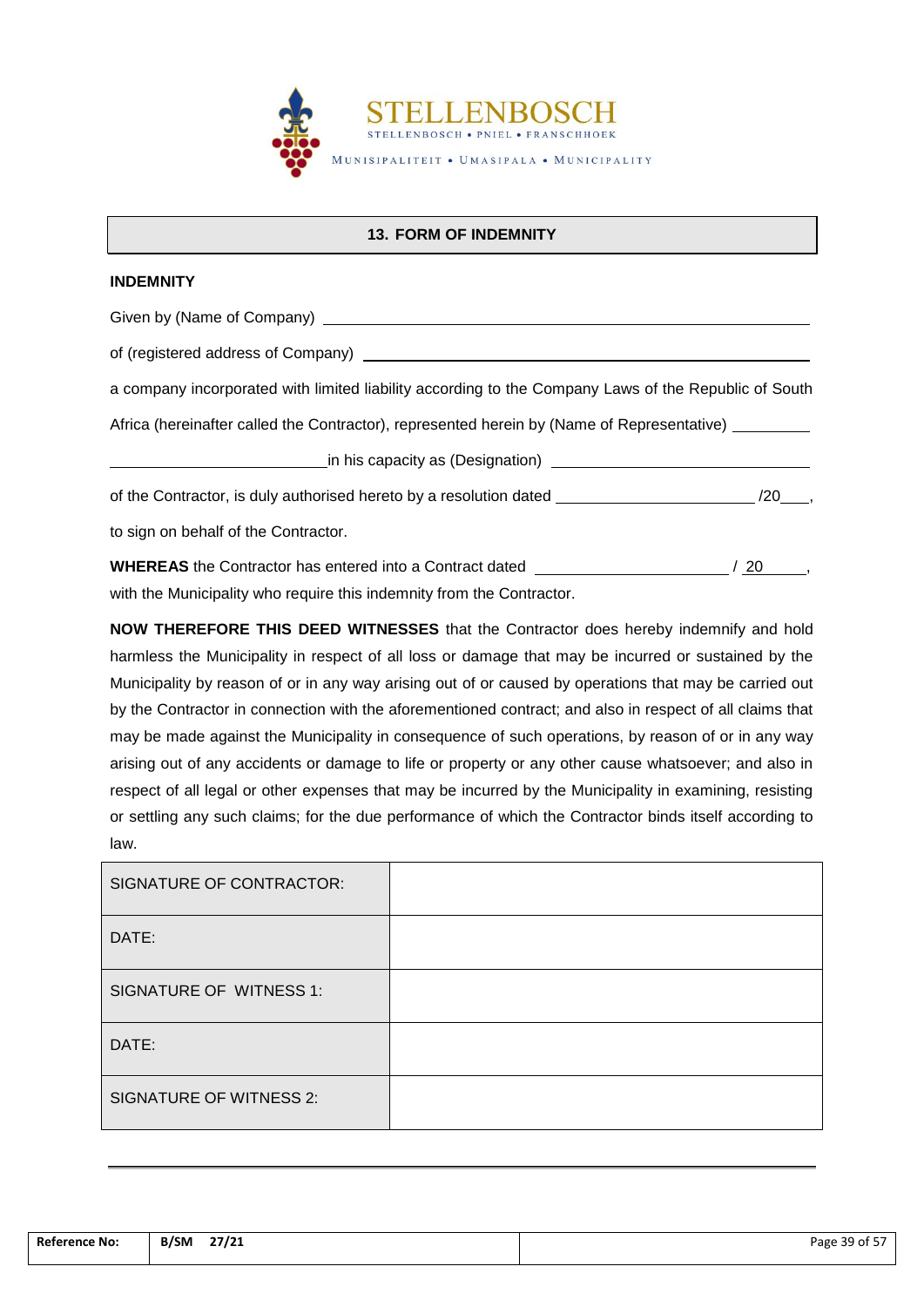Specifications



# <span id="page-41-0"></span>**PART B – SPECIFICATIONS AND PRICING SCHEDULE**

| <b>PRINT NAME:</b> |                 |  |
|--------------------|-----------------|--|
| CAPACITY:          | Name<br>of firm |  |
| SIGNATURE:         | DATE:           |  |

| <b>Reference No:</b> | B/SM<br>27/21 | Page 40 of 57 |
|----------------------|---------------|---------------|
|                      |               |               |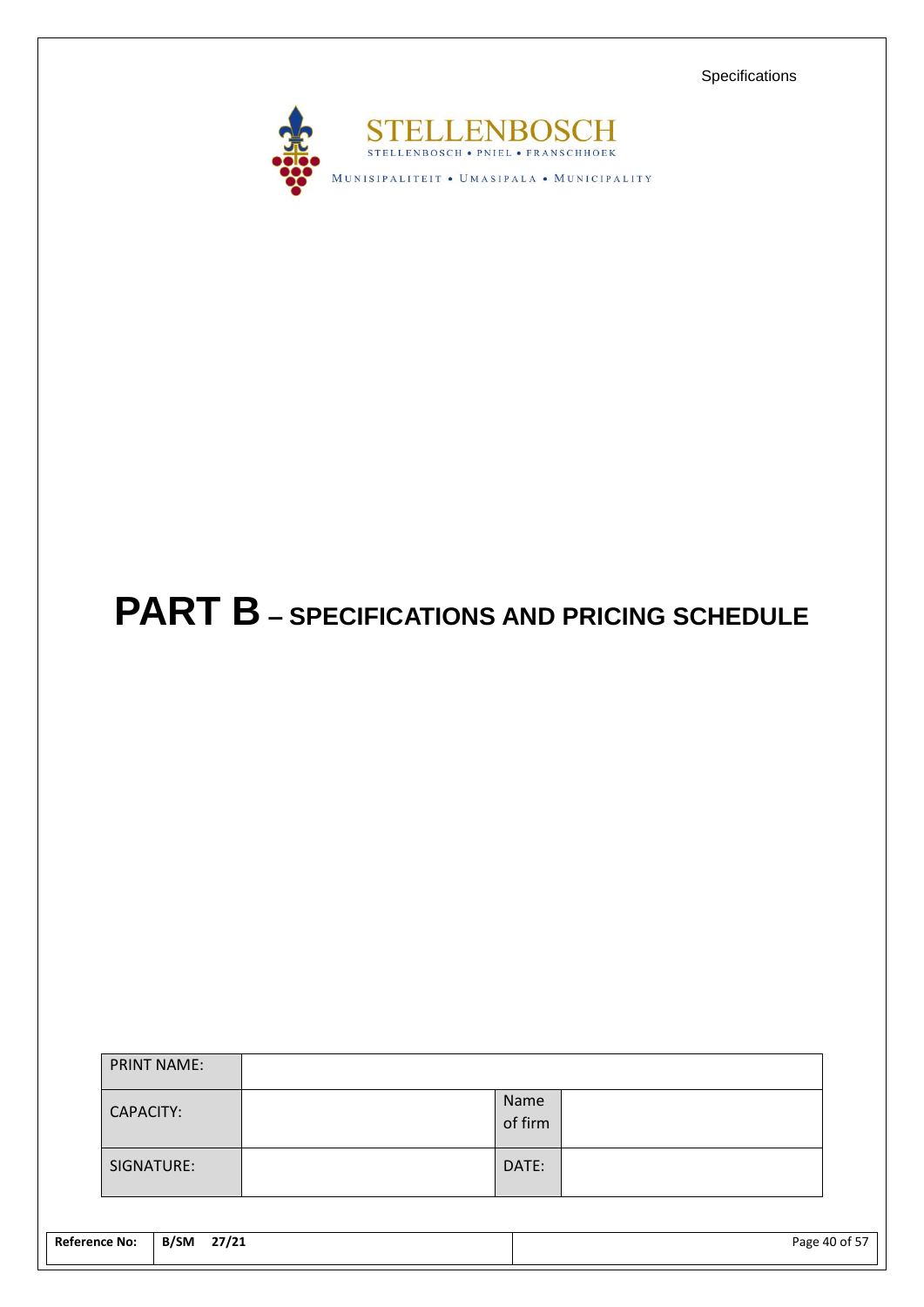## **14. SPECIFICATIONS**

# <span id="page-42-0"></span>**MICROSOFT OFFICE 365: APPOINTMENT OF A SERVICE PROVIDER TO MIGRATE, DESIGN, INSTALL, MAINTAIN AND TRAIN STELLENBOSCH MUNICIPALITY USERS FOR THE PERIOD ENDING 30 JUNE 2023.**

## **INTRODUCTION / BACKGROUND**

The Stellenbosch Municipality is in the process of migrating to the Microsoft (MS) Office 365 suite of products. The municipality has concluded MS Office 365 licensing via an Enterprise Agreement with Microsoft Ireland and now seeks to scope, install / implement the products sets as well as to support and train the personnel on its configuration and use to utilise the products to its fullest potential.

The Stellenbosch Municipality seeks a service provider to assess the current municipal ICT environment, structures and systems in order to migrate to a fully MS environment that includes migration from MS Exchange On premise to Exchange Online (M365 E3), MS Active Directory (AD), the Office 365 Suite, OneDrive File Services (FS), and Microsoft System Center Operations Manager (SCOM), SharePoint scope, design and setup, while ensuring a full implementation of Security covering all aspects of Microsoft to ensure compliance is implemented and maintained. The service provider must also be able to setup, install and maintain the system, provide support and train the staff in the use of systems.

### **1. 3 PROJECT IMPLMENTATION PHASES**

- **a) Phase 1** Implementation of Email Migration from On-premise and Archiving to Microsoft Exchange Online and from Microsoft File Server (Drive Mapping and Data) to OneDrive and SharePoint.
- **b) This must be completed by the June 2021.**
- **c) Phase 2** Implementation of System Center Operations Manager, System Center Configuration Manager, Microsoft Security, SharePoint, and Application Delivery Services; Office 365, Teams, Device and App Management with INTUNE, Threat Protection, SharePoint (CMS), Reporting , Azure Cloud Services and Identity and other related modules. **This must be completed by 30 September 2021.**
- **d) Phase 3 –** Implementation of Microsoft 365 Training for both end users and ICT system administrators including technicians). **This must be completed by 31 December 2021.**

The Stellenbosch Municipality must migrate the File Services to OneDrive and SharePoint as its first priority and does appreciate that a fair amount of scoping and setup needs to occur before the migration, and therefore asks the service provider to ensure that their project plan takes these timeframes into account.

The CMS requires the service provider to assist in the scoping, design implementation, training and maintenance of the SharePoint intranet sites for the main intranet and the departmental landing pages. The

| <b>PRINT NAME:</b> |                 |
|--------------------|-----------------|
| CAPACITY:          | Name<br>of firm |
| SIGNATURE:         | DATE:           |

| <b>Reference No:</b> | <b>B/SM</b><br>27/21 | $\sim$ $ -$<br>Page 41 of 57 |
|----------------------|----------------------|------------------------------|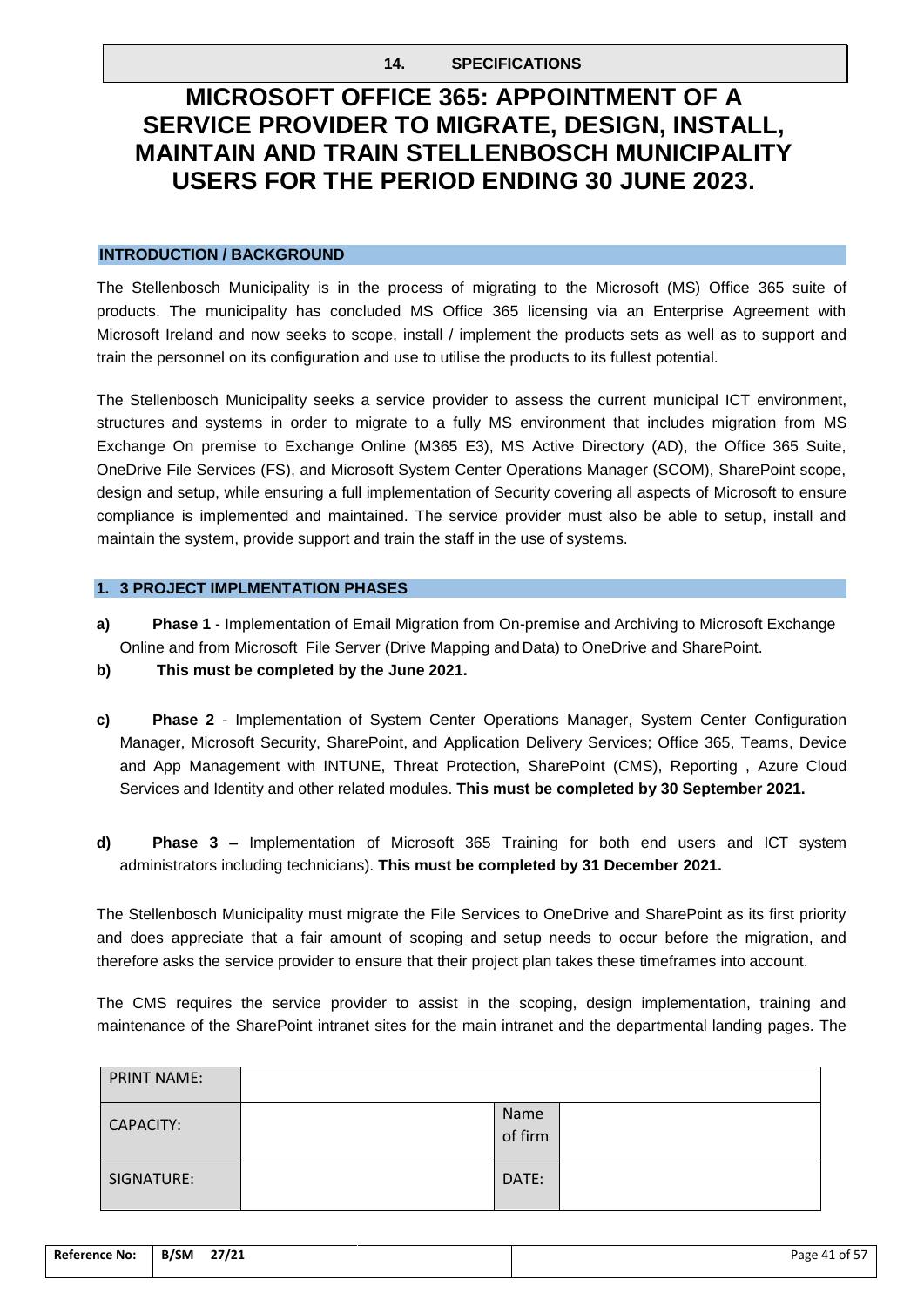intranet must be modern, conform to best practices, trends and standards, functional and user-friendly in terms of usability, design content and navigation.

The Stellenbosch Municipality has the following main towns that would need to be taken into account for the move to MS 365 E3; Stellenbosch, Pniel and Franschhoek, *inclusive of their environments.* The Stellenbosch Datacentre will be the primary site for the systems to be installed and managed, as well as the primary ingress/egress of Internet. Most sites are currently connected via a Radio Frequency (RF) Network backbone and remote office via sectors on this network. The network topology must be accounted for in the design of the systems and their use.

## **2. SCOPE**

The Stellenbosch Municipality requires that service providers submit proposals for migration, design, support, maintenance and training inclusive, but not limited to, the system below;

- 2.1. Cloud Readiness Assessment
- **2.1.1.** AD Assessment (Local)
- **2.1.2.** Local Server Audit
- **2.1.3.** Firewall / Proxy requirement review
- **2.1.4.** Azure Active Directory Connect requirements confirmed and build
- 2.2. Cloud Readiness remediation
- 2.3. Services required to be completed by the 31 December 2021
- **2.3.1.** Security Workshops
- **2.3.2.** Microsoft Exchange migration Local / Hybrid to MS 365 Cloud, that is build and migrate all users to the Microsoft 365 Cloud exchange.
- **2.3.3.** Migration Microsoft FS environment to OneDrive/ SharePoint
- 2.4. Projects to be implemented by 31 December 2021
- **2.4.1.** Support the roll-out and upgrade of Windows 10 Enterprise, Office 365, InTune and Teams.
- **2.4.2.** System Center Operations Manager Implementation (build environment and reporting, integrate into network)
- **2.4.3.** Security implementation
	- 2.4.3.1. Device and App management
	- 2.4.3.2. Identity and access security
	- 2.4.3.3. Threat Protection
	- 2.4.3.4. Azure Information and Protection Microsoft Analytics report design
- 2.5. SharePoint implementation
- **2.5.1.** Company File Server assessment, design and build.
- **2.5.2.** Building of organisation Content Management System (CMS) including but not limited to, hub, departmental and Teams sites and accessibility, calendaring, workflow and dynamic content. This must include scope, conformity of design to design specifications, responsive layout and design, security capable (integration), maintenance and support.
- **2.5.3.** Security check and considerations and policy / procedure adherence.
- **2.5.4.** OneDrive implementation organisation wide
- 2.6. Organisation Wide training (remote and on-site)
- **2.6.1.** Microsoft 365 training for Administrators

| <b>PRINT NAME:</b> |                 |  |
|--------------------|-----------------|--|
| CAPACITY:          | Name<br>of firm |  |
| SIGNATURE:         | DATE:           |  |

| <b>Reference No:</b> | 27/21<br><b>B/SM</b> | ---<br>Page 42 of 5 $\overline{6}$ |
|----------------------|----------------------|------------------------------------|
|                      |                      |                                    |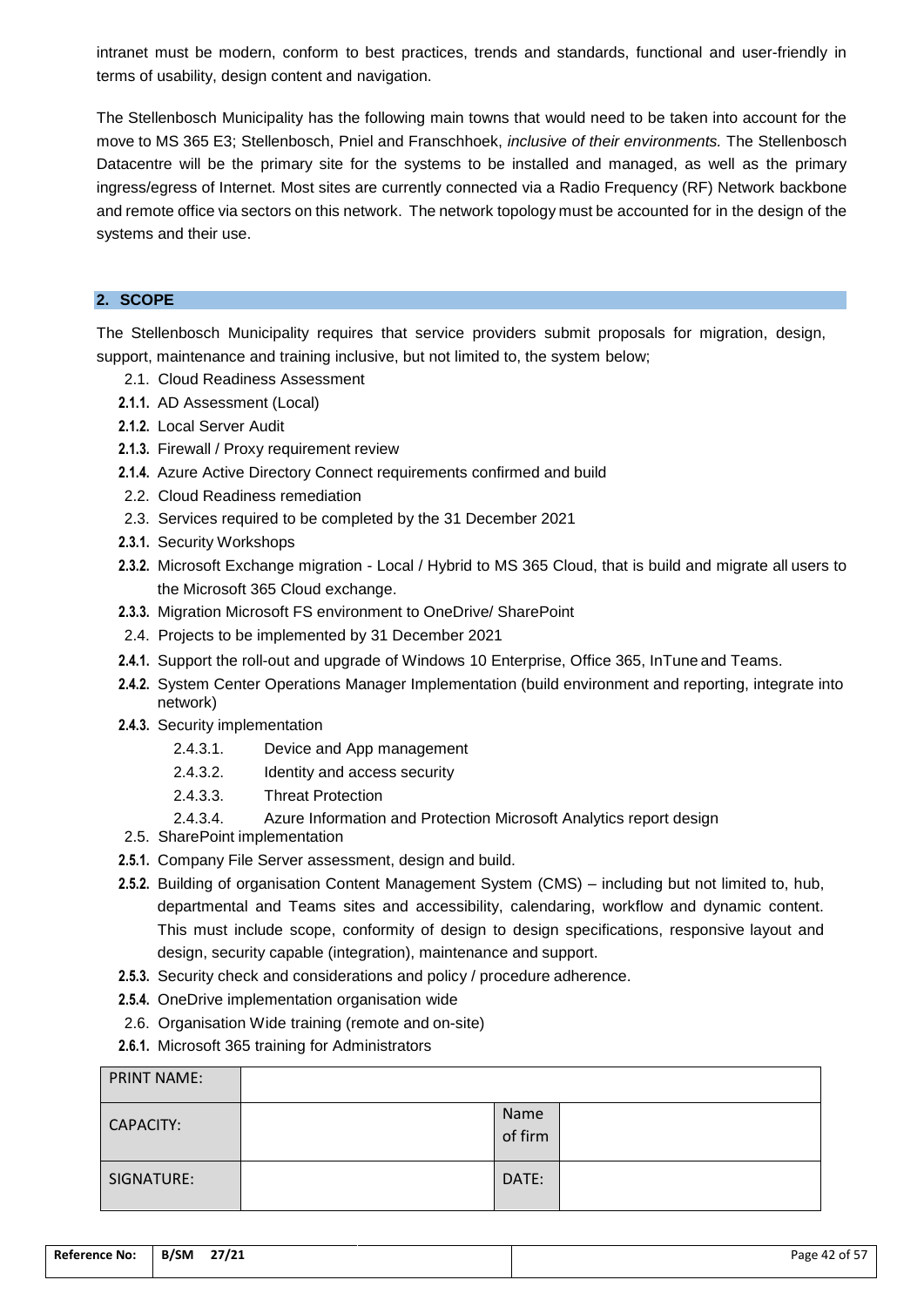- **2.6.2.** Microsoft 365 Training for end users
- **2.6.3.** Teams for end users
- **2.6.4.** CMS training
- **2.6.5.** User manuals, tutorials and when available and applicable, e-learning and certification MUST be made available or delivered with or during the project.
- 2.7. Support and Maintenance (Purchased Days/Hours to cover, but not limited to)
- **2.7.1.** Microsoft System Center Configuration Manager and System Center Operations Manager (including updates and health checks)
- **2.7.2.** Microsoft System Security
- **2.7.3.** Microsoft SharePoint (design, setup and maintain Intranet, added values services including flow and analytics)
- **2.7.4.** Microsoft Support (Service Provider must be able to provide all MS Support (includingwindows OS, local server, MS 365, Azure solutions for local services)
- **2.7.5.** Consultation Services, Ad-hoc programming, integration and data-centre support services for all systems that affect the MS environment.
- **2.7.6.** Quarterly SLA Meetings.

The project cost will be subdivided into a scope of work done for the assessment, implementation and migration and billing time to drawn down over the duration of the contract period. The billing time will encompass any and all services and work that would be required to maintain and train related to any of the affected system, including, but not limited to consultancy, design, support and training. The Content Management System (CMS) as referenced in 2.5.2.

The municipality will implement SharePoint as its primary CMS and the CMS should be scoped, designed and built to ensure security, manageability, maintainability and extendibility. Allowance should be made for integration to other SharePoint and CMS environments, Improvements to the system and design of new functionality. This must be included as options within the support and maintenance of the system.

All rights are reserved in terms of all content and data of the CMS, as well as all aspects of the design of the CMS, thus allowing the municipality to retain ownership of its intellectual property and data in conformance with data protection and ongoing maintenance capabilities.

## **3. GENERAL**

## 3.1. **Compulsory clarification meeting/information session**

A compulsory clarification meeting/information session will take place

## 3.2. **Delivery address**

Stellenbosch Municipality, Town House Complex, Plein Street, Stellenbosch.

## 3.3. **Contract period**

From the date of signing the contract and contract period ending 30 June 2023.

## 3.4. **Validity period of tender**

The tender/quotation must be valid for a minimum period of 180 days after closing date.

| <b>PRINT NAME:</b> |                 |  |
|--------------------|-----------------|--|
| CAPACITY:          | Name<br>of firm |  |
| SIGNATURE:         | DATE:           |  |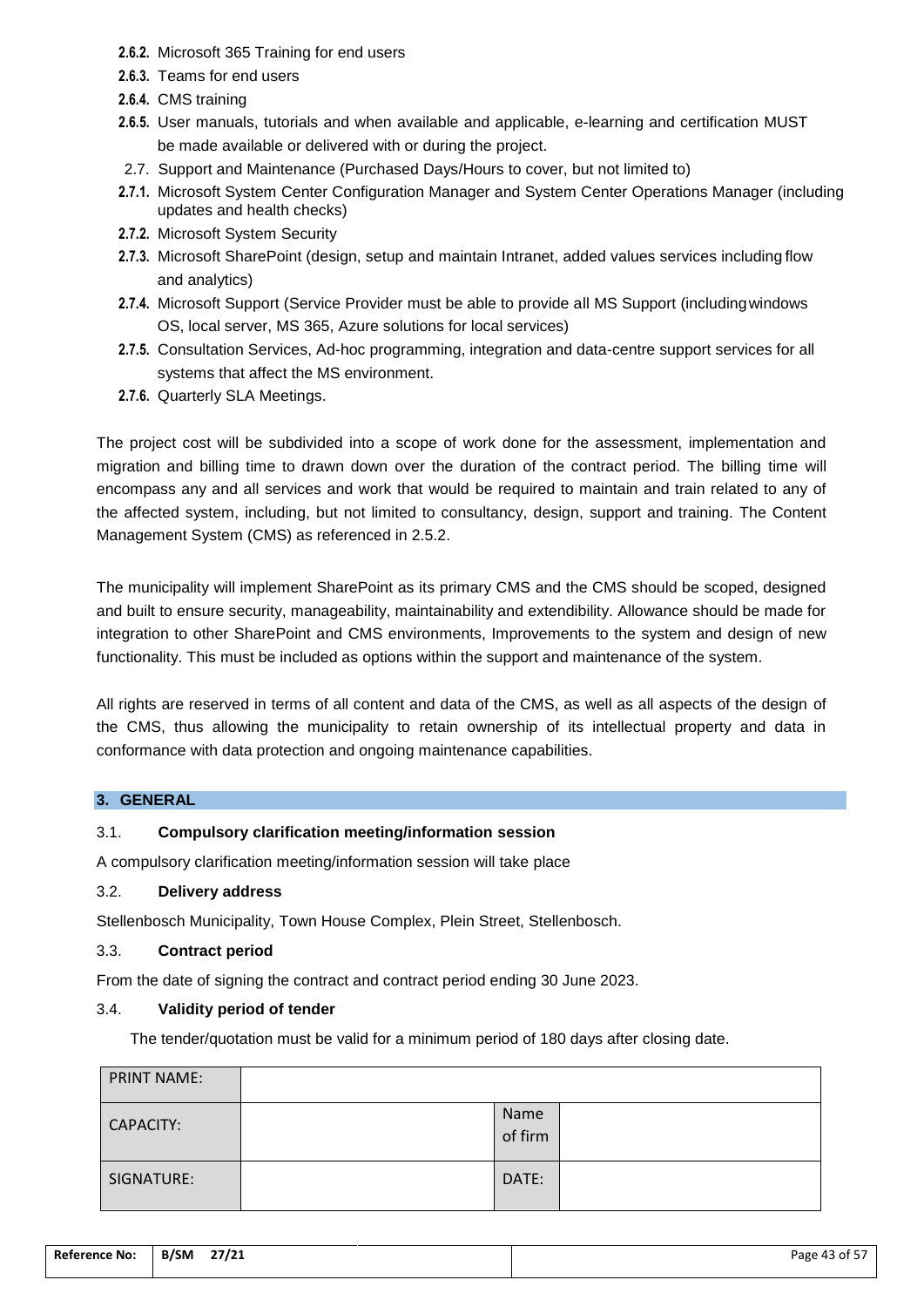## **4. LOCAL CONTENT**

4.1. This tender has no items that need to adhere to the local content requirements as set out by the Department of Trade and Industry –

## **5. EVALUATION AND ADJUDICATION**

- 5.1. Bidders must meet all the prequalification requirements to be considered for further evaluation.
- 5.2. Evaluation will be based on Price, Proposal and Timeframes.
- 5.3. Supplier MUST attend the compulsory site meeting in order to respond to this tender.

#### **6. PRE-QUALIFICATIONS REQUIREMENTS**

Services providers **MUST** submit proof of the documentation required below and failure to provide the supporting documentation as per this tender requirement will invalidate your tender response and will not be considered for further evaluation.

|      | <b>Description of requirements</b>                                                                                       | Please indicate with an "X" whether |           | the offer complies with the<br>requirements and submit proof<br>with your tender submission. |
|------|--------------------------------------------------------------------------------------------------------------------------|-------------------------------------|-----------|----------------------------------------------------------------------------------------------|
|      |                                                                                                                          | <b>Yes</b>                          | <b>No</b> | <b>Comment</b><br>(If slightly deviate<br>from request provide<br>comments)                  |
|      |                                                                                                                          |                                     |           |                                                                                              |
| 6.1. | Microsoft Security Partner (If yes, Attach Proof)                                                                        |                                     |           |                                                                                              |
| 6.2. | SharePoint Microsoft Certified staff employed. (If yes, Attach<br>Proof)                                                 |                                     |           |                                                                                              |
| 6.3. | Microsoft System Centre Certified Staff employed. (If yes, Attach<br>Proof)                                              |                                     |           |                                                                                              |
| 6.4. | Certified Information Security Professional (CISSP) certified staff<br>employed<br>If yes, Attach Proof)                 |                                     |           |                                                                                              |
| 6.5. | Microsoft Gold Partner. (If yes, Attach Proof)                                                                           |                                     |           |                                                                                              |
| 6.6. | Has previous experience with regards to goods and services<br>rendered with reference to this tender at organs of state. |                                     |           |                                                                                              |

| <b>PRINT NAME:</b> |                 |  |
|--------------------|-----------------|--|
| CAPACITY:          | Name<br>of firm |  |
| SIGNATURE:         | DATE:           |  |

| <b>Reference No:</b> | 27/21<br>B/SM | $\mathbf{r}$<br>ot 5<br>Page 44<br>. . |
|----------------------|---------------|----------------------------------------|
|                      |               |                                        |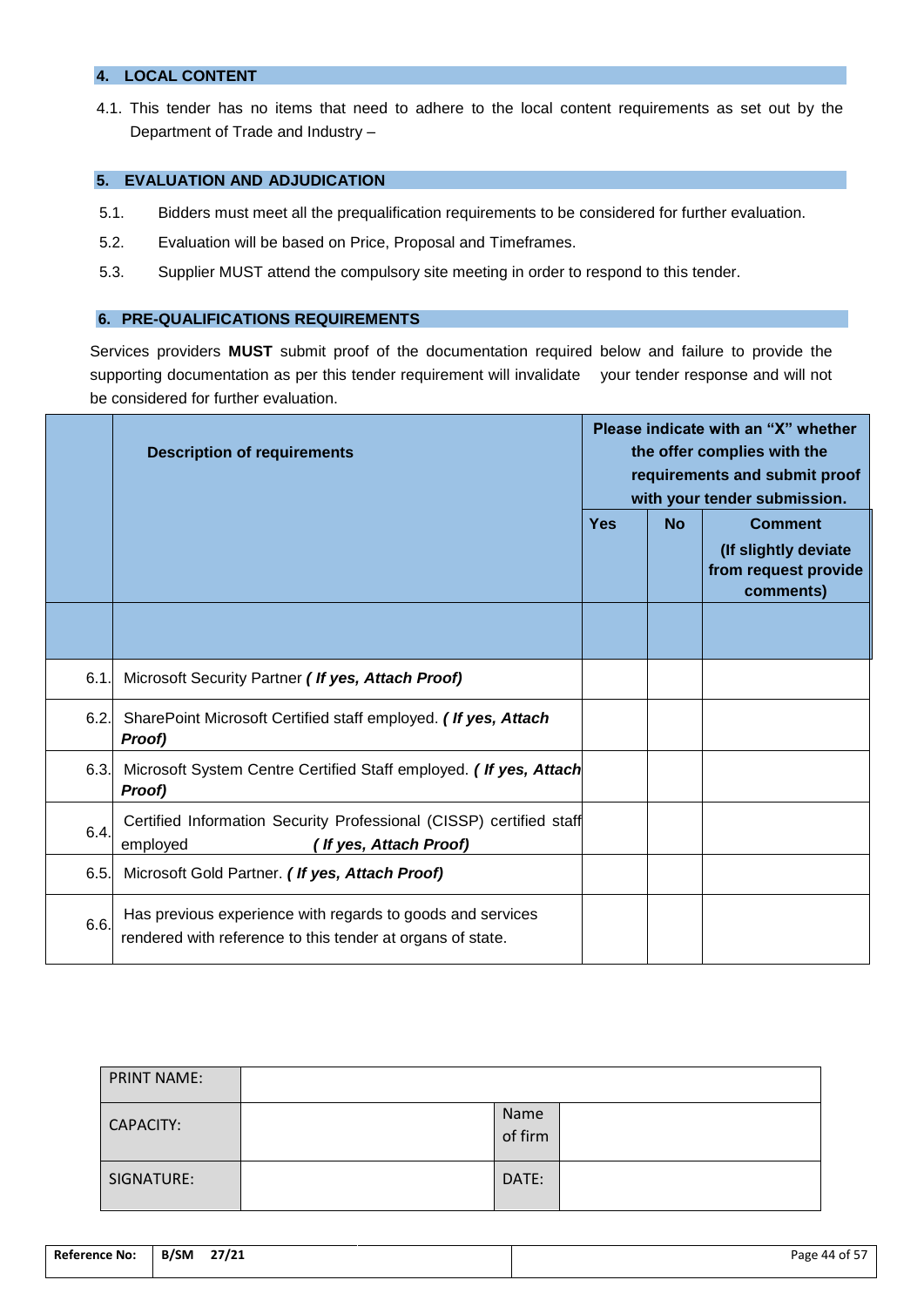|        | Implementing projects similar scope and nature.                                                                                                                                                                                                          |  |  |
|--------|----------------------------------------------------------------------------------------------------------------------------------------------------------------------------------------------------------------------------------------------------------|--|--|
| 6.7.1. | 5 clients implementing projects of similar scope and nature.<br>Documentation of client references letters where similar projects of<br>scope and nature was implementing must be attached. (If yes,<br><b>Attach Proof)</b>                             |  |  |
| 6.7.2. | Company experience, support and services.<br>5 years' experience with Microsoft Products (inclusive of MS<br>Office, Windows OS and Server, MS Security, Azure Cloud<br>Services) as per the eligibility criteria (6.1 - 6.5). (If yes, Attach<br>Proof) |  |  |

**7. PROPOSED PROJECT PLAN**

7.1. **Services required to be implemented from 1 March 2021 till 31 December 2021: (Please provide deliverable dates in column provided.)**

| <b>PHASE 1 - PROJECT ACTIVITIES</b> |                                                                                               | <b>DELIVERABLE DATES AND</b><br><b>TIMELINES</b> |
|-------------------------------------|-----------------------------------------------------------------------------------------------|--------------------------------------------------|
|                                     |                                                                                               | 1 MAR $2021 - 30$<br><b>JUNE 2021</b>            |
| 7.1.1.                              | <b>Cloud Readiness assessment (including documentation)</b>                                   |                                                  |
| 7.1.1.1.                            | AD Assessment (Local)                                                                         |                                                  |
| 7.1.1.2.                            | <b>Local Server Audit</b>                                                                     |                                                  |
| 7.1.1.3.                            | Firewall \ Proxy requirements review                                                          |                                                  |
| 7.1.1.4.                            | AAD Connect requirements confirmed and build                                                  |                                                  |
| 7.1.1.5.                            | Security workshop                                                                             |                                                  |
| 7.1.1.6.                            | Cloud Readiness remediation.                                                                  |                                                  |
| 7.1.2.                              | <b>Exchange Migration From On-premise Microsoft Exchange Online</b>                           |                                                  |
| 7.1.2.1.                            | Building of a Microsoft Exchange Online environment                                           |                                                  |
| 7.1.2.2.                            | Security and archiving settings to be configured                                              |                                                  |
| 7.1.2.3.                            | Confirm MS email flow and routing.                                                            |                                                  |
| 7.1.2.4.                            | Migration of email and Retain archiving services to Microsoft<br>Exchange Online environment. |                                                  |
| 7.1.3.                              | Migrate Microsoft File Server environment to One Drive                                        |                                                  |
| 7.1.3.1.                            | Scope existing File Server mapping and rights and integrations                                |                                                  |

| <b>PRINT NAME:</b> |                 |  |
|--------------------|-----------------|--|
| <b>CAPACITY:</b>   | Name<br>of firm |  |
| SIGNATURE:         | DATE:           |  |

| <b>Reference No:</b> | B/SM | 27/21 | Page 45 of 57 |
|----------------------|------|-------|---------------|
|                      |      |       |               |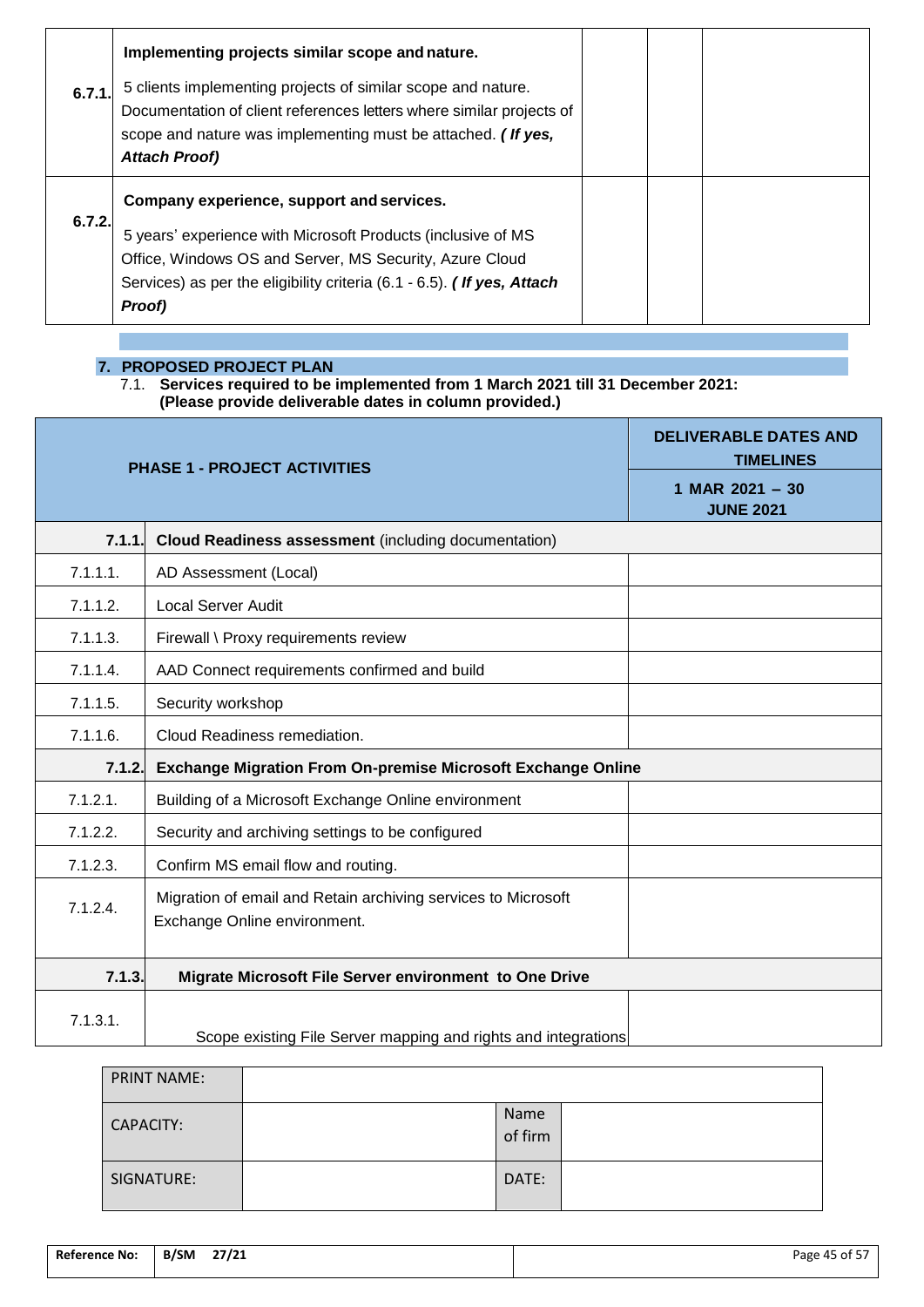| 7.1.3.2.    | Rebuild of Mapped drives in MS environment,                               |                                                  |
|-------------|---------------------------------------------------------------------------|--------------------------------------------------|
| 7.1.3.3.    | Build the OneDrive mapping policies and verify and integrations           |                                                  |
| 7.1.3.4.    | Migrate the File data to OneDrive.                                        |                                                  |
| 7.1.3.5.    | Testing for critical groups, departments and systems and<br>integrations. |                                                  |
|             | <b>PHASE 2 - PROJECT ACTIVITIES</b>                                       | <b>DELIVERABLE DATES AND</b><br><b>TIMELINES</b> |
|             |                                                                           | 1 JULY 2021 - 30 SEPT 2021                       |
| 7.2.1.      | <b>System Center Configuration Manager Implementation</b>                 |                                                  |
| $7.2.1.1$ . | Hardware requirements and Build                                           |                                                  |
| 7.2.1.2.    | Network assessment, integration and delivery and roll- out<br>services    |                                                  |
| 7.2.1.3.    | Design, planning and reporting                                            |                                                  |
| 7.2.2.      | <b>System Center Operations Manager Implementation</b>                    |                                                  |
| 7.2.1.1.    | Building of the System Center Operations Manager environment              |                                                  |
| 7.2.2.2.    | Integration of System Center Operations Manager into the<br>network,      |                                                  |
| 7.2.2.3.    | Setup System Center Operations Manager,                                   |                                                  |
| 7.2.2.4.    | Building a reporting screen with organisation required<br>information.    |                                                  |
| 7.2.3.      | <b>Security Implementation</b>                                            |                                                  |
| 7.2.3.1.    | Device and App management                                                 |                                                  |
| 7.2.3.2.    | Identity and access                                                       |                                                  |
| 7.2.3.3.    | <b>Threat Protection</b>                                                  |                                                  |
| 7.2.3.4.    | Azure Information and Protection                                          |                                                  |
| 7.2.3.5.    | Microsoft Analytics organisation report design                            |                                                  |
| 7.2.4.      | Microsoft Exchange migration via hybrid to 365 cloud                      |                                                  |
| 7.2.4.1.    | Build and migrate all users to the Microsoft 365 Cloud exchange.          |                                                  |
| 7.2.5.      | <b>SharePoint implementation</b>                                          |                                                  |
| 7.2.5.1.    | Organisation File Server assessment (Design and build)                    |                                                  |
| 7.2.5.2.    | Building of Organisation Hub sites and Teams sites                        |                                                  |
| 7.2.5.3.    | Security overview and check                                               |                                                  |
| 7.2.5.4.    | Migration of data                                                         |                                                  |

| <b>PRINT NAME:</b> |                 |  |
|--------------------|-----------------|--|
| CAPACITY:          | Name<br>of firm |  |
| SIGNATURE:         | DATE:           |  |

| <b>Reference No:</b><br>. | B/SM | 27/21 | .<br>Page 46 of $57$ |
|---------------------------|------|-------|----------------------|
|                           |      |       |                      |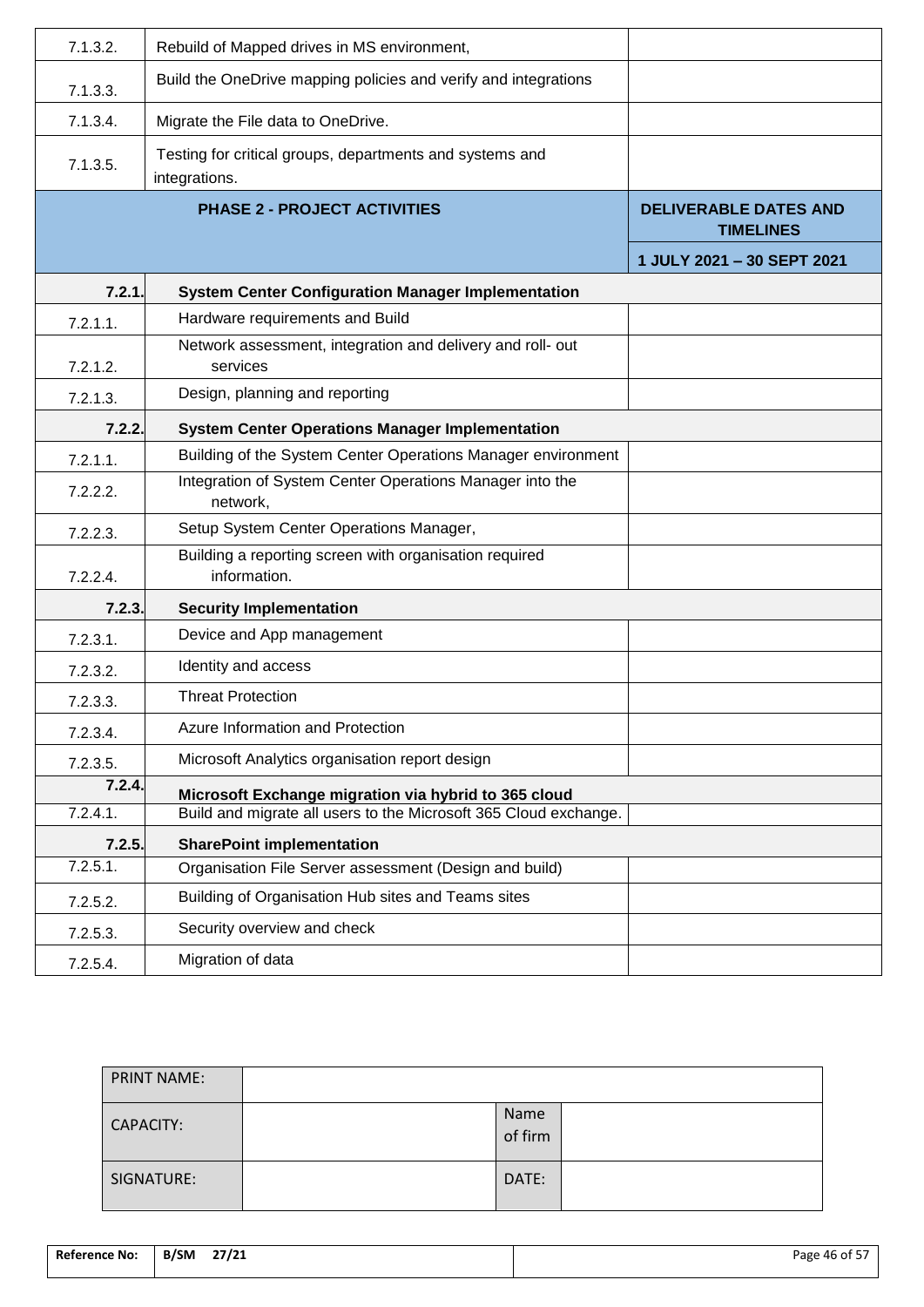| 7.2.5.5. | OneDrive Organisation wide implementations                                                                                     |                                                                                |
|----------|--------------------------------------------------------------------------------------------------------------------------------|--------------------------------------------------------------------------------|
|          | <b>PHASE 3 - PROJECT ACTIVITIES</b>                                                                                            | <b>DELIVERABLE DATES AND</b><br><b>TIMELINES</b><br>30 SEPT 2021 - 31 DEC 2021 |
| 7.2.6.   | <b>Organisation Wide Training</b><br>(Classes to be held, combination of remote and onsite training, initially must be onsite) |                                                                                |
| 7.2.6.1. | Microsoft 365 Training for end users                                                                                           |                                                                                |
| 7.2.6.2. | Teams training for end users                                                                                                   |                                                                                |
| 7.2.6.3. | Microsoft 365 Administrator training                                                                                           |                                                                                |

## **8. MANDATORY DELIVERABLES**

- 8.1. A project plan to enable the requirements as listed in section 7. This should include detail of toolsets and methodology to be used to implement all the phases listed on section 7.
- 8.2. A Service Level Agreement between the Stellenbosch Municipality and the Service provider will be drafted covering all the aspects that will be implemented, maintained and supported for the duration of the contract.
- 8.3. Backup configuration files need to be provided to the Stellenbosch Municipality upon completion of the project.
- 8.4. A complete set of system documentation including user manuals, how to manuals and relevant scripts must be provided to the Municipality upon completion of the project.
- 8.5. A draft communication plan outlining the implementation roadmap of the project will have to be submitted during the kick-off meeting.

| <b>PRINT NAME:</b> |                 |  |
|--------------------|-----------------|--|
| <b>CAPACITY:</b>   | Name<br>of firm |  |
| SIGNATURE:         | DATE:           |  |

| Reference No:<br>. | 27/21<br><b>B/SM</b><br>$\overline{\phantom{a}}$<br>$ -$ | ้ of 57<br>$\overline{\phantom{a}}$<br>Page 47 |
|--------------------|----------------------------------------------------------|------------------------------------------------|
|                    |                                                          |                                                |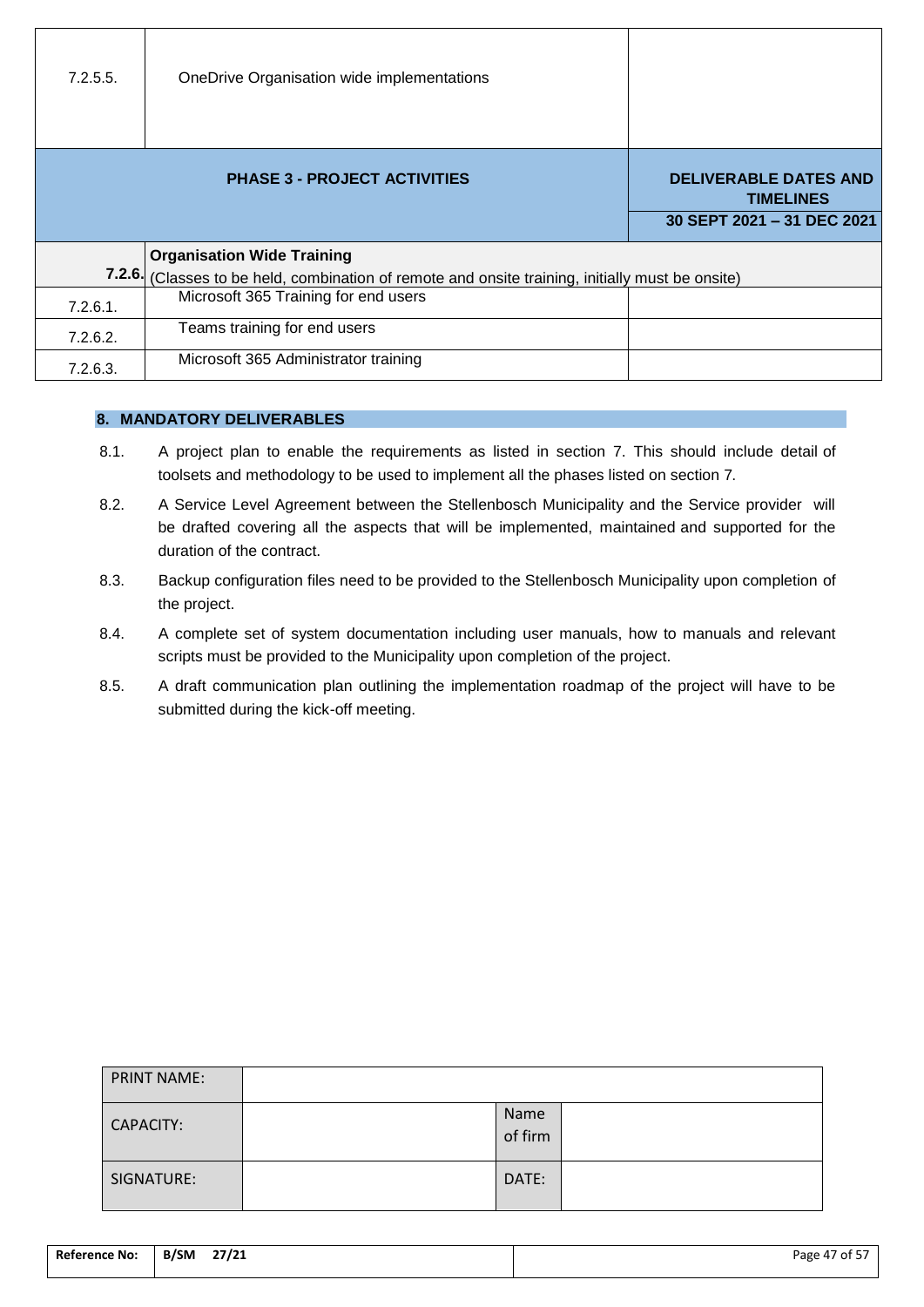

## <span id="page-49-0"></span>**15. SCHEDULE OF PLANT AND EQUIPMENT (IF APPLICABLE)**

The following are lists of major items of relevant equipment that I/we **presently** own or lease and will have available for this contract or will acquire or hire for this contract if my / our tender is accepted.

| DETAILS OF MAJOR EQUIPMENT THAT IS OWNED BY AND IMMEDIATELY AVAILABLE FOR THIS<br><b>CONTRACT.</b> |                    |             |                 |
|----------------------------------------------------------------------------------------------------|--------------------|-------------|-----------------|
| <b>QUANTITY</b>                                                                                    | <b>DESCRIPTION</b> | <b>SIZE</b> | <b>CAPACITY</b> |
|                                                                                                    |                    |             |                 |
|                                                                                                    |                    |             |                 |
|                                                                                                    |                    |             |                 |
|                                                                                                    |                    |             |                 |
|                                                                                                    |                    |             |                 |
|                                                                                                    |                    |             |                 |
|                                                                                                    |                    |             |                 |
|                                                                                                    |                    |             |                 |
|                                                                                                    |                    |             |                 |

Attach additional pages if mores space is required.

| DETAIL OF MAJOR EQUIPMENT THAT WILL BE HIRED, ORE ACQUIRED FOR THIS CONTRACT IF<br>MY / OUR TENDER IS ACCEPTED. |                     |             |                 |
|-----------------------------------------------------------------------------------------------------------------|---------------------|-------------|-----------------|
| <b>QUANTITY</b>                                                                                                 | <b>DESCRIPTION,</b> | <b>SIZE</b> | <b>CAPACITY</b> |
|                                                                                                                 |                     |             |                 |
|                                                                                                                 |                     |             |                 |
|                                                                                                                 |                     |             |                 |
|                                                                                                                 |                     |             |                 |
|                                                                                                                 |                     |             |                 |
|                                                                                                                 | .                   |             |                 |

Attach additional pages if mores space is required.

Number of sheets appended by the tenderer to this schedule *(If nil, enter NIL)*

| <b>PRINT NAME:</b> |                 |  |
|--------------------|-----------------|--|
| CAPACITY:          | Name<br>of firm |  |
| SIGNATURE:         | DATE:           |  |

| <b>Reference No:</b> | 27/21<br>B/SM<br>$\overline{\phantom{a}}$ | Page 48 of 57<br>. . |
|----------------------|-------------------------------------------|----------------------|
|                      |                                           |                      |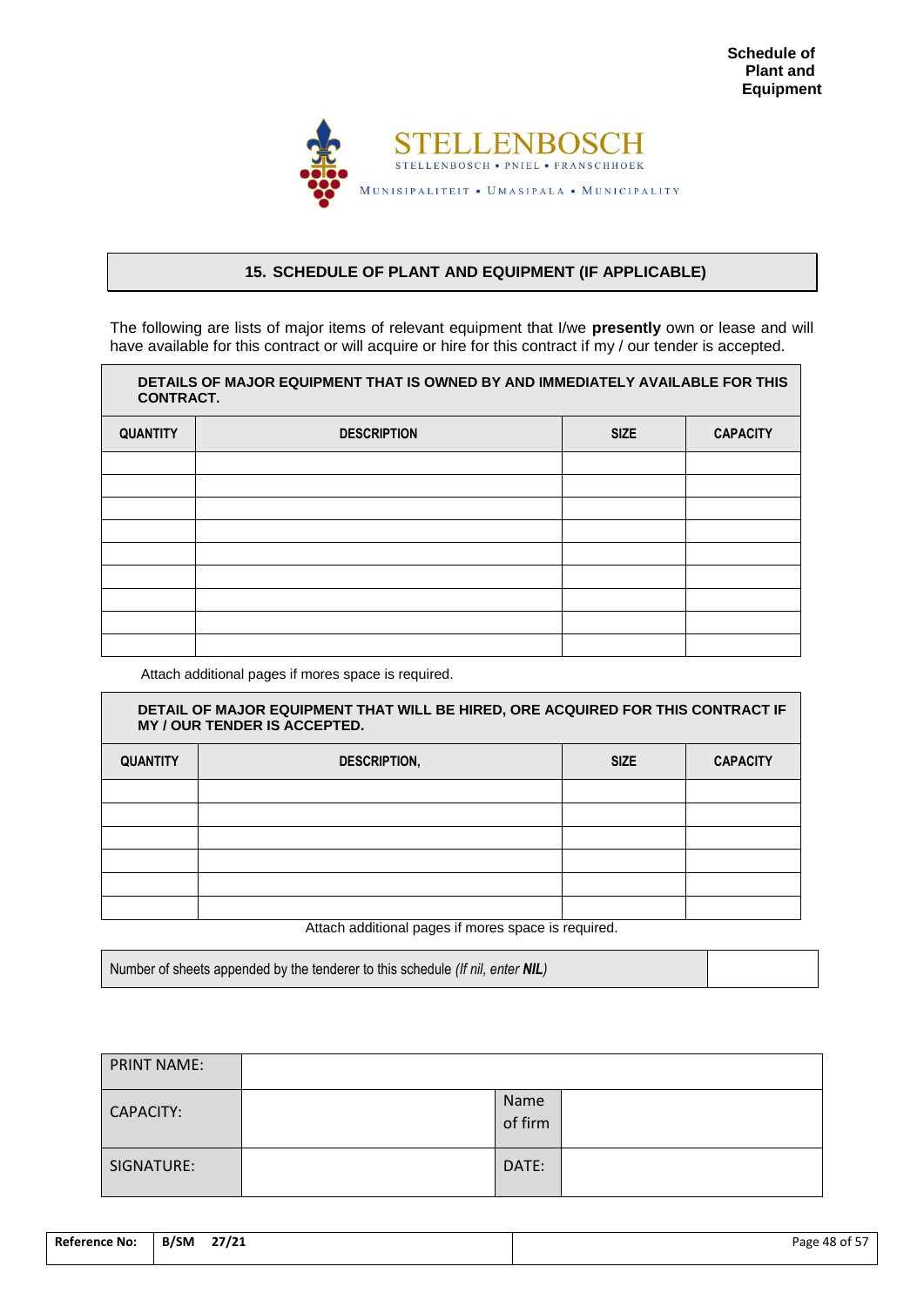

## **16. SCHEDULE OF SUBCONTRACTORS (IF APPLICABLE)**

<span id="page-50-0"></span>I/we the tenderer, notify the Stellenbosch Municipality that it is our intention to employ the following Subcontractors for work in this contract.

|                           | <b>SUBCONTRACTORS</b> |                                                                                |                                                                    |                                         |  |  |  |
|---------------------------|-----------------------|--------------------------------------------------------------------------------|--------------------------------------------------------------------|-----------------------------------------|--|--|--|
| Category /<br><b>Type</b> |                       | Subcontractor Name; Address; Contact Person; Tel. No.                          | Items of work (pay items) to be<br>undertaken by the Subcontractor | <b>Estimated cost</b><br>of Work (Rand) |  |  |  |
|                           | Name of firm          |                                                                                |                                                                    |                                         |  |  |  |
|                           | Contact person        |                                                                                |                                                                    |                                         |  |  |  |
| 1.                        | Tel No                |                                                                                |                                                                    |                                         |  |  |  |
|                           | Address               |                                                                                |                                                                    |                                         |  |  |  |
|                           | Name of firm          |                                                                                |                                                                    |                                         |  |  |  |
| 2.                        | Contact person        |                                                                                |                                                                    |                                         |  |  |  |
|                           | Tel No                |                                                                                |                                                                    |                                         |  |  |  |
|                           | Address               |                                                                                |                                                                    |                                         |  |  |  |
|                           | Name of firm          |                                                                                |                                                                    |                                         |  |  |  |
| 3.                        | Contact person        |                                                                                |                                                                    |                                         |  |  |  |
|                           | Tel No                |                                                                                |                                                                    |                                         |  |  |  |
|                           | Address               |                                                                                |                                                                    |                                         |  |  |  |
|                           | Name of firm          |                                                                                |                                                                    |                                         |  |  |  |
| 4.                        | Contact person        |                                                                                |                                                                    |                                         |  |  |  |
|                           | Tel No                |                                                                                |                                                                    |                                         |  |  |  |
|                           | Address               |                                                                                |                                                                    |                                         |  |  |  |
|                           | Name of firm          |                                                                                |                                                                    |                                         |  |  |  |
| 5.                        | Contact person        |                                                                                |                                                                    |                                         |  |  |  |
|                           | Tel No                |                                                                                |                                                                    |                                         |  |  |  |
|                           | Address               |                                                                                |                                                                    |                                         |  |  |  |
|                           |                       | Number of sheets appended by the tenderer to this schedule (If nil, enter NIL) |                                                                    |                                         |  |  |  |

Acceptance of this tender shall not be construed as approval of all or any of the listed subcontractors. Should any of the subcontractors not be approved subsequent to acceptance of the tender, this shall in no way invalidate this tender, and the tendered unit rates for the various items of work shall remain final and binding, even in the event of a subcontractor not listed above being approved by the Engineer.

| <b>PRINT NAME:</b> |                 |  |
|--------------------|-----------------|--|
| CAPACITY:          | Name<br>of firm |  |
| SIGNATURE:         | DATE:           |  |

| <b>Reference No:</b> | B/SM<br>27/21 | Page 49 of 57 |
|----------------------|---------------|---------------|
|                      |               |               |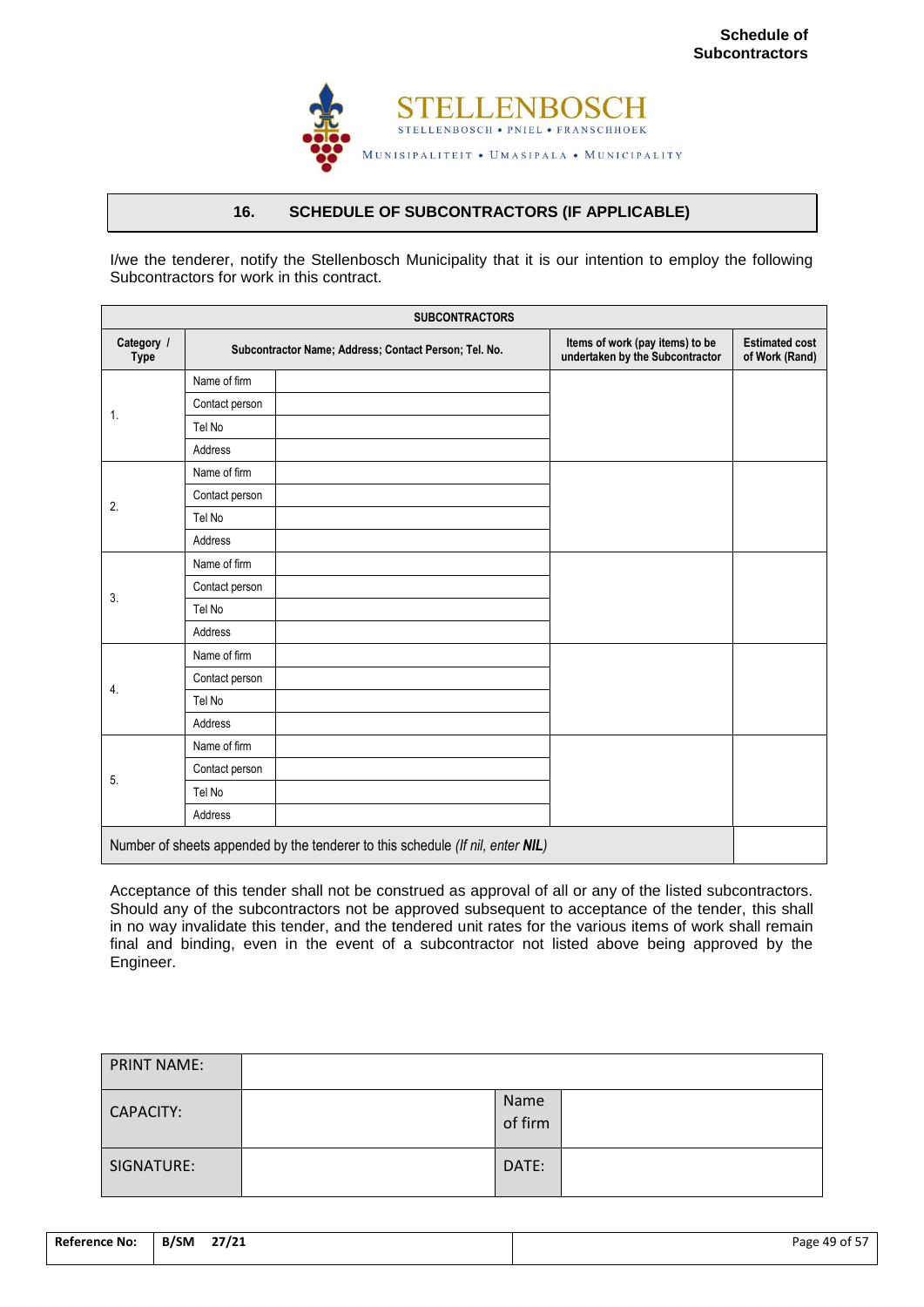

## <span id="page-51-0"></span>**17. SCHEDULE OF WORK EXPERIENCE OF THE TENDERER – CURRENT CONTRACTS (IF APPLICABLE)**

| <b>CURRENT CONTRACTS</b>                   |                                                  |  |                       |                                               |                                 |  |  |
|--------------------------------------------|--------------------------------------------------|--|-----------------------|-----------------------------------------------|---------------------------------|--|--|
| <b>EMPLOYER</b><br>(Name, Tel, Fax, Email) | <b>Contact Person</b><br>(Name, Tel, Fax, Email) |  | <b>NATURE OF WORK</b> | <b>VALUE OF</b><br><b>WORK</b><br>(INCL. VAT) | <b>DATE</b><br><b>COMPLETED</b> |  |  |
| Name                                       | Name                                             |  |                       |                                               |                                 |  |  |
| Tel                                        | Tel                                              |  |                       |                                               |                                 |  |  |
| Fax                                        | Fax                                              |  |                       |                                               |                                 |  |  |
| Email                                      | Email                                            |  |                       |                                               |                                 |  |  |
| Name                                       | Name                                             |  |                       |                                               |                                 |  |  |
| Tel                                        | Tel                                              |  |                       |                                               |                                 |  |  |
| Fax                                        | Fax                                              |  |                       |                                               |                                 |  |  |
| Email                                      | Email                                            |  |                       |                                               |                                 |  |  |
| Name                                       | Name                                             |  |                       |                                               |                                 |  |  |
| Tel                                        | Tel                                              |  |                       |                                               |                                 |  |  |
| Fax                                        | Fax                                              |  |                       |                                               |                                 |  |  |
| Email                                      | Email                                            |  |                       |                                               |                                 |  |  |
| Name                                       | Name                                             |  |                       |                                               |                                 |  |  |
| Tel                                        | Tel                                              |  |                       |                                               |                                 |  |  |
| Fax                                        | Fax                                              |  |                       |                                               |                                 |  |  |
| Email                                      | Email                                            |  |                       |                                               |                                 |  |  |
| Name                                       | Name                                             |  |                       |                                               |                                 |  |  |
| Tel                                        | Tel                                              |  |                       |                                               |                                 |  |  |
| Fax                                        | Fax                                              |  |                       |                                               |                                 |  |  |
| Email                                      | Email                                            |  |                       |                                               |                                 |  |  |

Attach additional pages if mores space is required.

| <b>PRINT NAME:</b> |                 |  |
|--------------------|-----------------|--|
| CAPACITY:          | Name<br>of firm |  |
| SIGNATURE:         | DATE:           |  |

| <b>Reference No:</b> | B/SM | 27/21 | Page 50 of 57 |
|----------------------|------|-------|---------------|
|                      |      |       |               |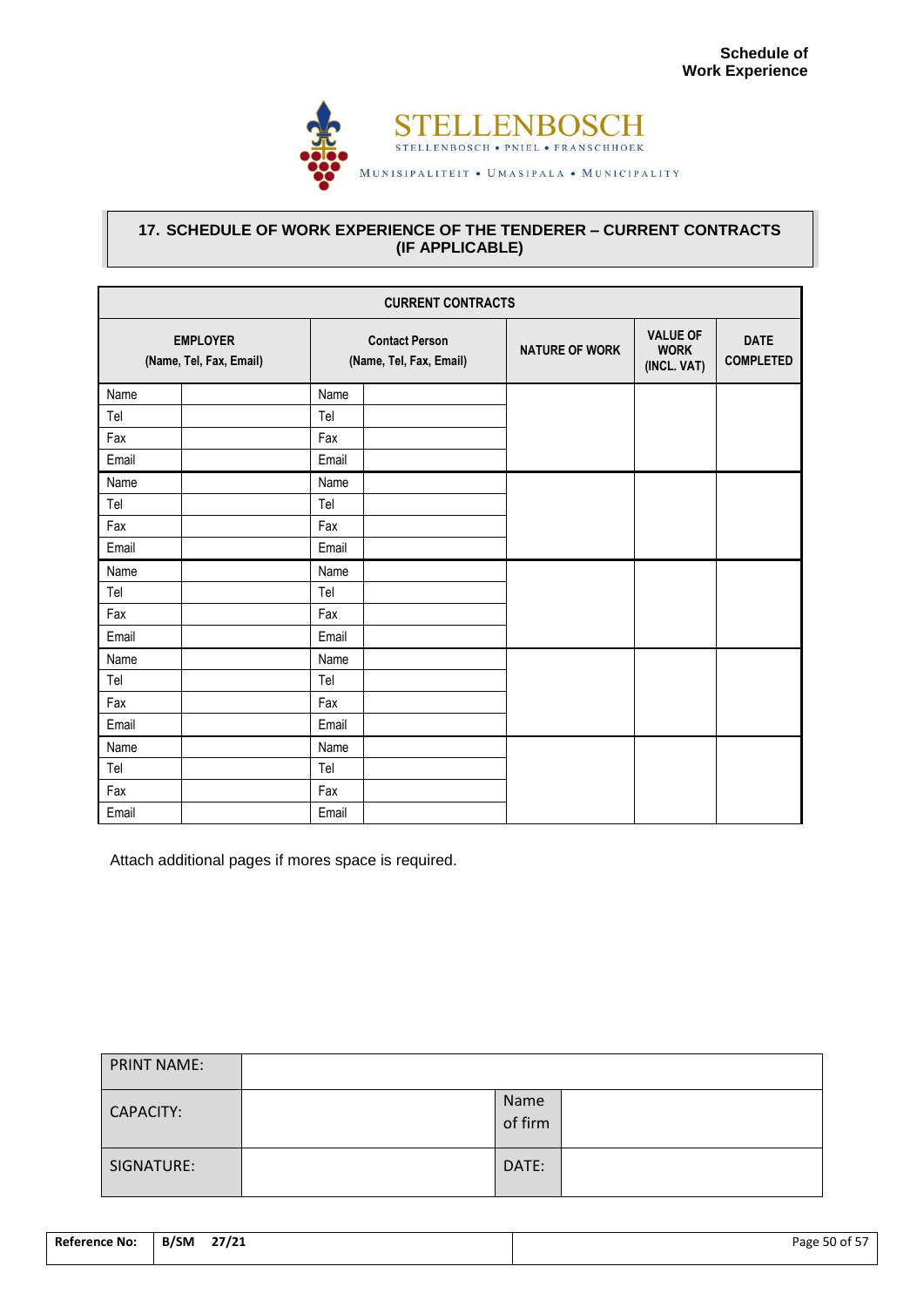

## <span id="page-52-0"></span>**18. SCHEDULE OF WORK EXPERIENCE OF THE TENDERER – COMPLETED CONTRACTS (IF APPLICABLE)**

The following is a statement of similar work successfully executed by myself / ourselves:

| <b>COMPLETED CONTRACTS</b>                 |                                                  |  |                       |                                               |                                 |  |
|--------------------------------------------|--------------------------------------------------|--|-----------------------|-----------------------------------------------|---------------------------------|--|
| <b>EMPLOYER</b><br>(Name, Tel, Fax, Email) | <b>Contact Person</b><br>(Name, Tel, Fax, Email) |  | <b>NATURE OF WORK</b> | <b>VALUE OF</b><br><b>WORK (INCL.</b><br>VAT) | <b>DATE</b><br><b>COMPLETED</b> |  |
| Name                                       | Name                                             |  |                       |                                               |                                 |  |
| Tel                                        | Tel                                              |  |                       |                                               |                                 |  |
| Fax                                        | Fax                                              |  |                       |                                               |                                 |  |
| Email                                      | Email                                            |  |                       |                                               |                                 |  |
| Name                                       | Name                                             |  |                       |                                               |                                 |  |
| Tel                                        | Tel                                              |  |                       |                                               |                                 |  |
| Fax                                        | Fax                                              |  |                       |                                               |                                 |  |
| Email                                      | Email                                            |  |                       |                                               |                                 |  |
| Name                                       | Name                                             |  |                       |                                               |                                 |  |
| Tel                                        | Tel                                              |  |                       |                                               |                                 |  |
| Fax                                        | Fax                                              |  |                       |                                               |                                 |  |
| Email                                      | Email                                            |  |                       |                                               |                                 |  |
| Name                                       | Name                                             |  |                       |                                               |                                 |  |
| Tel                                        | Tel                                              |  |                       |                                               |                                 |  |
| Fax                                        | Fax                                              |  |                       |                                               |                                 |  |
| Email                                      | Email                                            |  |                       |                                               |                                 |  |
| Name                                       | Name                                             |  |                       |                                               |                                 |  |
| Tel                                        | Tel                                              |  |                       |                                               |                                 |  |
| Fax                                        | Fax                                              |  |                       |                                               |                                 |  |
| Email                                      | Email                                            |  |                       |                                               |                                 |  |
| Name                                       | Name                                             |  |                       |                                               |                                 |  |
| Tel                                        | Tel                                              |  |                       |                                               |                                 |  |
| Fax                                        | Fax                                              |  |                       |                                               |                                 |  |
| Email                                      | Email                                            |  |                       |                                               |                                 |  |

Attach additional pages if mores space is required.

| <b>PRINT NAME:</b> |                 |  |
|--------------------|-----------------|--|
| CAPACITY:          | Name<br>of firm |  |
| SIGNATURE:         | DATE:           |  |

| Reference No: | B/SM<br>27/21 | Page 51 of 57 |
|---------------|---------------|---------------|
|               |               |               |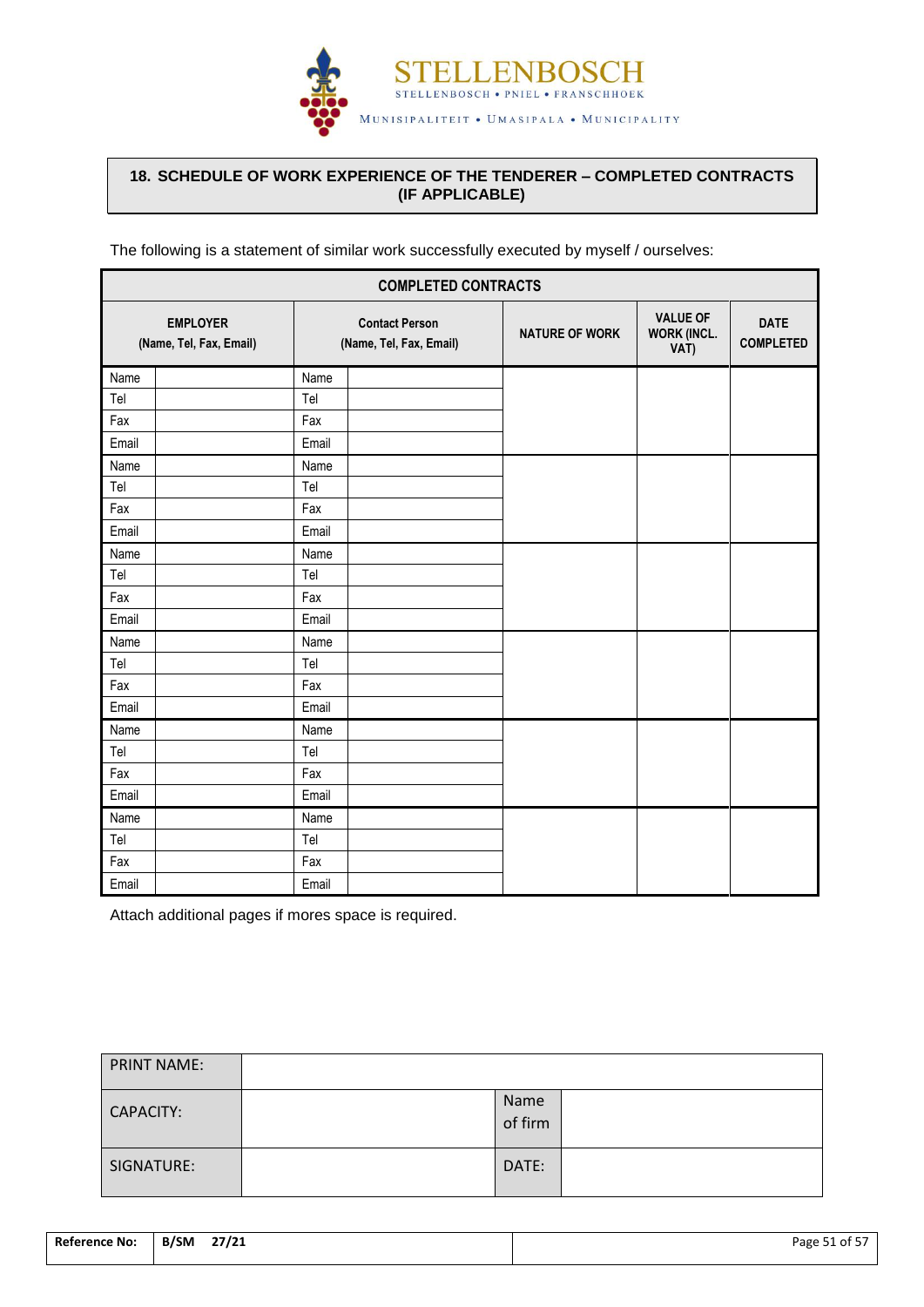

## **19. PRICING SCHEDULE**

**NOTE:**

- <span id="page-53-0"></span>**1. Only firm prices will be accepted. Non-firm prices will not be considered.**
- **2. All delivery costs MUST be included in the bid price, for delivery at the prescribed destination.**
- **3. Document MUST be completed in non-erasable black ink.**
- **4. NO correction fluid/tape may be used.**
	- **a. In the event of a mistake having been made, it shall be crossed out in ink and be accompanied by an initial at each and every alteration.**
- **5. The Bidder MUST indicate whether he/she/the entity is a registered VAT Vendor or not.** 
	- **a. In the case of the Bidder not being a registered VAT Vendor, both columns (amount/rate excluding AND including VAT) must reflect the same amount.**

I / We

(full name of Bidder) the undersigned in my capacity as

of the firm hereby offer to Stellenbosch Municipality to render the services as described, in accordance with the

specification and conditions of contract to the entire satisfaction of the Stellenbosch Municipality and subject to

the conditions of tender, for the amounts indicated hereunder:

|                                             | <b>INDICATE WITH AN 'X'</b> |  |  |  |           |  |  |  |  |  |
|---------------------------------------------|-----------------------------|--|--|--|-----------|--|--|--|--|--|
| Are you/is the firm a registered VAT Vendor | <b>YES</b>                  |  |  |  | <b>NO</b> |  |  |  |  |  |
| If "YES", please provide VAT number         |                             |  |  |  |           |  |  |  |  |  |

**Please note the following:**

- 1. Stellenbosch Municipality reserves the right to downward adjust the scope of work/ quantity required to stay within its budget.
- 2. Only firm prices will be accepted and non-firm prices will not be considered.

| <b>PRINT NAME:</b> |                 |  |
|--------------------|-----------------|--|
| CAPACITY:          | Name<br>of firm |  |
| SIGNATURE:         | DATE:           |  |

| <b>Reference No:</b> | B/SM<br>27/21 | Page 52 of 57 |
|----------------------|---------------|---------------|
|                      |               |               |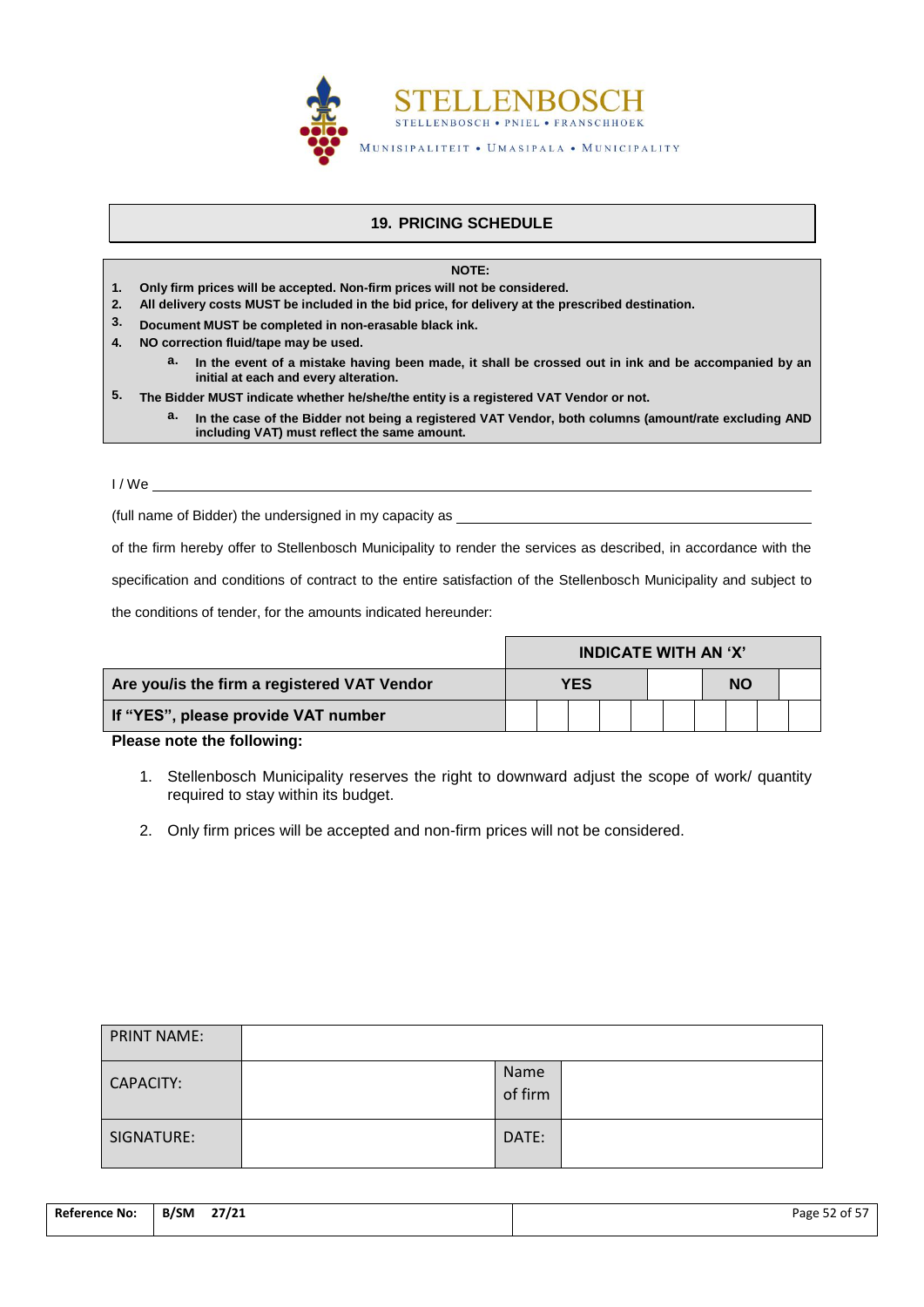

## **PRICING SCHEDULE**

- 9.1. The successful bidder should be able to provide a detailed breakdown of rates as per the pricing schedule on request.
- 9.2. The bidder must complete this pricing schedule for the financial year 2020/2021 which end 30 June 2021.
- 9.3. The tender price MUST be fixed per year and not be subject to Rate of Exchange (RoE).
- 9.4. Escalation should be set at 5% per annum. Starting 1 July each year

**9. PRICING**

9.5. Please do not put the 5% in your pricing schedule, we will calculate it starting 1 July each year),

| Item $#$ | <b>Description</b>                                                                                                                                                                                                                                                                                                                                                               | <b>QTY</b>           | <b>Unit Price</b><br>(Excl. VAT) | <b>Total</b><br>(Excl.<br>VAT) | <b>Total</b><br>(Incl. VAT |
|----------|----------------------------------------------------------------------------------------------------------------------------------------------------------------------------------------------------------------------------------------------------------------------------------------------------------------------------------------------------------------------------------|----------------------|----------------------------------|--------------------------------|----------------------------|
| A.1      | Phase 1 - Implementation of Email Migration<br>from On-premise and Archiving to Microsoft<br>Exchange Online and from Microsoft File Server<br>(Drive Mapping and Data) to OneDrive and<br>SharePoint. This must be completed by the June<br>2021.                                                                                                                               | 1                    | R.                               | R                              | R.                         |
| A.2      | Phase 2 - Implementation of System Center<br>Operations<br>Manager,<br>System<br>Center<br>Configuration Manager, Microsoft Security,<br>SharePoint, and Application Delivery Services;<br>Office<br>365, Teams, Device and<br>App<br>Management with INTUNE, Threat Protection,<br>SharePoint (CMS), Reporting, Azure Cloud<br>Services and Identity and other related modules. | $\blacktriangleleft$ | R                                | R                              | R                          |
|          | <b>PRINT NAME:</b>                                                                                                                                                                                                                                                                                                                                                               |                      |                                  |                                |                            |
|          | CADADCITU.                                                                                                                                                                                                                                                                                                                                                                       | Name                 |                                  |                                |                            |

| CAPACITY:  | 19411L<br>of firm |  |
|------------|-------------------|--|
| SIGNATURE: | DATE:             |  |

| <b>Reference No:</b> | 27/21<br>B/SM | Page 53 of 57 |
|----------------------|---------------|---------------|
|                      |               |               |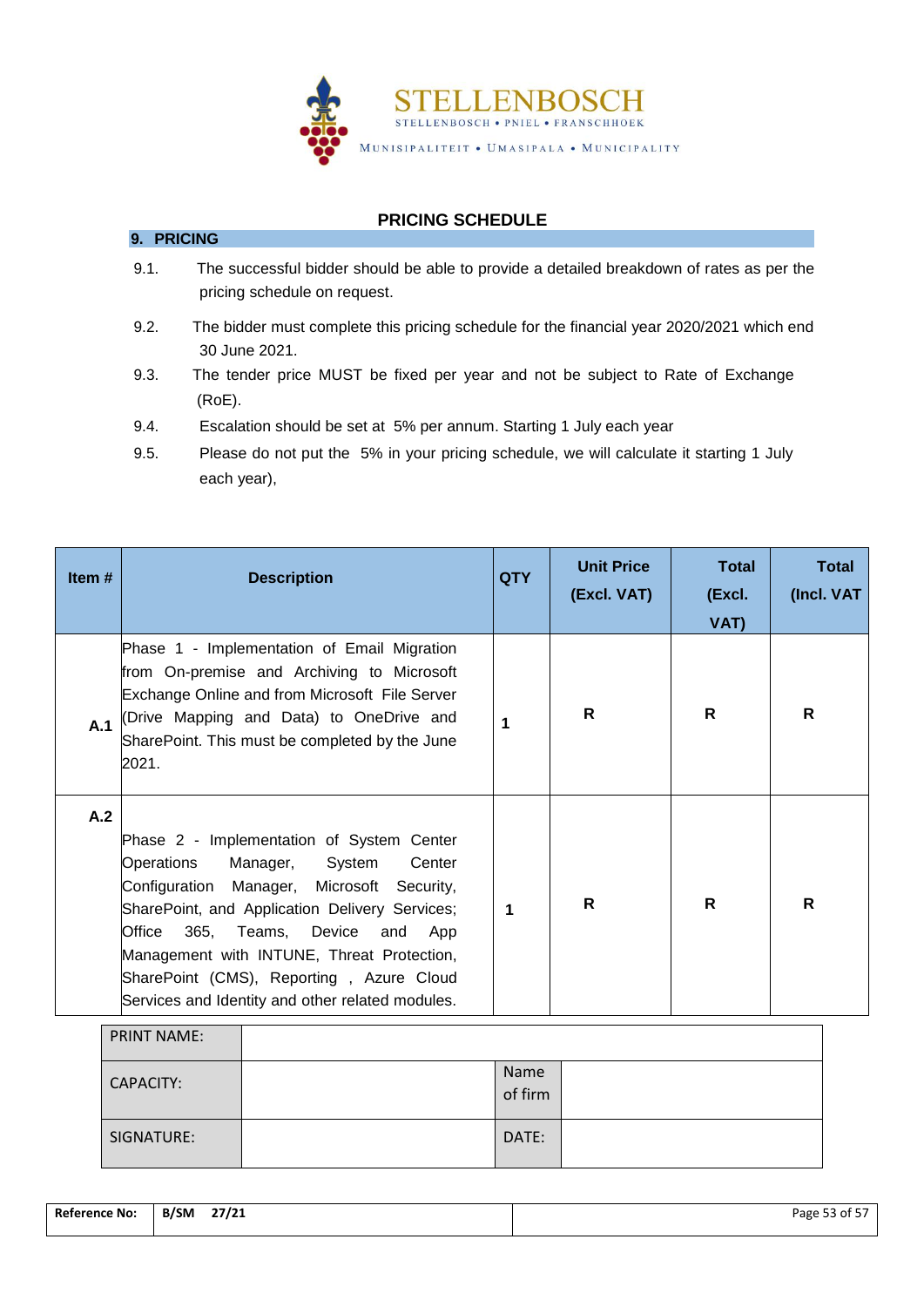

|       | This must be completed by 30 September 2021                                                                                                                                      |            |                                               |                             |                                |
|-------|----------------------------------------------------------------------------------------------------------------------------------------------------------------------------------|------------|-----------------------------------------------|-----------------------------|--------------------------------|
| A.3   | Phase 3 - Implementation of Microsoft 365<br>Training for both end users and ICT system<br>administrators including technicians). This must<br>be completed by 31 December 2021. | 1          | R                                             | R                           | R                              |
|       | PROJECT IMPLEMENTATION COST INCLUDING VAT TILL 31 DECEMBER 2021                                                                                                                  |            |                                               | $\mathsf{R}$                | $\mathsf{R}$                   |
|       | SECTION B: TRAINING, MAINTENANCE AND SUPPORT COST                                                                                                                                |            |                                               |                             |                                |
| Item# | <b>Description</b>                                                                                                                                                               | <b>QTY</b> | <b>Unit</b><br><b>Price</b><br>(Excl.<br>VAT) | <b>Total</b><br>(Excl. VAT) | <b>Total</b><br>(Incl.<br>VAT) |
|       | <b>SLA SYSTEM SUPPORT</b>                                                                                                                                                        |            |                                               |                             |                                |
| 2.1   | End user and office support                                                                                                                                                      | 100        | $\mathsf{R}$                                  | $\mathsf{R}$                | R                              |
| 2.2   | Server support                                                                                                                                                                   | 50         | $\mathsf{R}$                                  | $\mathsf{R}$                | $\mathsf{R}$                   |
| 2.3   | Security support                                                                                                                                                                 | 40         | R                                             | $\mathsf{R}$                | R                              |
| 2.4   | SharePoint support                                                                                                                                                               | 50         | R                                             | $\mathsf{R}$                | R                              |
| 2.5   | <b>SQL Support</b>                                                                                                                                                               | 20         | R                                             | $\mathsf{R}$                | R                              |
| 2.6   | Consultancy                                                                                                                                                                      | 25         | $\mathsf{R}$                                  | $\mathsf{R}$                | R                              |
| 2.7   | Cloud / Network / DR support                                                                                                                                                     | 25         | ${\sf R}$                                     | $\mathsf{R}$                | $\mathsf R$                    |
|       | TOTAL INCLUDING VAT MAINTANCE AND SUPPORT                                                                                                                                        |            |                                               |                             | $\mathsf{R}$                   |
| Item# | <b>Description</b>                                                                                                                                                               | <b>QTY</b> | <b>Unit Price</b><br>(Excl.<br>VAT)           | <b>Total (Excl.</b><br>VAT) | <b>Total (Incl.</b><br>VAT)    |

| <b>PRINT NAME:</b> |                 |  |
|--------------------|-----------------|--|
| <b>CAPACITY:</b>   | Name<br>of firm |  |
| SIGNATURE:         | DATE:           |  |

| <b>Reference No:</b> | the contract of the contract of the<br>B/SM<br>27/21 | .<br>Page<br>ر 5 dt 5 ל |
|----------------------|------------------------------------------------------|-------------------------|
|                      |                                                      |                         |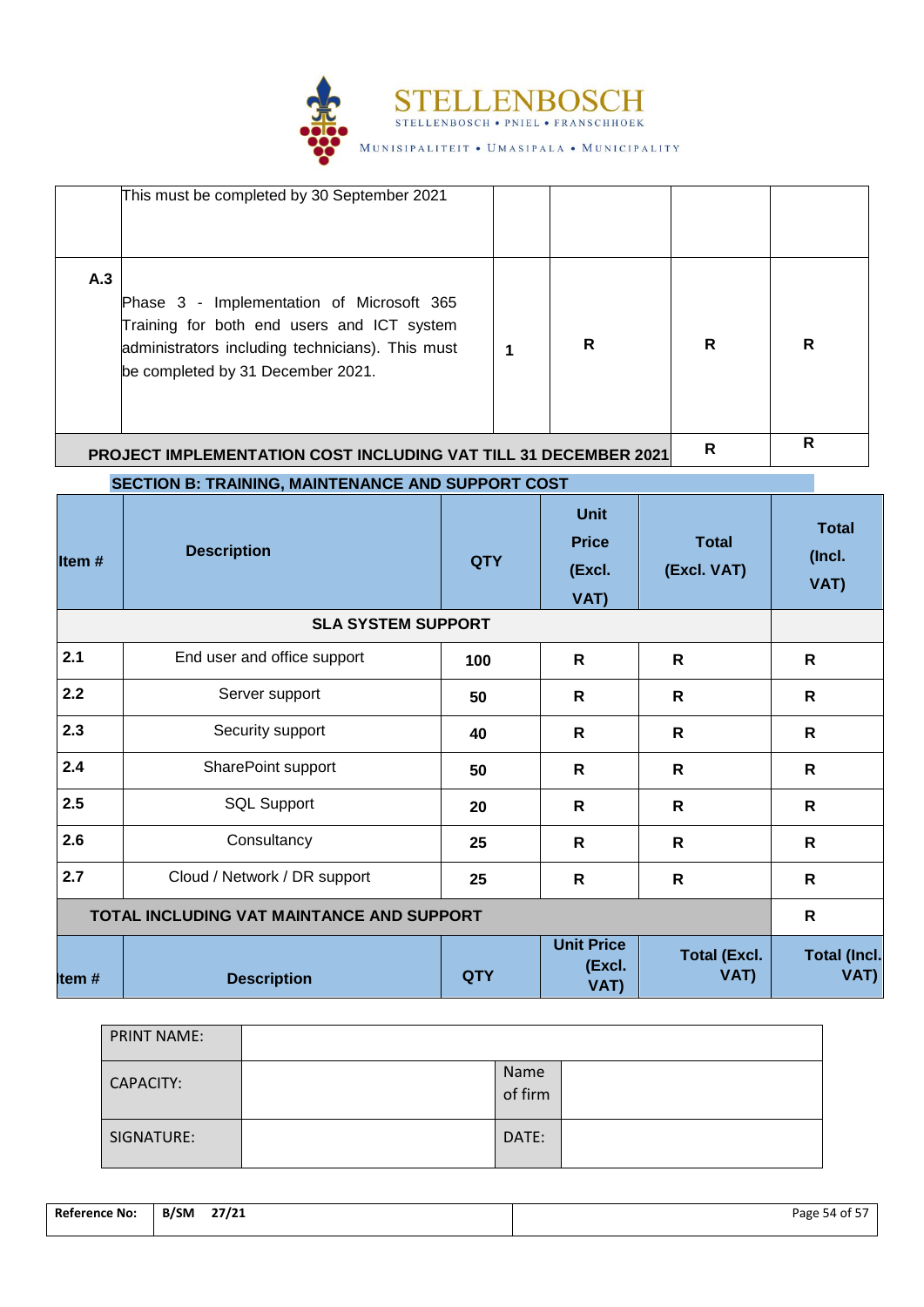

| <b>SLA SYTEM TRAINING</b>               |                                              |    |   |   |   |
|-----------------------------------------|----------------------------------------------|----|---|---|---|
| 3.1                                     | On-Site End user training (per session)      | 10 | R | R | R |
| 3.2                                     | Remote End user training (per session)       | 20 | R | R | R |
| 3.3                                     | On-Site Advanced user training (per session) | 10 | R | R | R |
| 3.4                                     | Remote Advanced user training (per session)  | 20 | R | R | R |
| <b>TOTAL INCLUDING VAT FOR TRAINING</b> |                                              |    |   |   | R |

## **SECTION C: ANNUAL SERVICE LEVEL AGREEMENT**

| <b>ITEM#</b>                                                         | <b>DESCRIPTION</b>                                  |                                                                                                                                                                                                                                          |           | <b>QTY</b>      | <b>MONTHLY</b><br><b>COST (Excl.</b><br>VAT) | <b>TOTAL</b><br>(Excl.<br>VAT) | <b>TOTAL</b><br>(Incl. VAT) |
|----------------------------------------------------------------------|-----------------------------------------------------|------------------------------------------------------------------------------------------------------------------------------------------------------------------------------------------------------------------------------------------|-----------|-----------------|----------------------------------------------|--------------------------------|-----------------------------|
| MICROSOFT SERVICE LEVEL AGREEMENT FROM 1 JANUARY 2022 - 30 JUNE 2022 |                                                     |                                                                                                                                                                                                                                          |           |                 |                                              |                                |                             |
| C.1.                                                                 | The<br>$B$ ;<br>+Microsoft M365 E3<br>+SharePoint   | Annual SLA must cover the<br>following services for training, support<br>and maintenance listed in SECTION<br>+ System Center Configuration Manager<br>+ System Center Operations Manager<br>+Microsoft Active Directory (including AAD) | 6 months  |                 | R                                            | $\mathsf{R}$                   | $\mathsf{R}$                |
| <b>ITEM#</b>                                                         | <b>DESCRIPTION</b>                                  |                                                                                                                                                                                                                                          |           | <b>QTY</b>      | <b>MONTHLY</b><br><b>COST (Excl.</b><br>VAT) | <b>TOTAL</b><br>(Excl.<br>VAT) | <b>TOTAL</b><br>(Incl. VAT) |
|                                                                      |                                                     | MICROSOFT SERVICE LEVEL AGREEMENT FROM 1 JULY 2022 - 30 JUNE 2023                                                                                                                                                                        |           |                 |                                              |                                |                             |
| $C.2$ .                                                              | <b>SECTION B:</b><br>Microsoft M365 E3<br>$\ddot{}$ | The Annual SLA must cover the following services<br>for training, support and maintenance listed in                                                                                                                                      | 12 months |                 | R                                            | R                              | R                           |
|                                                                      | <b>PRINT NAME:</b>                                  |                                                                                                                                                                                                                                          |           |                 |                                              |                                |                             |
|                                                                      | <b>CAPACITY:</b>                                    |                                                                                                                                                                                                                                          |           | Name<br>of firm |                                              |                                |                             |
|                                                                      | SIGNATURE:                                          |                                                                                                                                                                                                                                          |           | DATE:           |                                              |                                |                             |

| <b>Reference No:</b> | B/SM<br>27/21 | Page 55 of 57 |
|----------------------|---------------|---------------|
|                      |               |               |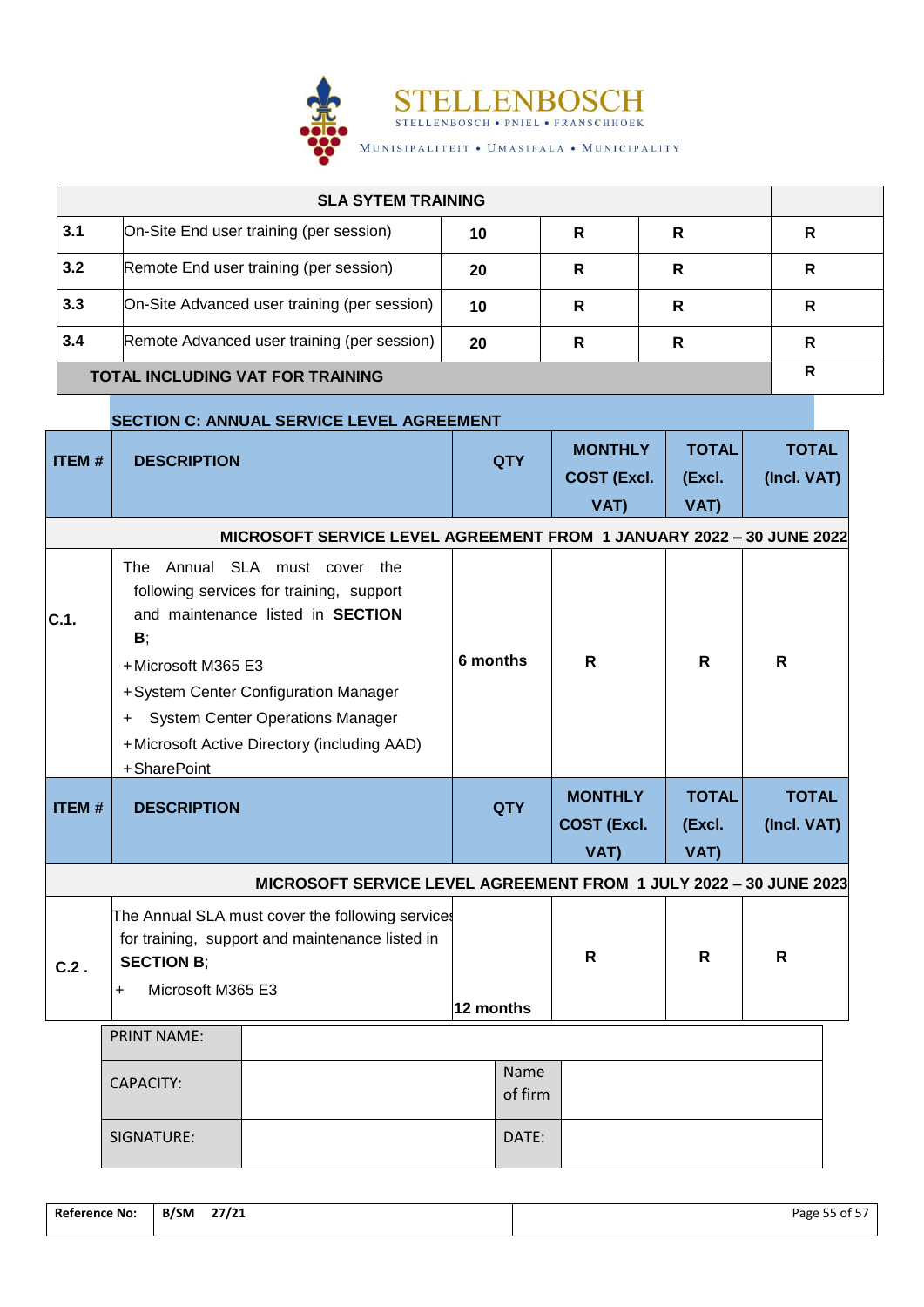

| <b>System Center Configuration Manager</b> |  |  |
|--------------------------------------------|--|--|
| <b>System Center Operations Manager</b>    |  |  |
| Microsoft Active Directory (including AAD) |  |  |
| <b>SharePoint</b>                          |  |  |

**NB**: The total amount of the Annual SLA from 1 January 2022 till 30 June 2023 must include **SECTION B** above for the duration of the contract.

## **TOTAL PROJECT COST =(A1-C2) R…………………………**

## **10. SERVIICE LEVEL AGREEMENT NOTES:**

Support must include travel and accommodation

Support will be drawn-down via an Authorised Statement Of Work (SOW) and an approved Change Control Request.

Support should cover, but not be limited to, basic and advanced remote, basic and advanced on-site, configuration, scope, analysis, reporting, implementation, maintenance, remediation, training, documentation, special projects and services purchase assistance.

Various levels of support must be catered for, each contributing to different hours being drawn down.

The hours provided are estimations for evaluation purposes, the Stellenbosch Municipality reserves the right to increase or decrease the hours should the need arise.

Time and Material will be utilised for training, maintenance and support as per the SLA.

During the course of the contract, the municipality will request timesheets for training, maintenance and support as per the SLA rates per hour provided.

The service provider will be required to provide proof of training, maintenance and support in relation to the timesheets submitted.

Unused Training, Maintenance and Support hours may be used in other areas of the project training, maintenance and support.

## **Bid will be evaluated on the Total price based on, Proposals and Timeframes. And will be awarded to one bidder.**

| <b>PRINT NAME:</b> |                 |  |
|--------------------|-----------------|--|
| CAPACITY:          | Name<br>of firm |  |
| SIGNATURE:         | DATE:           |  |

| <b>Reference No:</b> | 27/21<br>B/SM | Page 56 of 57 |
|----------------------|---------------|---------------|
|                      |               |               |